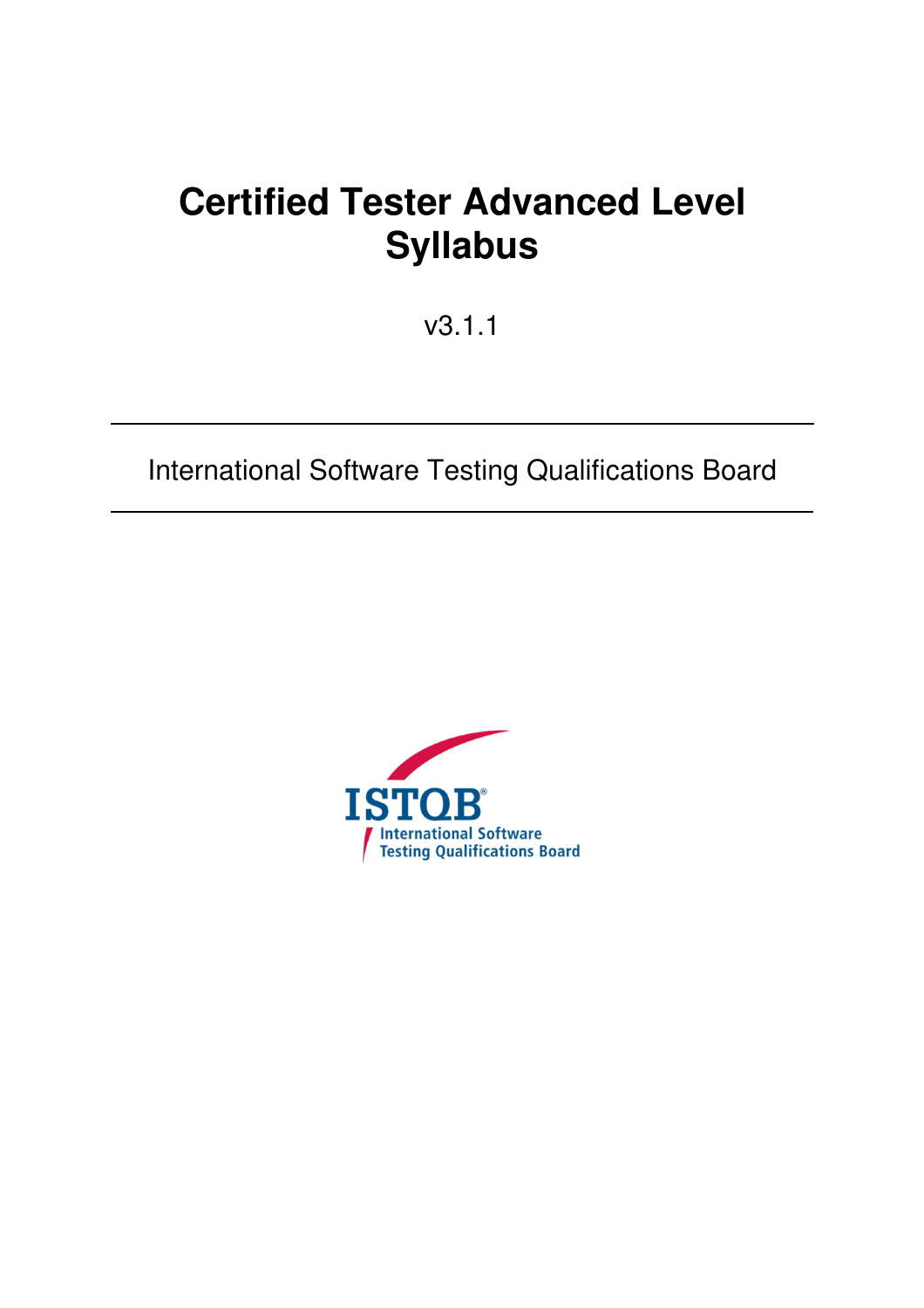

Copyright Notice © International Software Testing Qualifications Board (hereinafter called ISTQB®)

ISTQB® is a registered trademark of the International Software Testing Qualifications Board.

Copyright © 2021 the authors of the update v3.1.0: Wim Decoutere, István Forgács, Matthias Hamburg, Adam Roman, Jan Sabak, Marc-Florian Wendland.

Copyright © 2019 the authors of the update 2019: Graham Bath, Judy McKay, Jan Sabak, Erik van Veenendaal

Copyright © 2012 the authors: Judy McKay, Mike Smith, Erik van Veenendaal

All rights reserved.The authors hereby transfer the copyright to the ISTQB®. The authors (as current copyright holders) and ISTQB® (as the future copyright holder) have agreed to the following conditions of use:

Extracts, for non-commercial use, from this document may be copied if the source is acknowledged.Any Accredited Training Provider may use this syllabus as the basis for a training course if the authors and the ISTQB® are acknowledged as the source and copyright owners of the syllabus and provided that any advertisement of such a training course may mention the syllabus only after official Accreditation of the training materials has been received from an ISTQB®-recognized Member Board.

Any individual or group of individuals may use this syllabus as the basis for articles and books, if the authors and the ISTQB® are acknowledged as the source and copyright owners of the syllabus.

Any other use of this syllabus is prohibited without first obtaining the approval in writing of the ISTQB®.

Any ISTQB®-recognized Member Board may translate this syllabus provided they reproduce the abovementioned Copyright Notice in the translated version of the syllabus.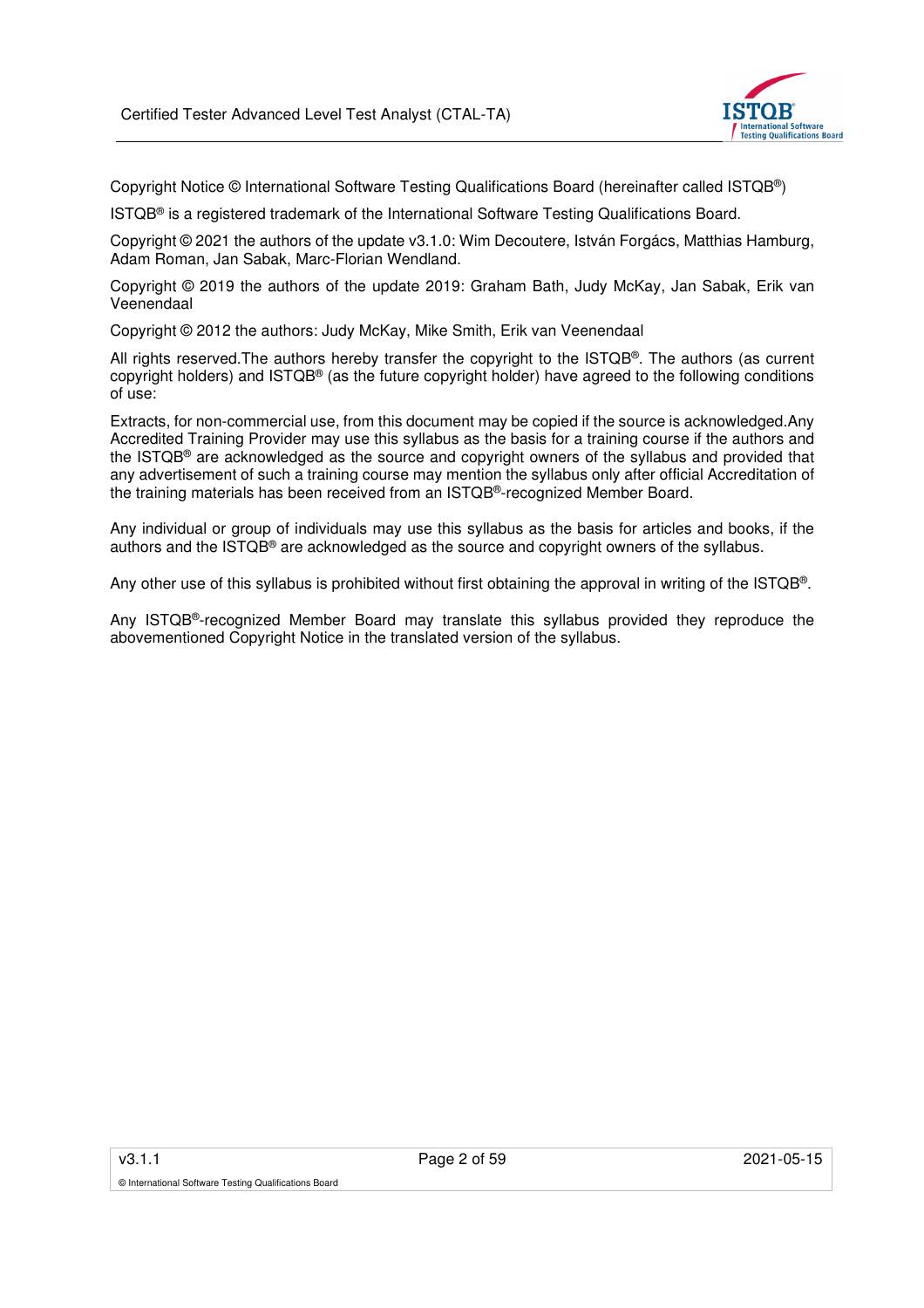

# **Revision History**

| <b>Version</b> | Date        | <b>Remarks</b>                                                                       |  |
|----------------|-------------|--------------------------------------------------------------------------------------|--|
| 2012 v2.0      | 19 Oct 2012 | First version as a separate AL-TA Syllabus                                           |  |
| 2019 v3.0      | 19 Oct 2019 | Major update with overall revision and scope reduction                               |  |
| $\sqrt{3.1.0}$ | 3 Mar 2021  | Minor update with section 3.2.3 rewritten and various wording<br><i>improvements</i> |  |
| V3.1.1         | 15 May 2021 | Errata: The copyright notice has been adapted to the current<br>ISTQB® standards.    |  |

For more details, see the release notes.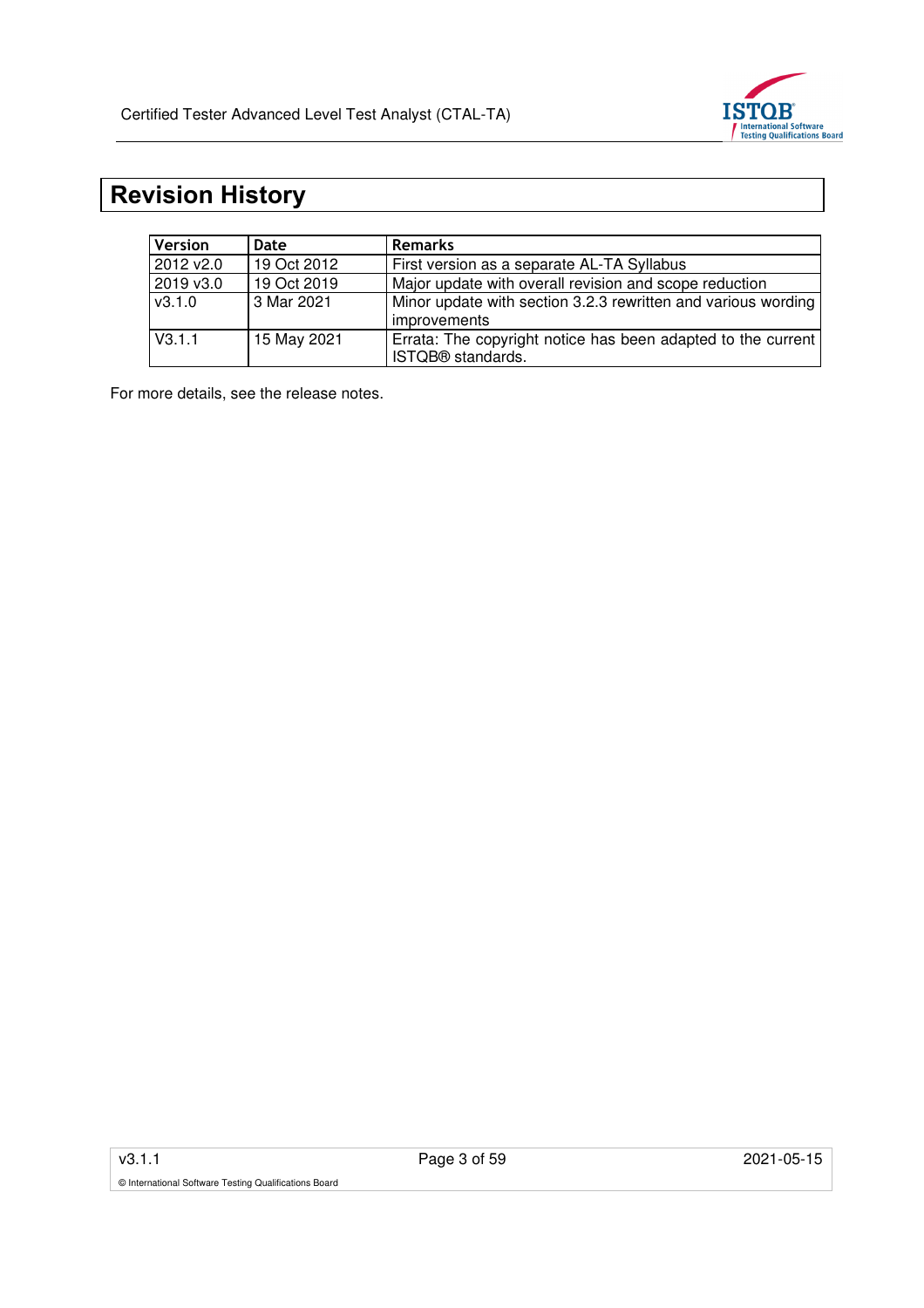

# **Table of Contents**

| 1. |  |
|----|--|
|    |  |
|    |  |
|    |  |
|    |  |
|    |  |
|    |  |
|    |  |
|    |  |
| 2. |  |
|    |  |
|    |  |
|    |  |
|    |  |
|    |  |
|    |  |
| 3. |  |
|    |  |
|    |  |
|    |  |
|    |  |
|    |  |
|    |  |
|    |  |
|    |  |
|    |  |
|    |  |
|    |  |
|    |  |
|    |  |
|    |  |
|    |  |
|    |  |
| 4. |  |
|    |  |
|    |  |
|    |  |
|    |  |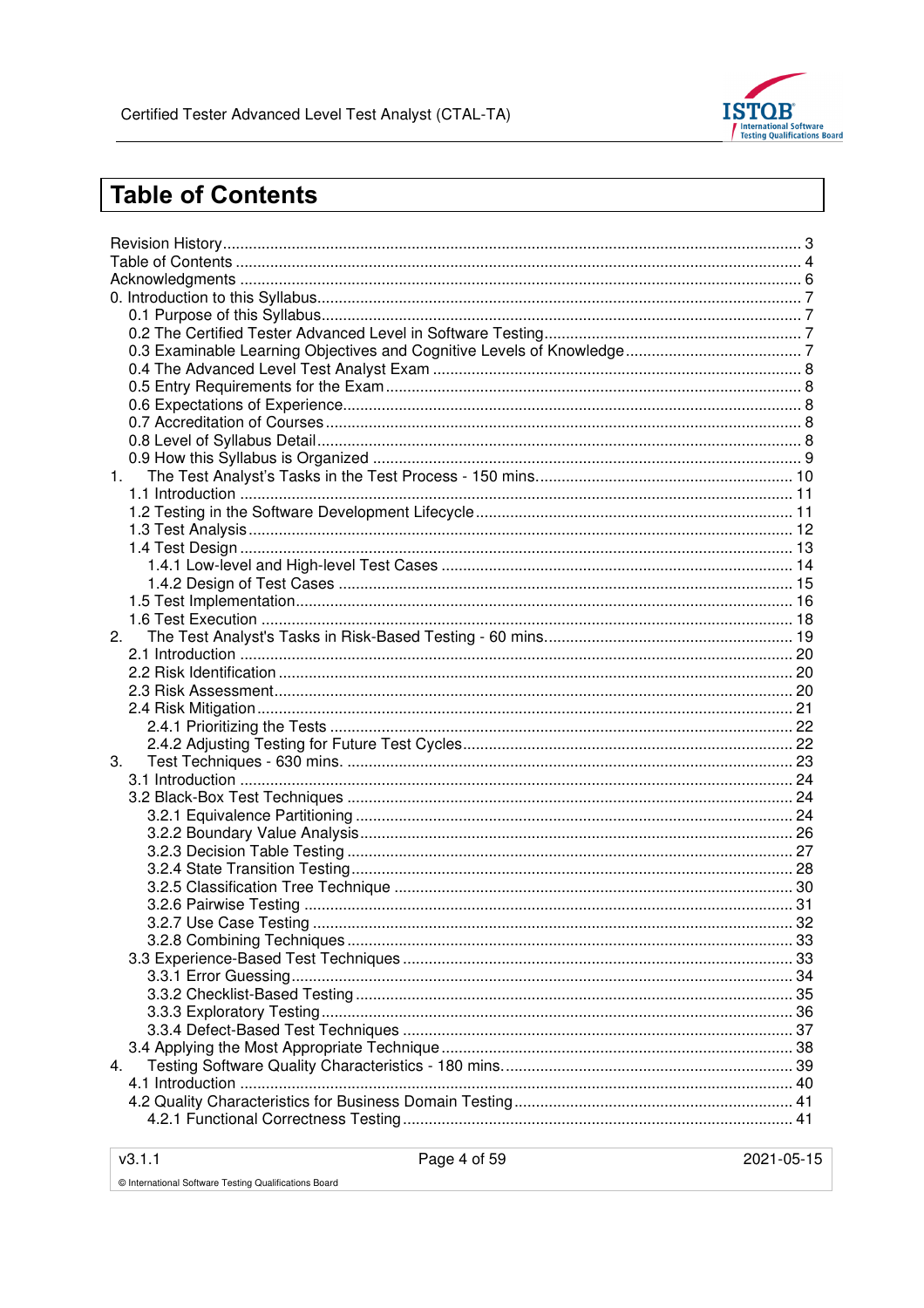

| 5.          |  |
|-------------|--|
|             |  |
|             |  |
|             |  |
|             |  |
|             |  |
| 6.          |  |
|             |  |
|             |  |
|             |  |
|             |  |
|             |  |
|             |  |
| $7^{\circ}$ |  |
|             |  |
|             |  |
|             |  |
|             |  |
| 8.          |  |
| 9.          |  |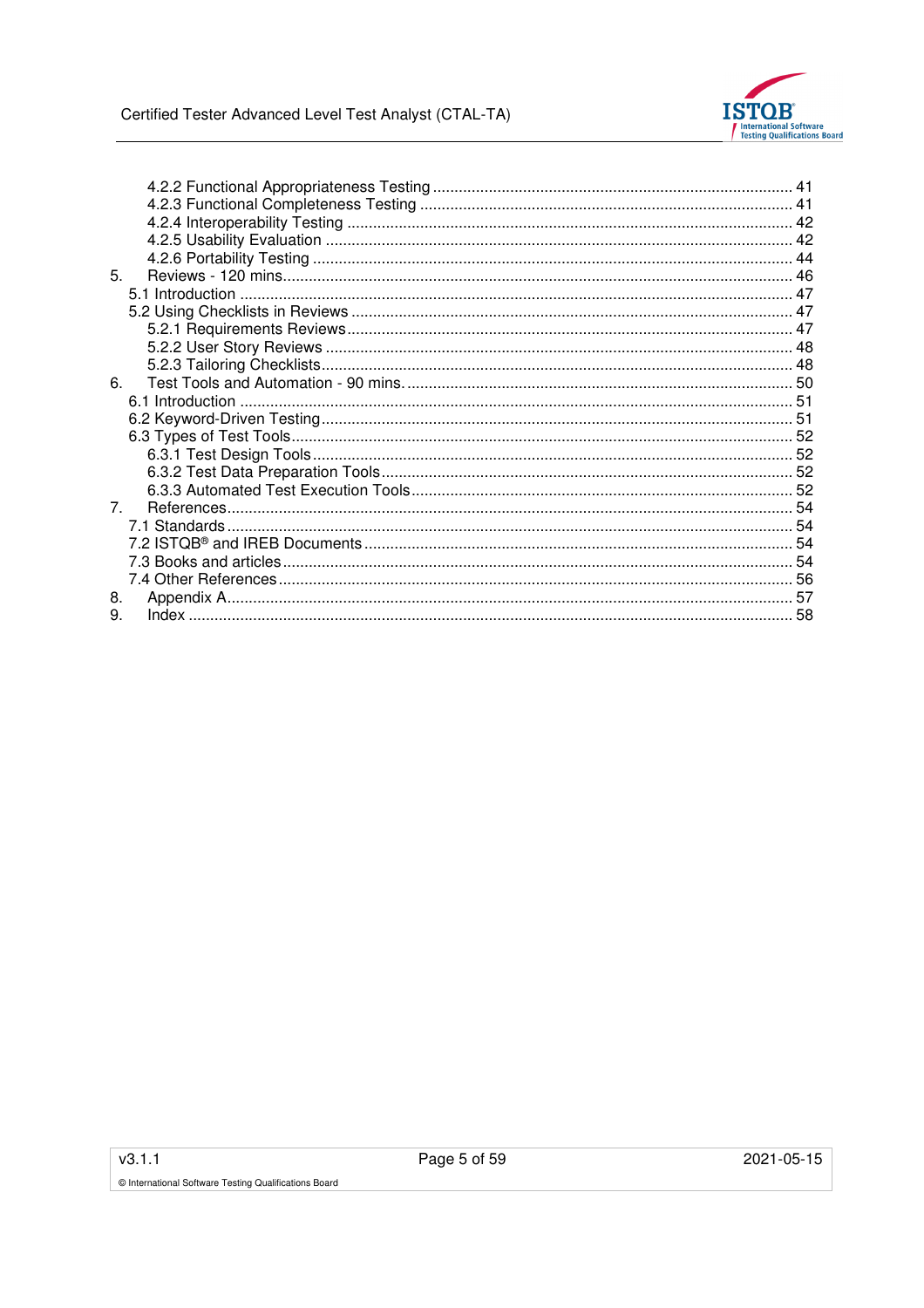

# **Acknowledgments**

This document was produced by the Test Analyst task force of the International Software Testing Qualifications Board Advanced Level Working Group: Mette Bruhn-Pedersen (Working Group Chair); Matthias Hamburg (Product Owner); Wim Decoutere, István Forgács, Adam Roman, Jan Sabak, Marc-Florian Wendland (Authors).

The task force thanks Paul Weymouth and Richard Green for their technical editing, Gary Mogyorodi for the Glossary conformance checks, and the Member Boards for their review comments related to the published 2019 version of the Syllabus and the proposed changes.

The following persons participated in the reviewing and commenting on this syllabus:

Gery Ágnecz, Armin Born, Chenyifan, Klaudia Dussa-Zieger, Chen Geng (Kevin), Istvan Gercsák, Richard Green, Ole Chr. Hansen, Zsolt Hargitai, Andreas Hetz, Tobias Horn, Joan Killeen, Attila Kovacs, Rik Marselis, Marton Matyas, Blair Mo, Gary Mogyorodi, Ingvar Nordström, Tal Pe'er, Palma Polyak, Nishan Portoyan, Meile Posthuma, Stuart Reid, Murian Song, Péter Sótér, Lucjan Stapp, Benjamin Timmermans, Chris van Bael, Stephanie van Dijck, Paul Weymouth.

This document was released by ISTQB® on 23.Feb.2021

The version 2019 of this document was produced by a core team from the International Software Testing Qualifications Board Advanced Level Working Group: Graham Bath, Judy McKay, Mike Smith

The following persons participated in the reviewing, commenting, and balloting of the 2019 version of this syllabus:

Laura Albert, Markus Beck, Henriett Braunné Bokor, Francisca Cano Ortiz, Guo Chaonian, Wim Decoutere, Milena Donato, Klaudia Dussa-Zieger, Melinda Eckrich-Brajer, Péter Földházi Jr, David Frei, Chen Geng, Matthias Hamburg, Zsolt Hargitai, Zhai Hongbao, Tobias Horn, Ágota Horváth, Beata Karpinska, Attila Kovács, József Kreisz, Dietrich Leimsner, Ren Liang, Claire Lohr, Ramit Manohar Kaul, Rik Marselis, Marton Matyas, Don Mills, Blair Mo, Gary Mogyorodi, Ingvar Nordström, Tal Peer, Pálma Polyák, Meile Posthuma, Lloyd Roden, Adam Roman, Abhishek Sharma, Péter Sótér, Lucjan Stapp, Andrea Szabó, Jan te Kock, Benjamin Timmermans, Chris Van Bael, Erik van Veenendaal, Jan Versmissen, Carsten Weise, Robert Werkhoven, Paul Weymouth.

The version 2012 of this document was produced by a core team from the International Software Testing Qualifications Board Advanced Level Sub Working Group - Advanced Test Analyst: Judy McKay (Chair), Mike Smith, Erik van Veenendaal.

At the time the Advanced Level Syllabus was completed the Advanced Level Working Group had the following membership (alphabetical order):

Graham Bath, Rex Black, Maria Clara Choucair, Debra Friedenberg, Bernard Homès (Vice Chair), Paul Jorgensen, Judy McKay, Jamie Mitchell, Thomas Mueller, Klaus Olsen, Kenji Onishi, Meile Posthuma, Eric Riou du Cosquer, Jan Sabak, Hans Schaefer, Mike Smith (Chair), Geoff Thompson, Erik van Veenendaal, Tsuyoshi Yumoto.

The following persons participated in the reviewing, commenting and balloting of the 2012 version of the syllabus:

Graham Bath, Arne Becher, Rex Black, Piet de Roo, Frans Dijkman, Mats Grindal, Kobi Halperin, Bernard Homès, Maria Jönsson, Junfei Ma, Eli Margolin, Rik Marselis, Don Mills, Gary Mogyorodi, Stefan Mohacsi, Reto Mueller, Thomas Mueller, Ingvar Nordstrom, Tal Pe'er, Raluca Madalina Popescu, Stuart Reid, Jan Sabak, Hans Schaefer, Marco Sogliani, Yaron Tsubery, Hans Weiberg, Paul Weymouth, Chris van Bael, Jurian van der Laar, Stephanie van Dijk, Erik van Veenendaal, Wenqiang Zheng, Debi Zylbermann.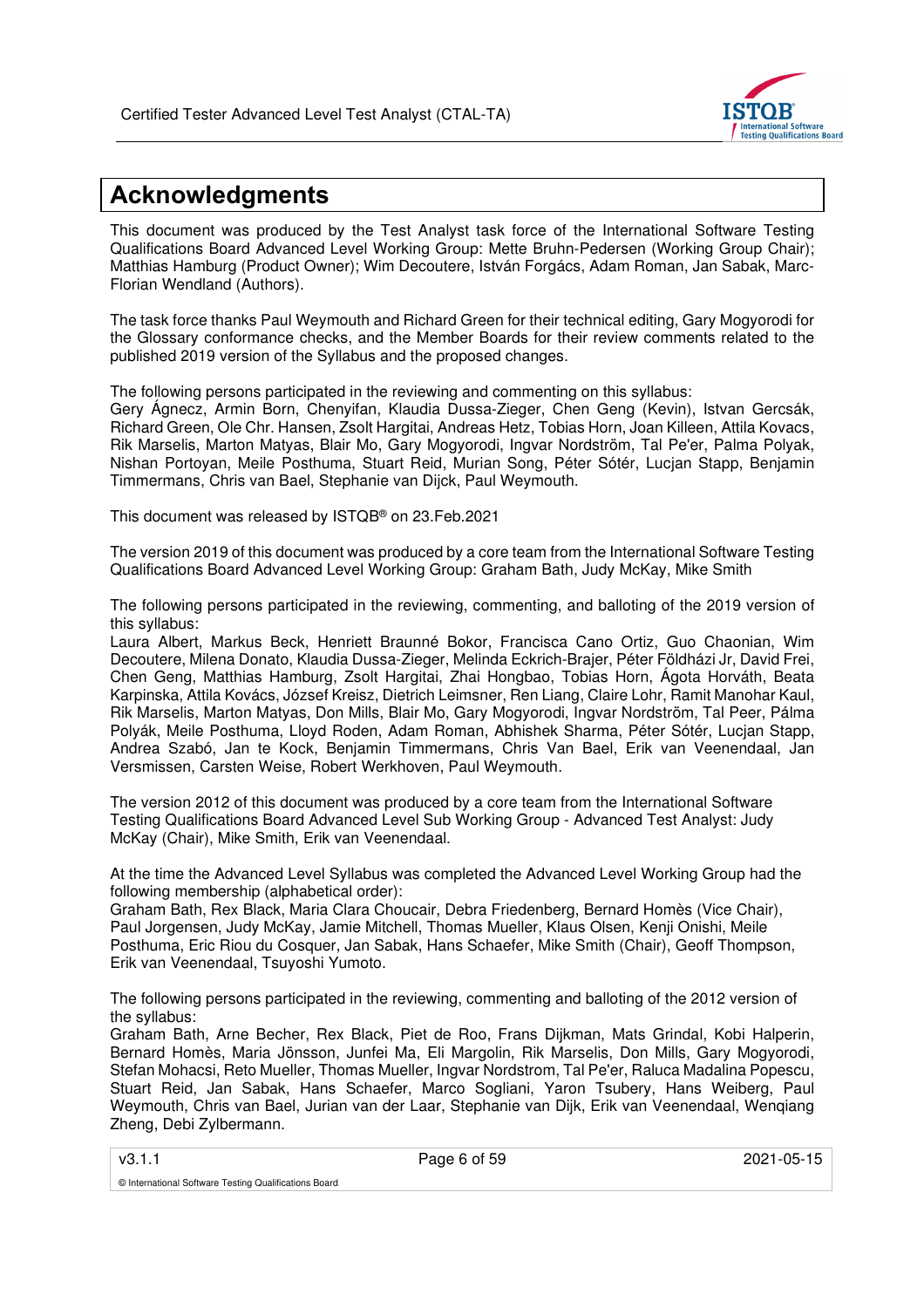

# **0. Introduction to this Syllabus**

# 0.1 Purpose of this Syllabus

This syllabus forms the basis for the International Software Testing Qualification at the Advanced Level for the Test Analyst. The ISTQB® provides this syllabus as follows:

- 1. To National Boards, to translate into their local language and to accredit training providers. National Boards may adapt the syllabus to their particular language needs and modify the references to adapt to their local publications.
- 2. To Exam Boards, to derive examination questions in their local language adapted to the learning objectives for each syllabus.
- 3. To training providers, to produce courseware and determine appropriate teaching methods.
- 4. To certification candidates, to prepare for the exam (as part of a training course or independently).
- 5. To the international software and systems engineering community, to advance the profession of software and systems testing, and as a basis for books and articles.

The ISTQB® may allow other entities to use this syllabus for other purposes, provided they seek and obtain prior written permission.

## 0.2 The Certified Tester Advanced Level in Software Testing

The Advanced Level Core qualification is comprised of three separate syllabi relating to the following roles:

- Test Manager
- Test Analyst
- **Technical Test Analyst**

The ISTQB® Advanced Level Overview 2019 is a separate document [ISTQB\_AL\_OVIEW] which includes the following information:

- Business Outcomes for each syllabus
- Matrix showing traceability between business outcomes and learning objectives
- Summary for each syllabus
- Relationships between the syllabi

# 0.3 Examinable Learning Objectives and Cognitive Levels of Knowledge

The Learning Objectives support the Business Outcomes and are used to create the examination for achieving the Advanced Test Analyst Certification.

The knowledge levels of the specific learning objectives at K2, K3 and K4 levels are shown at the beginning of each chapter and are classified as follows:

• K2: Understand

© International Software Testing Qualifications Board

- K3: Apply
- K4: Analyze

The definitions of all terms listed as keywords just below the chapter headings shall be remembered (K1), even if not explicitly mentioned in the learning objectives.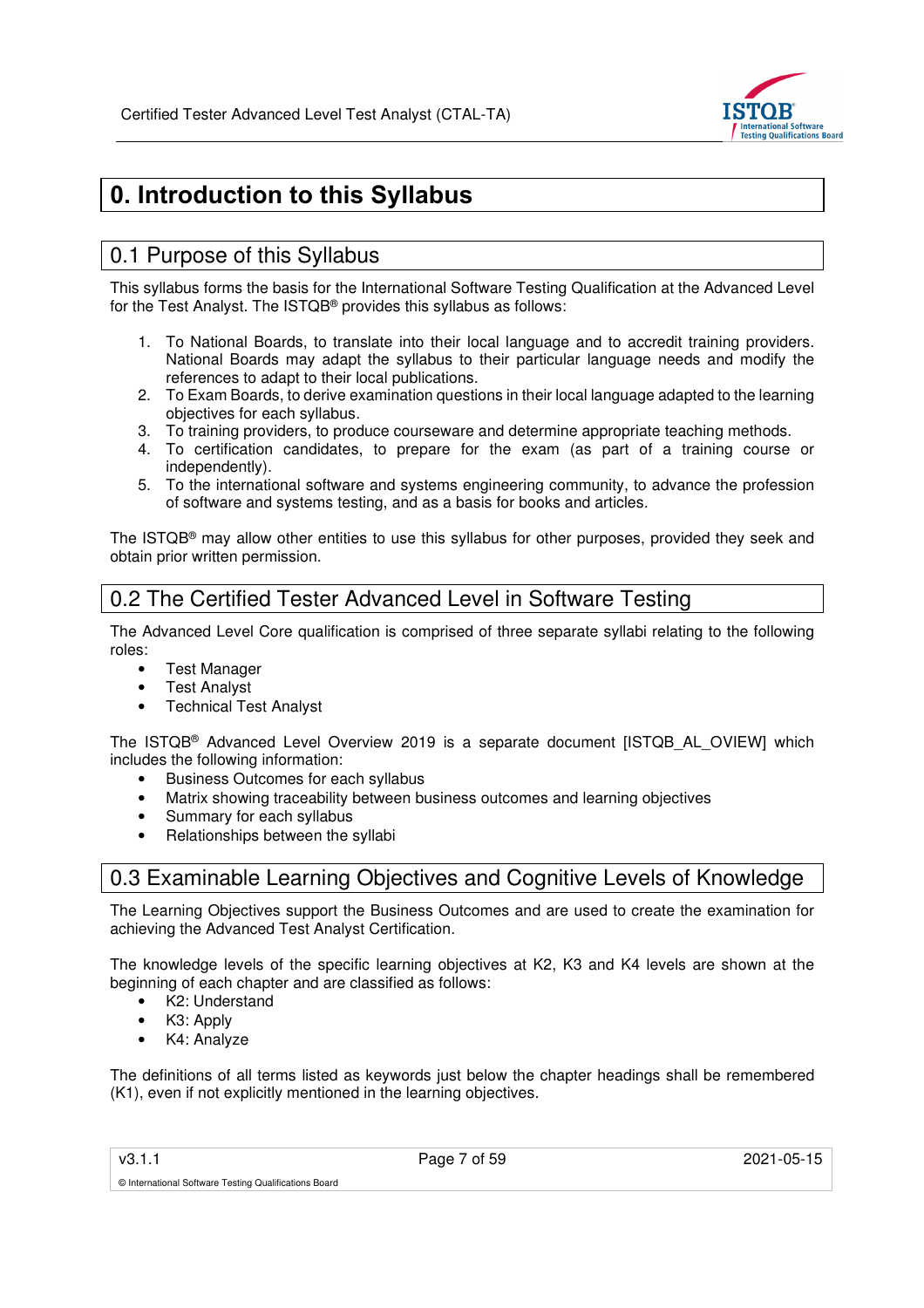

# 0.4 The Advanced Level Test Analyst Exam

The Advanced Level Test Analyst exam will be based on this syllabus. Answers to exam questions may require the use of materials based on more than one section of this syllabus. All sections of the syllabus are examinable except for the introduction and the appendices. Standards, books and other ISTQB® syllabi are included as references, but their content is not examinable beyond what is summarized in this syllabus itself from such standards, books and other ISTQB® syllabi.

The format of the exam is multiple choice. There are 40 questions. To pass the exam, at least 65% of the total points must be earned.

Exams may be taken as part of an accredited training course or taken independently (e.g., at an exam center or in a public exam). Completion of an accredited training course is not a pre-requisite for the exam.

## 0.5 Entry Requirements for the Exam

The Certified Tester Foundation Level certificate shall be obtained before taking the Advanced Level Test Analyst certification exam.

## 0.6 Expectations of Experience

None of the learning objectives for the Advanced Test Analyst assume that specific experience is available.

## 0.7 Accreditation of Courses

An ISTQB® Member Board may accredit training providers whose course material follows this syllabus. Training providers should obtain accreditation guidelines from the Member Board or body that performs the accreditation. An accredited course is recognized as conforming to this syllabus, and is allowed to have an ISTQB® exam as part of the course.

## 0.8 Level of Syllabus Detail

The level of detail in this syllabus allows internationally consistent courses and exams. In order to achieve this goal, the syllabus consists of:

- General instructional objectives describing the intention of the Advanced Level Test Analyst
- A list of items that students must be able to recall
- Learning objectives of each knowledge area, describing the cognitive learning outcome to be achieved
- A description of the key concepts, including references to sources such as accepted literature or standards

The syllabus content is not a description of the entire knowledge area; it reflects the level of detail to be covered in Advanced Level training courses. It focuses on material that can apply to all software projects, including Agile software development. The syllabus does not contain any specific learning objectives relating to any particular software development lifecycle (SDLC), but it does discuss how these concepts apply in Agile software development, other types of iterative and incremental lifecycles, and in sequential lifecycles.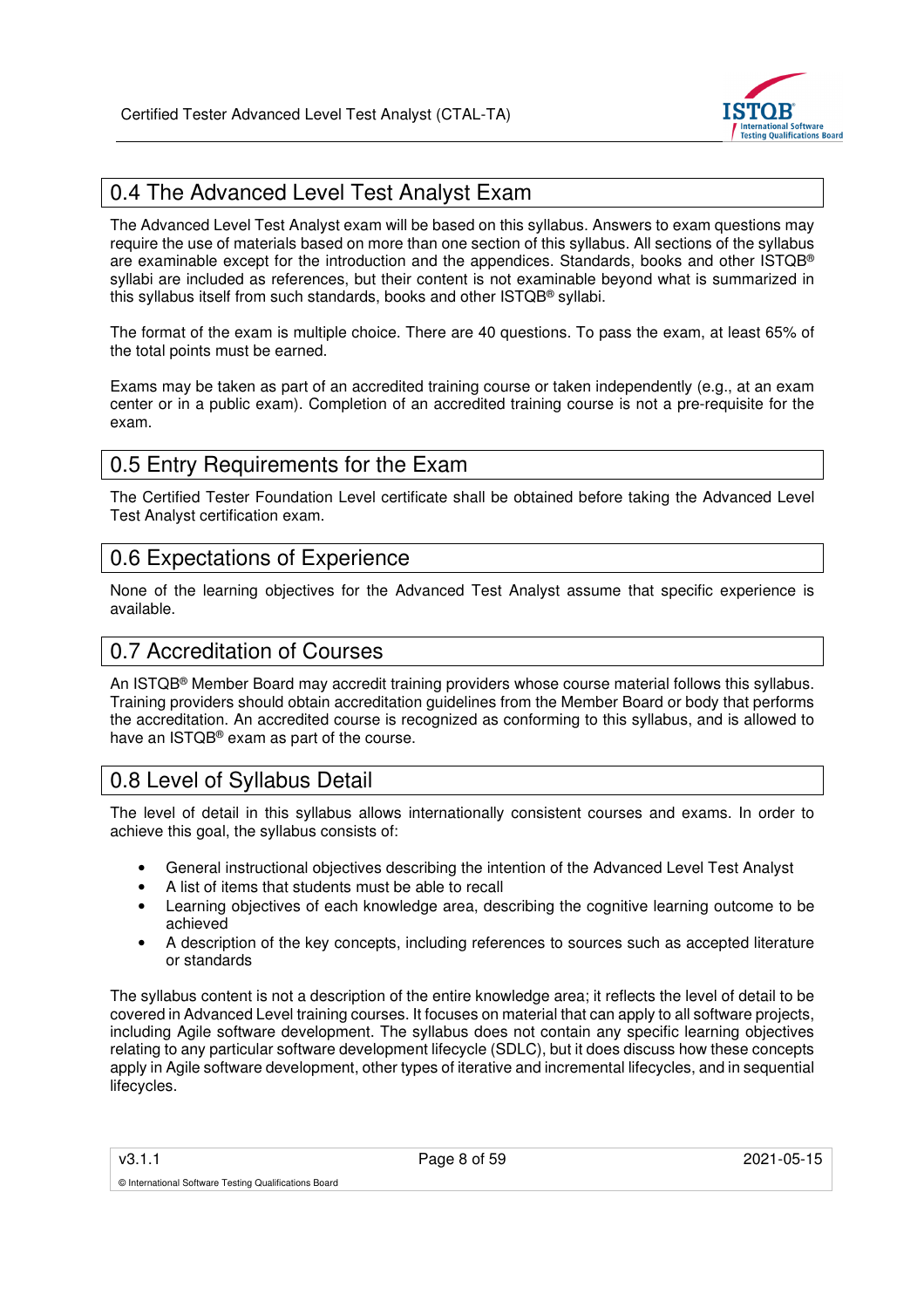

# 0.9 How this Syllabus is Organized

There are six chapters with examinable content. The top-level heading of each chapter specifies the minimum time for instruction and exercises for the chapter; timing is not provided below the chapter level. For accredited training courses, the syllabus requires a minimum of 20 hours and 30 minutes of instruction, distributed across the six chapters as follows:

- Chapter 1: The Test Analyst's Tasks in the Test Process (150 minutes)
- Chapter 2: The Test Analyst's Tasks in Risk-Based Testing (60 minutes)
- Chapter 3: Test Techniques (630 minutes)
- Chapter 4: Testing Software Quality Characteristics (180 minutes)
- Chapter 5: Reviews (120 minutes)
- Chapter 6: Test Tools and Automation (90 minutes)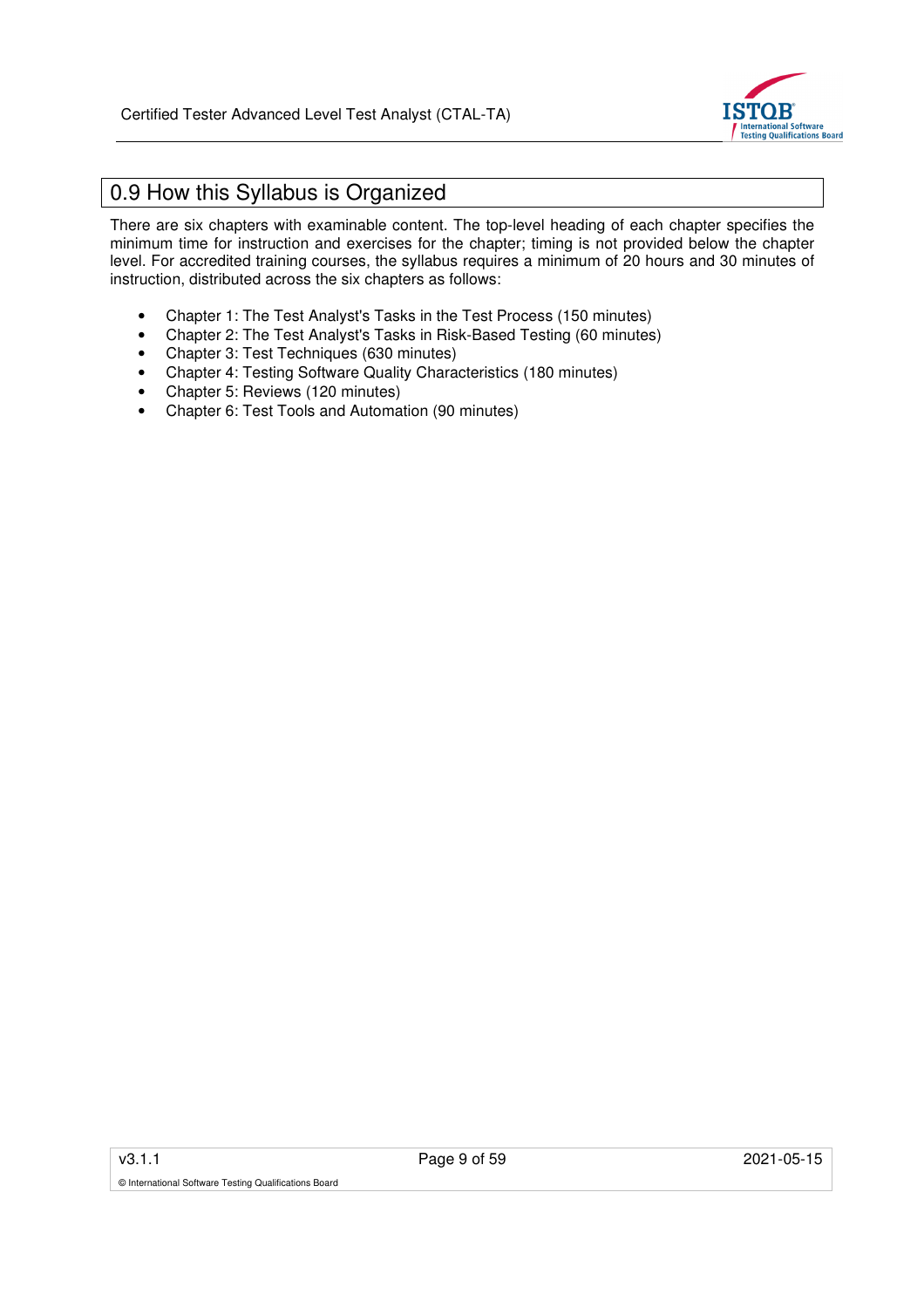

# **1. The Test Analyst's Tasks in the Test Process - 150 mins.**

### **Keywords**

exit criteria, high-level test case, low-level test case, test, test analysis, test basis, test condition, test data, test design, test execution, test execution schedule, test implementation, test procedure, test suite

## **Learning Objectives for the Test Analyst's Tasks in the Test Process**

### **1.1 Introduction**

No learning objectives

# **1.2 Testing in the Software Development Lifecycle**<br>TA-1.2.1 (K2) Explain how and why the timing and level of in

 $(K2)$  Explain how and why the timing and level of involvement for the Test Analyst varies when working with different software development lifecycle models

### **1.3 Test Analysis**

TA-1.3.1 (K2) Summarize the appropriate tasks for the Test Analyst when conducting analysis activities

## **1.4 Test Design**

- TA-1.4.1 (K2) Explain why test conditions should be understood by the stakeholders
- TA-1.4.2 (K4) For a given project scenario, select the appropriate design level for test cases (highlevel or low-level)
- TA-1.4.3 (K2) Explain the issues to be considered in test case design

# **1.5 Test Implementation**<br>TA-1.5.1 (K2) Summarize

 $K<sub>2</sub>$ . Summarize the appropriate tasks for the Test Analyst when conducting test implementation activities

# **1.6 Test Execution**

(K2) Summarize the appropriate tasks for the Test Analyst when conducting test execution activities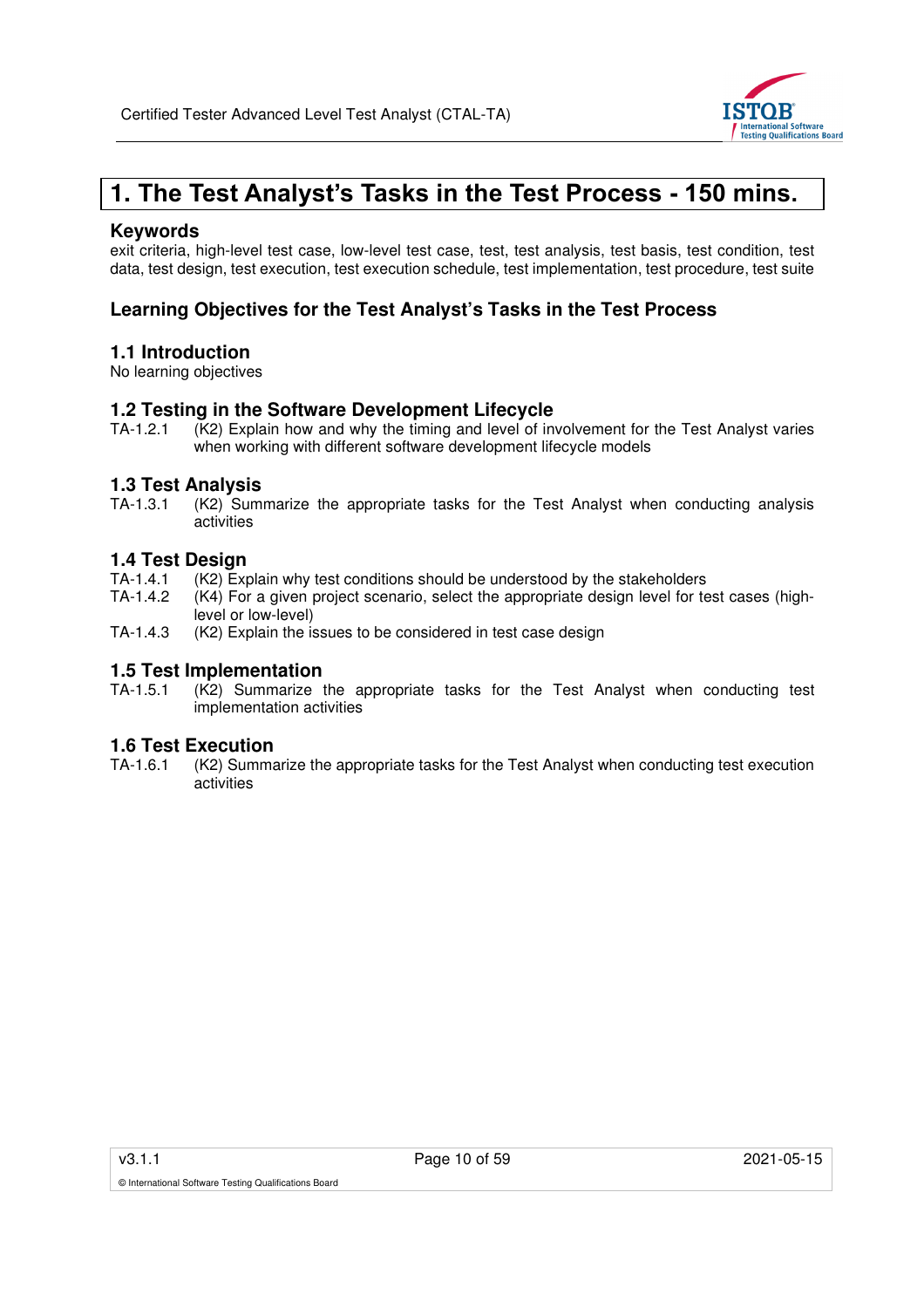

## 1.1 Introduction

In the ISTQB® Foundation Level syllabus, the test process is described as including the following activities:

- Test planning
- Test monitoring and control
- Test analysis
- Test design
- Test implementation
- Test execution
- Test completion

In this Advanced Level Test Analyst syllabus, the activities which have particular relevance for the Test Analyst are considered in more depth. This provides additional refinement of the test process to better fit different software development lifecycle (SDLC) models.

Determining the appropriate tests, designing and implementing them and then executing them are the primary areas of concentration for the Test Analyst. While it is important to understand the other steps in the test process, the majority of the Test Analyst's work usually focuses on the following activities:

- Test analysis
- Test design
- Test implementation
- Test execution

The other activities of the test process are adequately described at the Foundation Level and do not need further elaboration at this level.

# 1.2 Testing in the Software Development Lifecycle

The overall SDLC should be considered when defining a test strategy. The moment of involvement for the Test Analyst is different for the various SDLCs; the amount of involvement, time required, information available and expectations can be quite varied as well. The Test Analyst must be aware of the types of information to supply to other related organizational roles such as:

- Requirements engineering and management requirements reviews feedback
- Project management schedule input
- Configuration and change management results of build verification testing, version control information
- Software development notifications of defects found
- Software maintenance reports on defects, defect removal efficiency, and confirmation testing
- Technical support accurate documentation for workarounds and known issues
- Production of technical documentation (e.g., database design specifications, test environment documentation) - input to these documents as well as technical review of the documents

Test activities must be aligned with the chosen SDLC whose nature may be sequential, iterative, incremental, or a hybrid of these. For example, in the sequential V-model, the test process applied to the system test level could align as follows:

- System test planning occurs concurrently with project planning, and test monitoring and control continues until test completion. This will influence the schedule inputs provided by the Test Analyst for project management purposes.
- System test analysis and design aligns with documents such as the system requirements specification, system and architectural (high-level) design specification, and component (lowlevel) design specification.

v3.1.1 **Page 11 of 59** 2021-05-15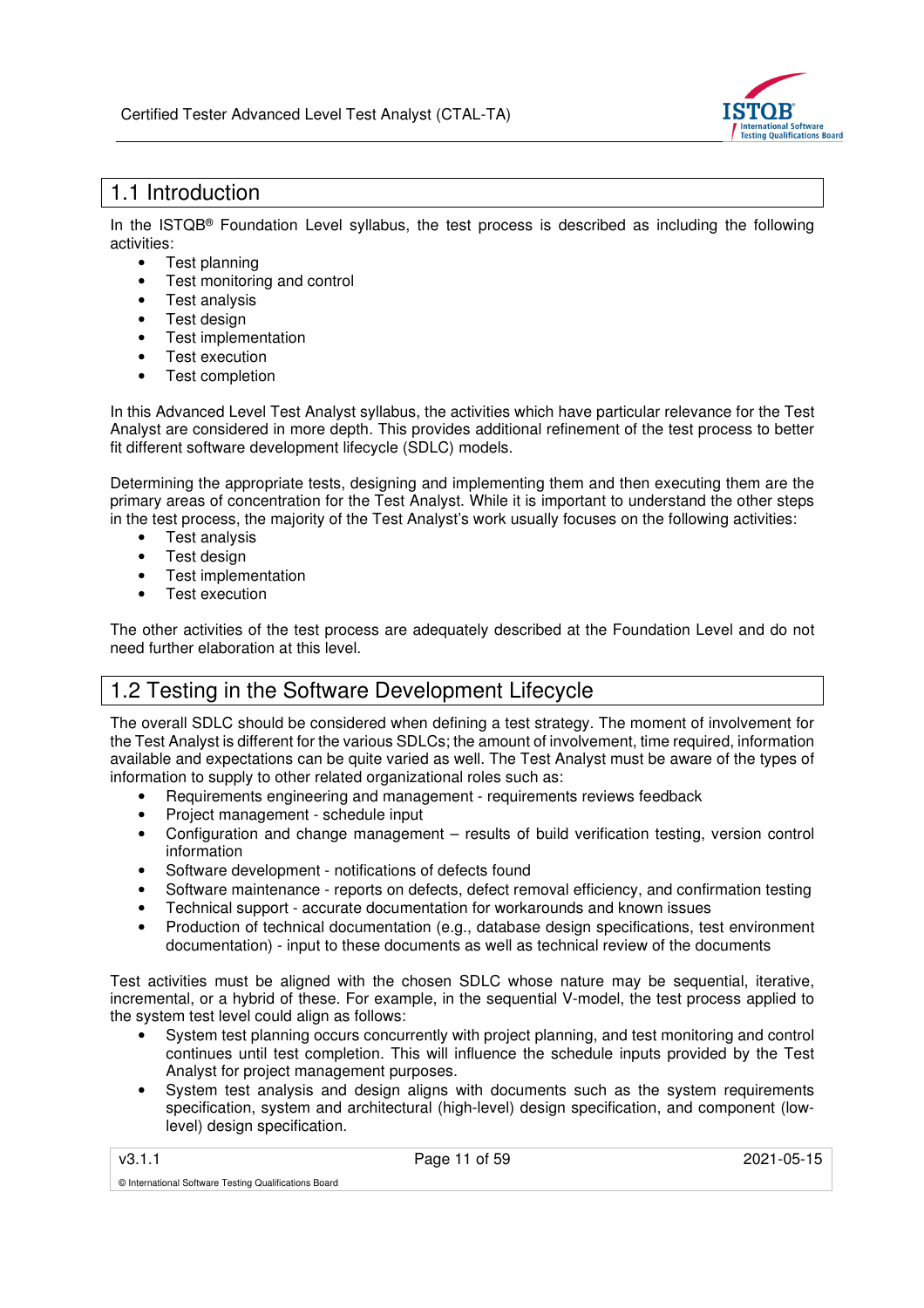

- Implementation of the system test environment might start during system design, though the bulk of it typically would occur concurrently with coding and component testing, with work on system test implementation activities stretching often until just days before the start of system test execution.
- System test execution begins when the entry criteria are met or, if necessary, waived, which typically means that at least component testing and often also component integration testing have met their exit criteria. System test execution continues until the system test exit criteria are met.
- System test completion activities occur after the system test exit criteria are met.

Iterative and incremental models may not follow the same order of activities and may exclude some activities. For example, an iterative model may utilize a reduced set of test activities for each iteration. Test analysis, design, implementation, and execution may be conducted for each iteration, whereas high-level planning is done at the beginning of the project, and completion tasks are done at the end.

In Agile software development, it is common to use a less formalized process and a much closer working relationship with project stakeholders that allows changes to occur more easily within the project. There may not be a well-defined Test Analyst role. There is less comprehensive test documentation, and communication is shorter and more frequent.

Agile software development involves testing from the outset. This starts from the initiation of the product development as the developers perform their initial architecture and design work. Reviews may not be formalized but are continuous as the software evolves. Involvement is expected to be throughout the project and Test Analyst tasks are expected to be done by the team.

Iterative and incremental models range from Agile software development, where there is an expectation for change as the customer requirements evolve, to hybrid models, e.g., iterative/incremental development combined with a V-model approach. In such hybrid models, Test Analysts should be involved in the planning and design aspects of the sequential activities, and then move to a more interactive role during the iterative/incremental activities.

Whatever the SDLC being used, Test Analysts need to understand the expectations for involvement as well as the timing of that involvement. Test Analysts provide an effective contribution to software quality by adjusting their activities and their moment of involvement to the specific SDLC rather than sticking to a pre-defined role model.

## 1.3 Test Analysis

During test planning, the scope of the testing project is defined. During test analysis, Test Analysts use this scope definition to:

- Analyze the test basis
- Identify defects of various types in the test basis
- Identify and prioritize test conditions and features to be tested
- Capture bi-directional traceability between each element of the test basis and the associated test conditions
- Perform tasks associated with risk-based testing (see Chapter 2)

In order for Test Analysts to proceed effectively with test analysis, the following entry criteria should be met:

• There is a body of knowledge (e.g., requirements, user stories) describing the test object that can serve as its test basis (see [ISTQB\_FL\_SYL] Sections 1.4.2 and 2.2 or a list of other possible sources of test basis).

v3.1.1 Page 12 of 59 2021-05-15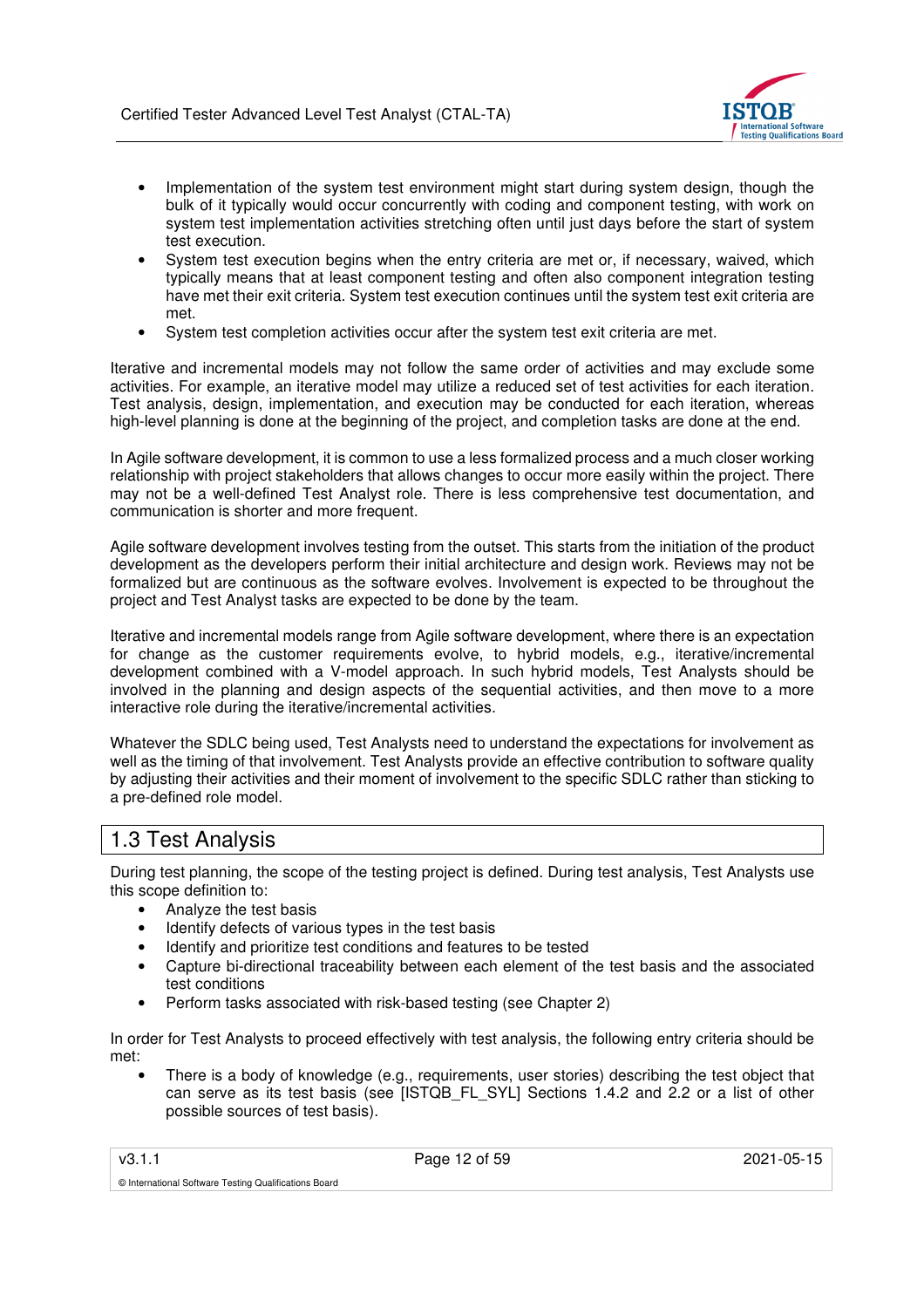

- This test basis has passed review with reasonable results and has been updated as needed after the review. Note that if high-level test cases are to be defined (see Section 1.4.1), the test basis may not yet need to be fully defined. In Agile software development, this review cycle will be iterative as the user stories are refined at the beginning of each iteration.
- There is an approved budget and schedule available to accomplish the remaining testing tasks for this test object.

Test conditions are typically identified by analysis of the test basis in conjunction with the test objectives (as defined in test planning). In some situations, where documentation may be old or non-existent, the test conditions may be identified by discussion with relevant stakeholders (e.g., in workshops or during iteration planning). In Agile software development, the acceptance criteria, which are defined as part of user stories, are often used as the basis for the test design.

While test conditions are usually specific to the item being tested, there are some standard considerations for the Test Analyst.

- It is usually advisable to define test conditions at differing levels of detail. Initially, high-level conditions are identified to define general targets for testing, such as "functionality of screen x". Subsequently, more detailed conditions are identified as the basis of specific test cases, such as "screen x rejects an account number that is one digit short of the correct length". Using this type of hierarchical approach to defining test conditions can help to ensure the coverage is sufficient for the high-level items. This approach also allows a Test Analyst to start working on defining high-level test conditions for user stories that have not yet been refined.
- If product risks have been defined, then the test conditions that will be necessary to address each product risk should be identified and traced back to that risk item.

The application of test techniques (as identified within the test strategy and/or the test plan) can be helpful in test analysis activities and may be used to support the following objectives:

- Identifying test conditions
- Reducing the likelihood of omitting important test conditions
- Defining more precise and accurate test conditions

After the test conditions have been identified and refined, review of these conditions with the stakeholders can be conducted to ensure the requirements are clearly understood and that testing is aligned with the goals of the project.

At the conclusion of the test analysis activities for a given area (e.g., a specific function), the Test Analyst should know what specific tests must be designed for that area.

## 1.4 Test Design

Still adhering to the scope determined during test planning, the test process continues as the Test Analyst designs the tests which will be implemented and executed. Test design includes the following activities:

- Determining in which test areas low-level or high-level test cases are appropriate
- Determining the test technique(s) that will enable the necessary coverage to be achieved. The techniques that may be used are established during test planning.
- Using test techniques to design test cases and sets of test cases that cover the identified test conditions
- Identifying necessary test data to support test conditions and test cases
- Designing the test environment and identifying any required infrastructure including tools
- Capturing bi-directional traceability (e.g., between the test basis, test conditions and test cases)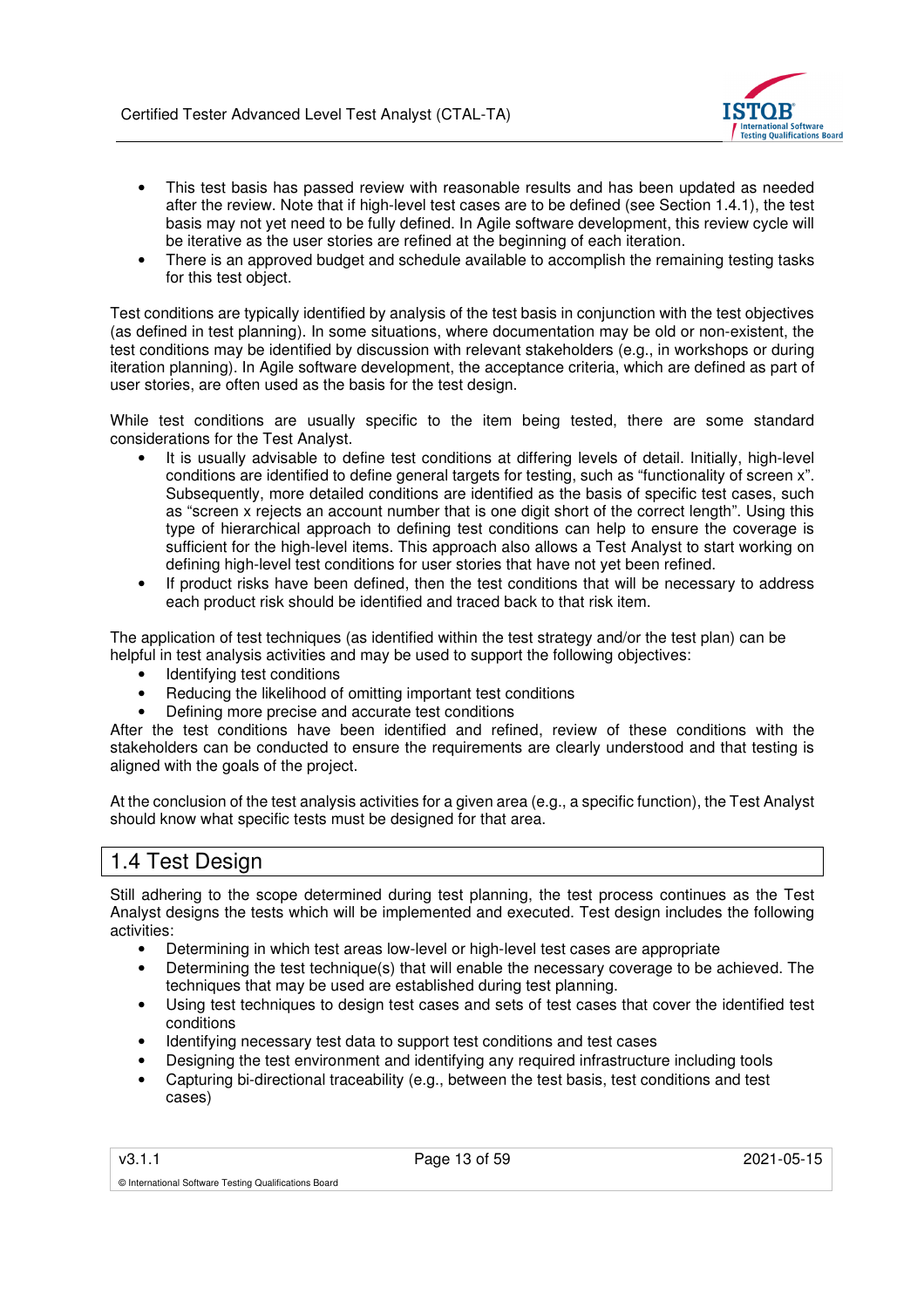

Prioritization criteria identified during risk analysis and test planning should be applied throughout the process, from analysis and design to implementation and execution.

Depending on the types of tests being designed, one of the entry criteria for test design may be the availability of tools that will be used during the design work.

During test design, the Test Analyst must consider at least the following:

- Some test items are better addressed by defining only the test conditions rather than going further into the definition of test scripts, which give the sequence of instructions required to execute a test. In this case, the test conditions should be defined to be used as a guide for unscripted testing.
- The pass/fail criteria should be clearly identified.
- Tests should be designed to be understandable by other testers, not just the author. If the author is not the person who executes the test, other testers will need to read and understand previously specified tests in order to understand the test objectives and the relative importance of the test.
- Tests must also be understandable for other stakeholders such as developers (who may review the tests) and auditors (who may have to approve the tests).
- Tests should cover all types of interaction with the test object and should not be restricted to the interactions of people through the user-visible interface. They may also include, for example, interaction with other systems and technical or physical events. (see [IREB\_CPRE] for further details).
- Tests should be designed to test the interfaces between the various test objects, as well as the behaviors of the objects themselves.
- Test design effort must be prioritized and balanced to align with the risk levels and business value.

## 1.4.1 Low-level and High-level Test Cases

One of the jobs of the Test Analyst is to determine the best design level of test cases for a given situation. Low-level and high-level test cases are covered in [ISTQB\_FL\_SYL]. Some of the advantages and disadvantages of using these are described in the following lists:

Low-level test cases provide the following advantages:

- Inexperienced testing staff can rely on detailed information provided within the project. Lowlevel test cases provide all the specific information and procedures needed for the tester to execute the test case (including any data requirements) and to verify the actual results.
- Tests may be rerun by different testers and should achieve the same test results.
- Non-obvious defects in the test basis can be revealed.
- The level of detail enables an independent verification of the tests, such as audits, if required.
- Time spent on automated test case implementation can be reduced.

Low-level test cases have the following disadvantages:

- They may require a significant amount of effort, both for creation and maintenance.
- They tend to limit tester ingenuity during execution.
- They require that the test basis be well defined.
- Their traceability to test conditions may take more effort than with high-level test cases.

High-level test cases provide the following advantages:

They give guidelines for what should be tested, and allow the Test Analyst to vary the actual data or even the procedure that is followed when executing the test.

v3.1.1 Page 14 of 59 2021-05-15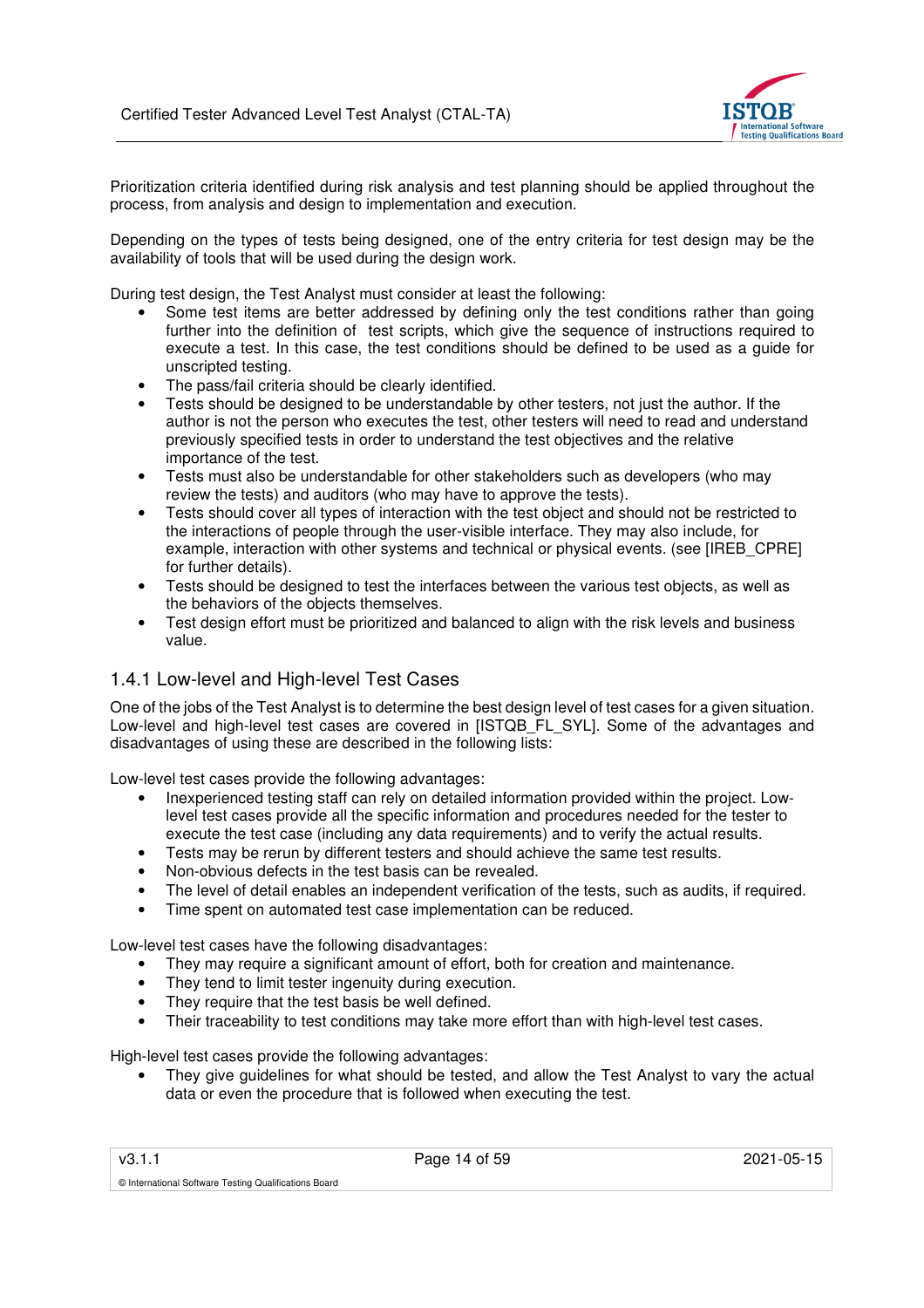

- They may provide better risk coverage than low-level test cases because they will vary somewhat each time they are executed.
- They can be defined early in the requirements process.
- They make use of the Test Analyst's experience with both testing and the test object when the test is executed.
- They can be defined when no detailed and formal documentation is required.
- They are better suited for reuse in different test cycles when different test data can be used.

High-level test cases have the following disadvantages:

- They are less reproducible, making verification difficult. This is because they lack the detailed description found in low-level test cases.
- More experienced testing staff may be needed to execute them
- When automating on the basis of high-level test cases, the lack of details may result in validating the wrong actual results or missing items that should be validated.

High-level test cases may be used to develop low-level test cases when the requirements become more defined and stable. In this case, the test case creation is done sequentially, flowing from high-level to low-level with only the low-level test cases being used for execution.

## 1.4.2 Design of Test Cases

Test cases are designed by the stepwise elaboration and refinement of the identified test conditions using test techniques (see Chapter 3). Test cases should be repeatable, verifiable and traceable back to the test basis (e.g., requirements).

Test design includes the identification of the following:

- Objective (i.e., the observable, measurable objective of test execution)
- Preconditions, such as either project or localized test environment requirements and the plans for their delivery, state of the system prior to test execution, etc.
- Test data requirements (both input data for the test case as well as data that must exist in the system for the test case to be executed)
- Expected results with explicit pass/fail criteria
- Postconditions, such as affected data, state of the system after test execution, triggers for subsequent processing, etc.

A particular challenge can be the definition of the expected result of a test. Computing this manually is often tedious and error-prone; if possible, it might be preferable to find or create an automated test oracle. In identifying the expected result, testers are concerned not only with outputs on the screen, but also with data and environmental postconditions. If the test basis is clearly defined, identifying the correct result, theoretically, should be simple. However, test basis documentation might be vague, contradictory, lacking coverage of key areas, or missing entirely. In such cases, a Test Analyst must have subject matter expertise or have access to it. Also, even when the test basis is well specified, complex interactions of complex stimuli and responses can make the definition of the expected results difficult; therefore, a test oracle is essential. In Agile software development, the test oracle might be the product owner. Test case execution without any way to determine correctness of actual results might have a very low added value or benefit, often generating invalid test reports or false confidence in the system.

The activities described above may be applied to all test levels, though the test basis will vary. When analyzing and designing tests, it is important to remember the target level for the test as well as the objective of the test. This helps to determine the level of detail required as well as any tools that may be needed (e.g., drivers and stubs at the component test level).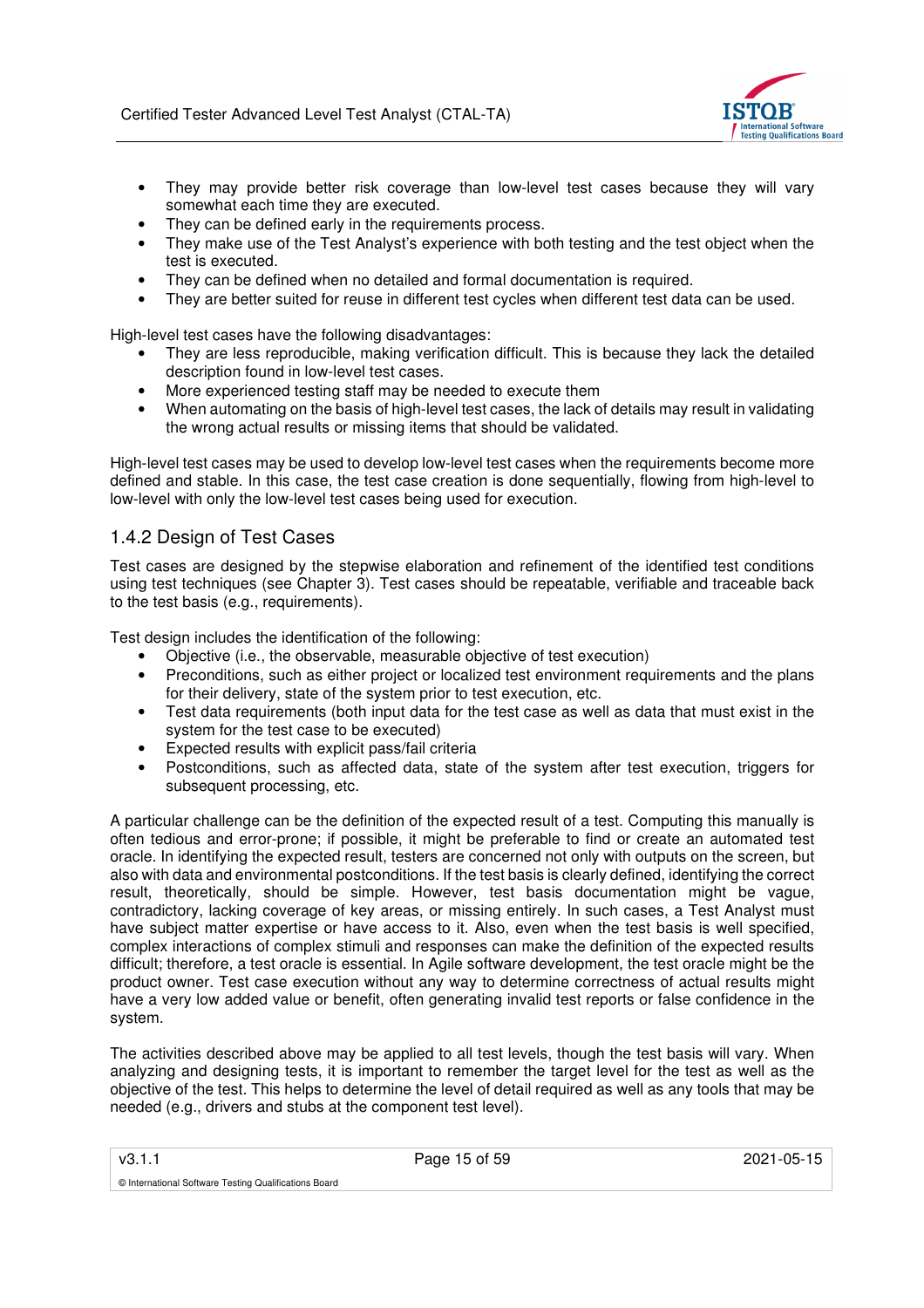

During the development of test conditions and test cases, some amount of documentation is typically created, resulting in test work products. In practice the extent to which test work products are documented varies considerably. This can be affected by any of the following:

- Project risks (what must/must not be documented)
- The added value which the documentation brings to the project
- Standards to be followed and/or regulations to be met
- SDLC or approach used (e.g., an Agile approach aims for "just enough" documentation)
- The requirement for traceability from the test basis through test analysis and design

Depending on the scope of the testing, test analysis and design address the quality characteristics for the test object(s). The ISO 25010 standard [ISO25010] provides a useful reference. When testing hardware/software systems, additional characteristics may apply.

The activities of test analysis and test design may be enhanced by intertwining them with reviews and static analysis. In fact, conducting the test analysis and test design are often a form of static testing because problems may be found in the test basis documents during this activity. Test analysis and test design based on the requirements specification is an excellent way to prepare for a requirements review meeting. Reading the requirements to use them for creating tests requires understanding the requirement and being able to determine a way to assess fulfillment of the requirement. This activity often uncovers missing requirements, requirements that are not clear, are untestable, or do not have defined acceptance criteria. Similarly, test work products such as test cases, risk analyses, and test plans can be subjected to reviews.

During test design the required detailed test infrastructure requirements may be defined, although in practice these may not be finalized until test implementation. It must be remembered that test infrastructure includes more than test objects and testware. For example the infrastructure requirements may include rooms, equipment, personnel, software, tools, peripherals, communications equipment, user authorizations, and all other items required to run the tests.

The exit criteria for test analysis and test design will vary depending on the project parameters, but all items discussed in these two sections should be considered for inclusion in the defined exit criteria. It is important that the exit criteria are measurable and that all the information required for the subsequent steps has been provided and all necessary preparation has been performed.

# 1.5 Test Implementation

© International Software Testing Qualifications Board

Test implementation prepares the testware needed for test execution based on test analysis and design. It includes the following activities:

- Developing test procedures, and, potentially, creating automated test scripts
- Organizing test procedures and automated test scripts (if there are any) into test suites to be executed in a specific test run
- Consulting the Test Manager in prioritizing the test cases and test suites to be executed
- Creating a test execution schedule, including resource allocation, to enable test execution to begin (see [ISTQB\_FL\_SYL] Section 5.2.4)
- Finalizing preparation of test data and test environments
- Updating the traceability between the test basis and testware such as test conditions, test cases, test procedures, test scripts and test suites.

During test implementation, Test Analysts identify an efficient execution order of test cases and create test procedures. Defining the test procedures requires carefully identifying constraints and dependencies that might influence the test execution sequence. Test procedures document any initial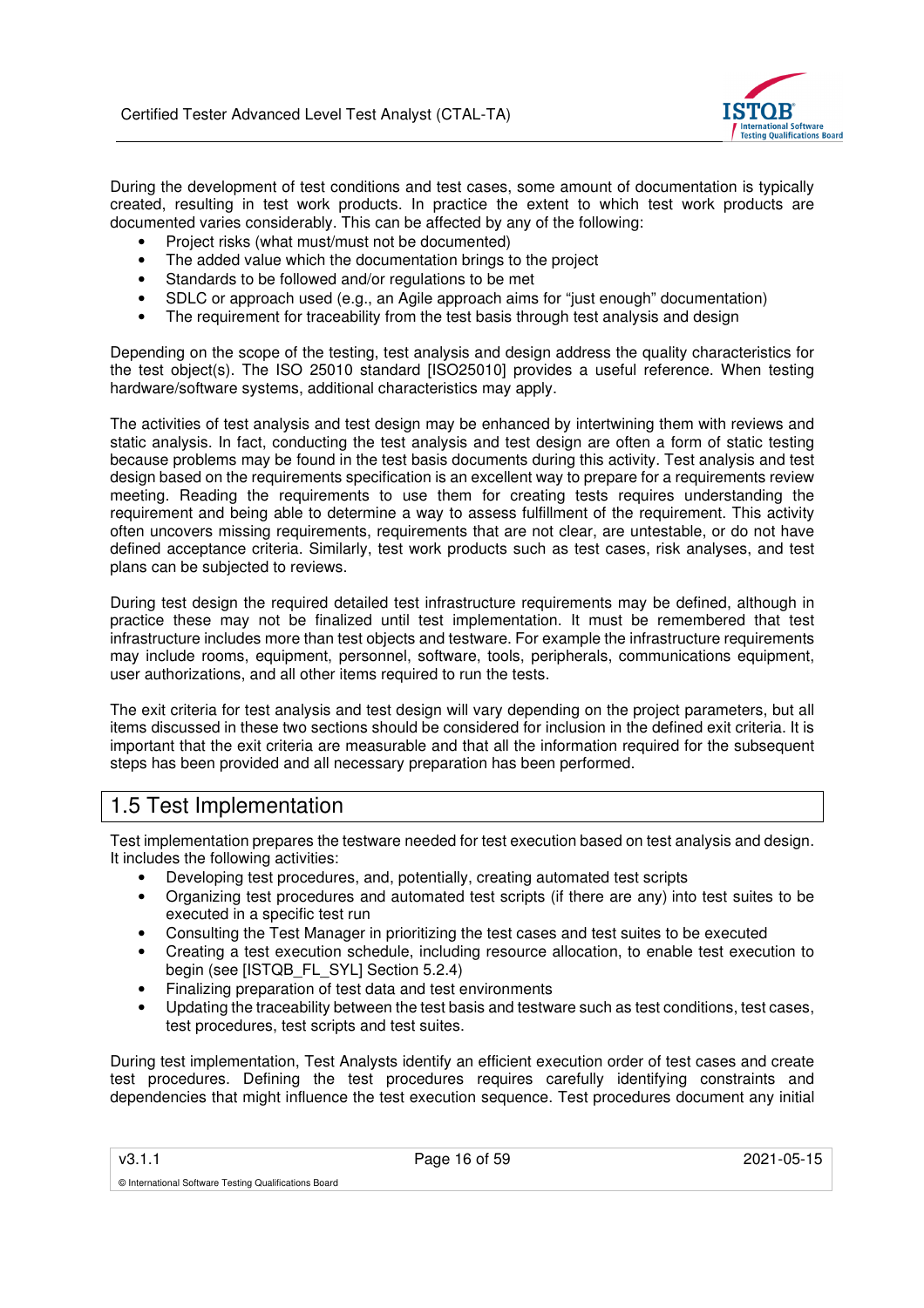

preconditions (e.g., loading of test data from a data repository) and any activities following execution (e.g., resetting the system status).

Test Analysts identify test procedures and automated test scripts that can be grouped (e.g., they all relate to the testing of a particular high-level business process), and organize them into test suites. This enables related test cases to be executed together.

Test Analysts arrange test suites within a test execution schedule in a way that results in efficient test execution. If a risk-based test strategy is being used, the risk level will be the primary consideration in determining the execution order for the test cases. There may be other factors that determine test case execution order such as the availability of the right people, equipment, data and the functionality to be tested.

It is not unusual for code to be released in sections and the test effort has to be coordinated with the sequence in which the software becomes available for testing. Particularly in iterative and incremental development models, it is important for the Test Analyst to coordinate with the development team to ensure that the software will be released for testing in a testable order.

The level of detail and associated complexity for work done during test implementation may be influenced by the detail of the test conditions and test cases. In some cases regulatory rules apply, and test work products should provide evidence of compliance to applicable standards such as the United States standard DO-178C (in Europe, ED 12C). [RTCA DO-178C/ED-12C].

As specified above, test data is needed for most testing, and in some cases these sets of data can be quite large. During implementation, Test Analysts create input and environment data to load into databases and other such repositories. This data must be "fit for purpose" to enable detection of defects. Test Analysts may also create data to be used with data-driven and keyword-driven testing (see Section 6.2) as well as for manual testing.

Test implementation is also concerned with the test environment(s). During this activity the environment(s) should be fully set up and verified prior to test execution. A "fit for purpose" test environment is essential, i.e., the test environment should be capable of enabling the exposure of the defects present during controlled testing, operate normally when failures are not occurring, and adequately replicate, if required, the production or end-user environment for higher test levels. Test environment changes may be necessary during test execution depending on unanticipated changes, test results or other considerations. If environment changes do occur during execution, it is important to assess the impact of the changes to tests that have already been run.

During test implementation, Test Analysts should check that those responsible for the creation and maintenance of the test environment are known and available, and that all the testware and test support tools and associated processes are ready for use. This includes configuration management, defect management, and test logging and management. In addition, Test Analysts must verify the procedures that gather data for evaluating current status against exit criteria and test results reporting.

It is wise to use a balanced approach to test implementation as determined during test planning. For example, risk-based analytical test strategies are often blended with reactive test strategies. In this case, some percentage of the test implementation effort is allocated to testing which does not follow predetermined scripts (unscripted).

Unscripted testing should not be random or aimless as this can be unpredictable in duration and coverage, and give a low yield in defects. Rather, it should be conducted in time boxed sessions, each given initial direction by a test charter, but with the freedom to depart from the charter's prescriptions if potentially more productive test opportunities are discovered in the course of the session. Over the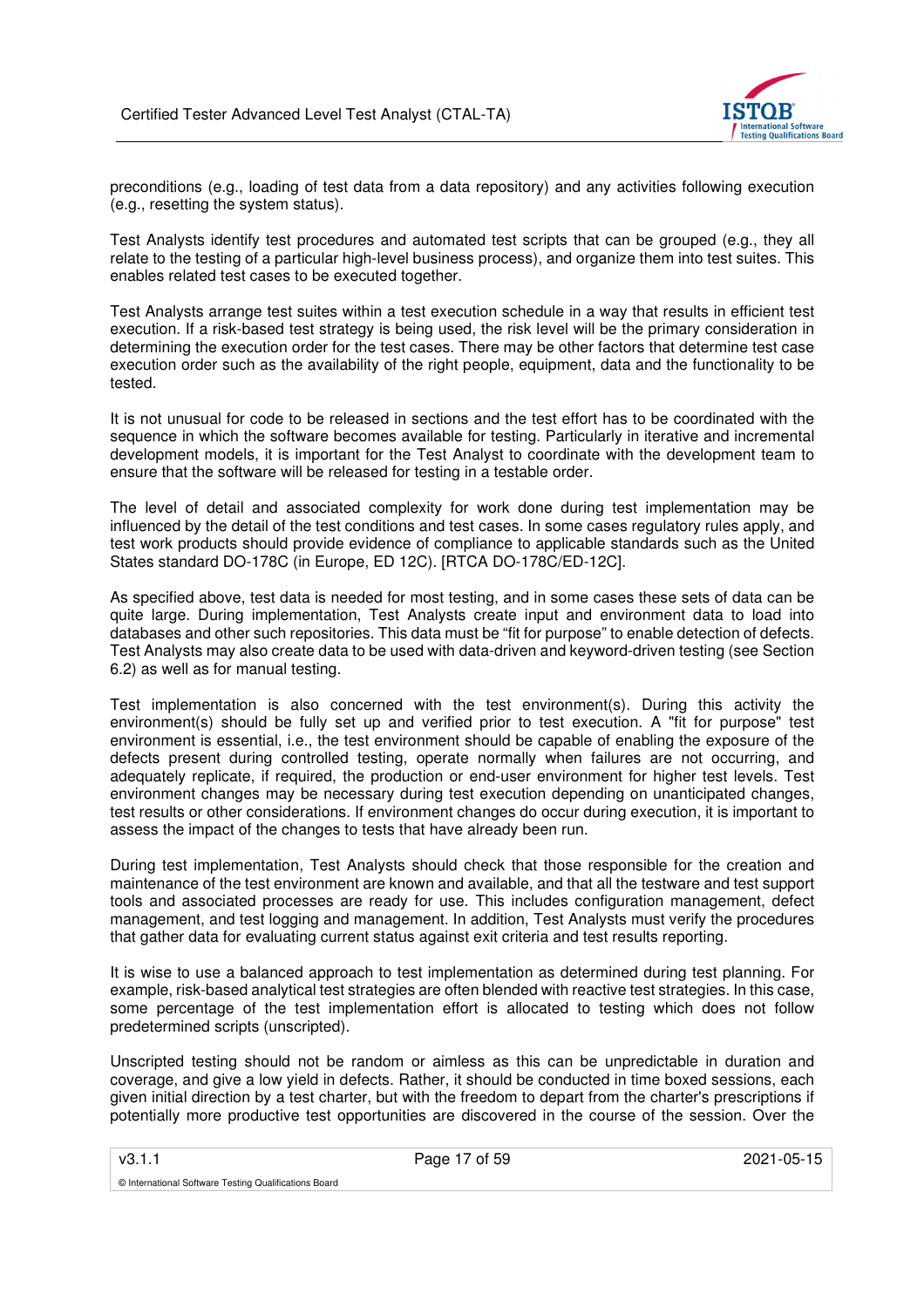

years, testers have developed a variety of experience-based test techniques, such as attacks [Whittaker03], error guessing [Myers11], and exploratory testing [Whittaker09]. Test analysis, test design, and test implementation still occur, but they take place primarily during test execution.

When following such reactive test strategies, the results of each test influence the analysis, design, and implementation of the subsequent tests. While these strategies are lightweight and often effective at finding defects, there are some drawbacks, including the following:

- Expertise from the Test Analyst is required
- Duration can be difficult to predict
- Coverage can be difficult to track
- Repeatability can be lost without good documentation or tool support

## 1.6 Test Execution

Test execution is conducted according to the test execution schedule and includes the following tasks: (see [ISTQB\_FL\_SYL])

- Executing manual tests, including exploratory testing
- Executing automated tests
- Comparing actual results with expected results
- Analyzing anomalies to establish their likely causes
- Reporting defects based on the failures observed
- Logging the actual results of test execution
- Updating the traceability between the test basis and testware to consider test results
- Executing regression tests

The test execution tasks listed above may be conducted by either the tester or the Test Analyst.

The following are typical additional tasks which may be performed by the Test Analyst:

- Recognizing defect clusters which may indicate the need for more testing of a particular part of the test object
- Making suggestions for future exploratory testing sessions based on the findings from exploratory testing
- Identifying new risks from information obtained when performing test execution tasks
- Making suggestions for improving any of the work products from the test implementation activity (e.g., improvements to test procedures)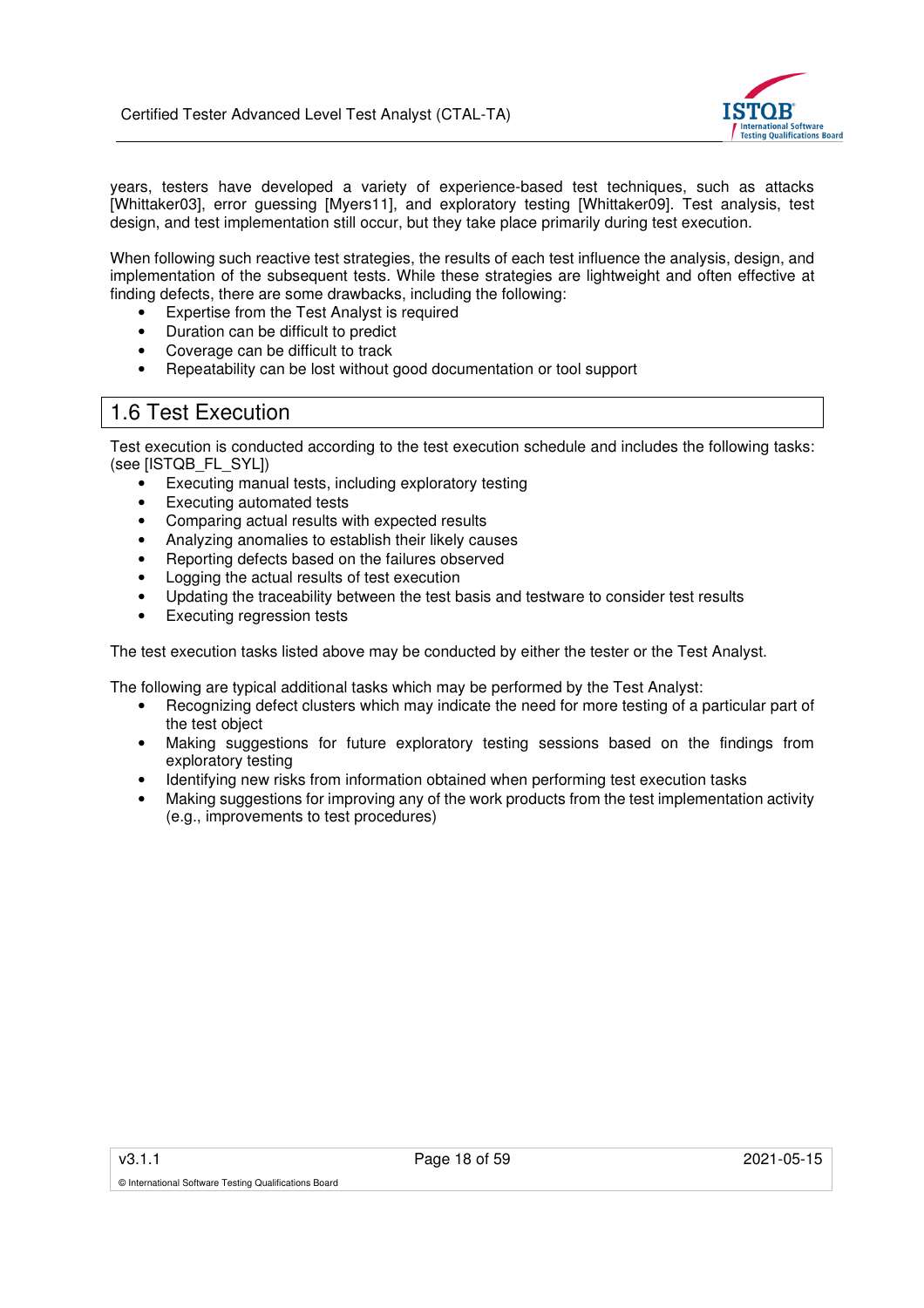

# **2. The Test Analyst's Tasks in Risk-Based Testing - 60 mins.**

## **Keywords**

product risk, risk identification, risk mitigation, risk-based testing

## **Learning Objectives for The Test Analyst's Tasks in Risk-Based Testing**

# **The Test Analyst's Tasks in Risk-Based Testing**<br>TA-2.1.1 (K3) For a given situation, participate in risk ider

(K3) For a given situation, participate in risk identification, perform risk assessment and propose appropriate risk mitigation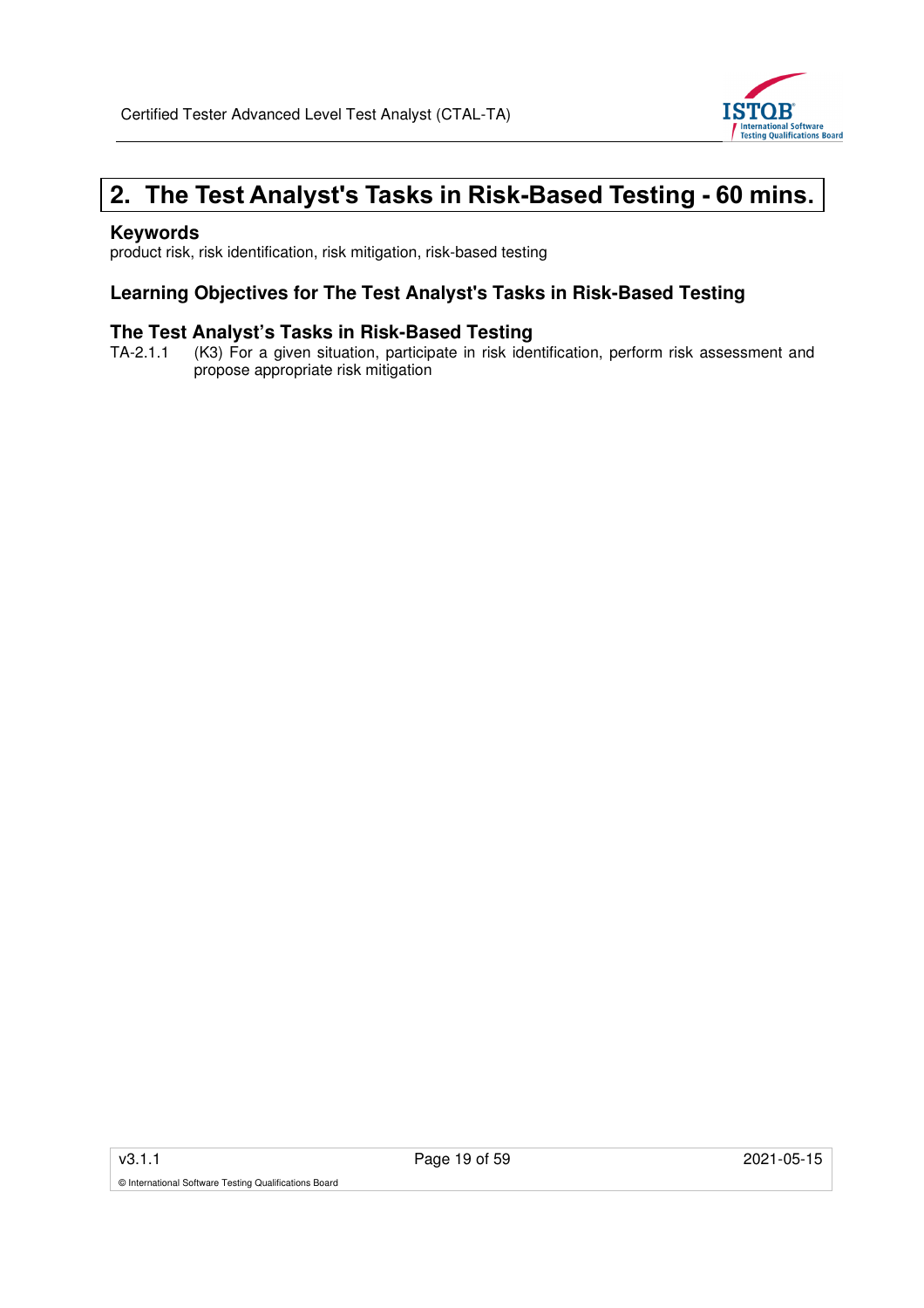

# 2.1 Introduction

Test Managers often have overall responsibility for establishing and managing a risk-based test strategy. They will usually request the involvement of a Test Analyst to ensure the risk-based approach is implemented correctly.

Test Analysts should be actively involved in the following risk-based testing tasks:

- Risk identification
- Risk assessment
- Risk mitigation

These tasks are performed iteratively throughout the SDLC to deal with emerging risks, changing priorities and to regularly evaluate and communicate risk status (see [vanVeenendaal12] and [Black02] for further details). In Agile software development, the three tasks are often combined in a so-called risk session with focus on either an iteration or a release.

Test Analysts should work within the risk-based test framework established for the project by the Test Manager. They should contribute their knowledge of the business domain risks that are inherent in the project such as risks related to functional safety, business and economic concerns, and political factors, among others.

## 2.2 Risk Identification

By calling on the broadest possible sample of stakeholders, the risk identification process is most likely to detect the largest possible number of significant risks.

Test Analysts often possess unique knowledge regarding the particular business domain of the system under test. This means they are particularly well suited to the following tasks:

- Conducting expert interviews with the domain experts and users
- Conducting independent assessments
- Using risk templates
- Participating in risk workshops
- Participating in brainstorming sessions with potential and current users
- Defining testing checklists
- Calling on past experience with similar systems or projects

In particular, Test Analysts should work closely with the users and other domain experts (e.g., requirement engineers, business analysts) to determine the areas of business risk that should be addressed during testing. In Agile software development, this close relationship with stakeholders enables risk identification to be conducted on a regular basis, such as during iteration planning meetings.

Sample risks that might be identified in a project include:

- Issues with functional correctness, e.g., incorrect calculations
- Usability issues, e.g., insufficient keyboard shortcuts
- Portability issues, e.g., inability to install an application on particular platforms

## 2.3 Risk Assessment

While risk identification is about identifying as many pertinent risks as possible, risk assessment is the study of these identified risks. Specifically, categorizing each risk and determining its risk level.

v3.1.1 **Page 20 of 59 2021-05-15** 2021-05-15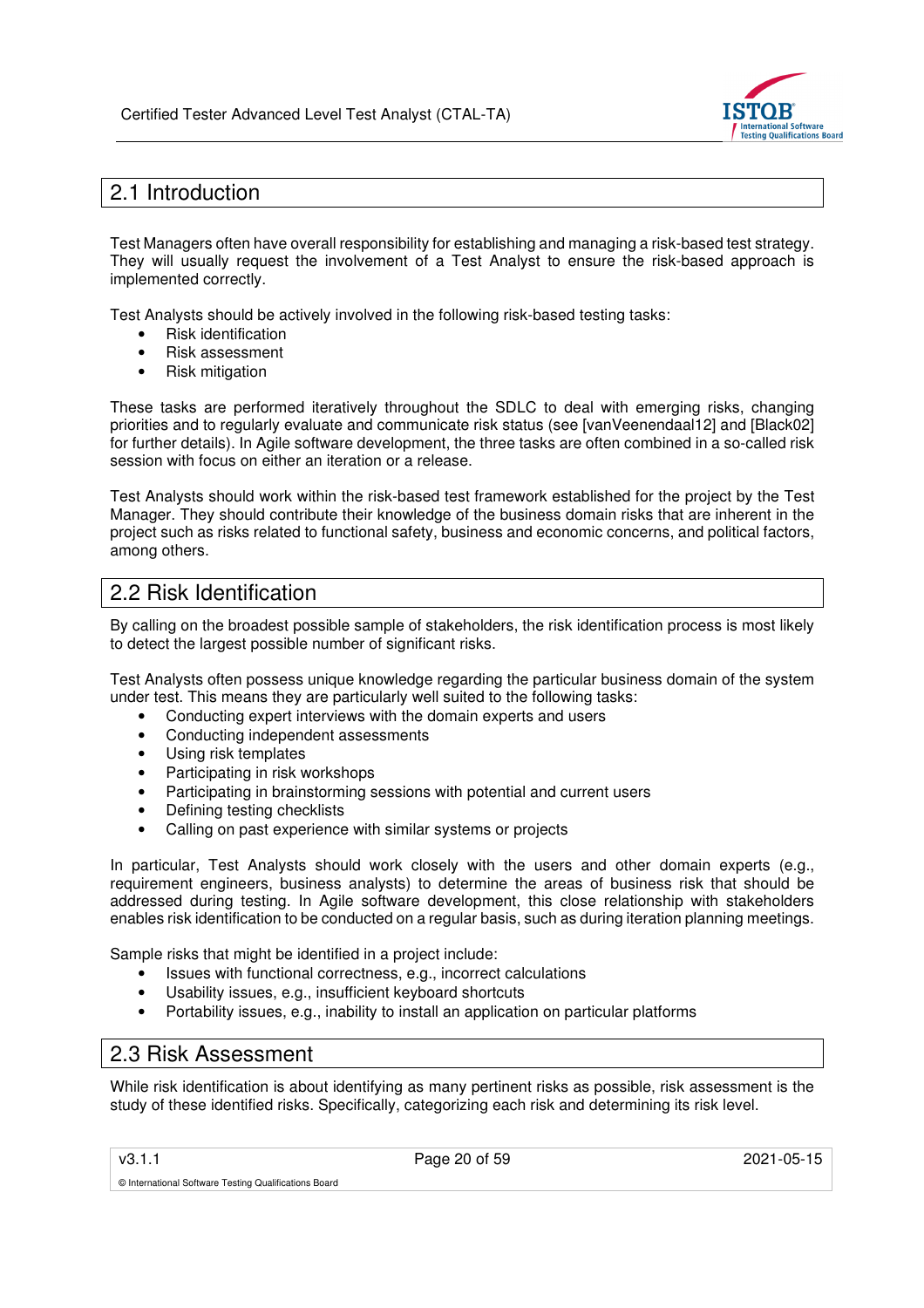

Determining the risk level typically involves assessing, for each risk item, the risk likelihood and the risk impact. The risk likelihood is usually interpreted as the likelihood that the potential problem can exist in the system under test and will be observed when the system is in production. Technical Test Analysts should contribute to finding and understanding the potential likelihood for each risk item whereas Test Analysts contribute to understanding the potential business impact of the problem should it occur (in Agile software development this role-based distinction may be less strong).

The risk impact is often interpreted as the severity of the effect on the users, customers, or other stakeholders. In other words, it arises from business risk. Test Analysts should contribute to identifying and assessing the potential business domain or user impact for each risk item. Factors influencing business risk include the following:

- Frequency of use of the affected feature
- Business loss
- Financial damage
- Ecological or social losses or liability
- Civil or criminal legal sanctions
- Functional safety concerns
- Fines, loss of license
- Lack of reasonable workarounds if people cannot work any more
- Visibility of the feature
- Visibility of failure leading to negative publicity and potential image damage
- Loss of customers

Given the available risk information, Test Analysts need to establish the levels of business risk according to the guidelines provided by a Test Manager. These could be classified using an ordinal scale (actual numeric or low/medium/high), or traffic signal colors. Once the risk likelihood and risk impact have been assigned, Test Managers use these values to determine the risk level for each risk item. That risk level is then used to prioritize the risk mitigation activities.[vanVeenendaal12].

## 2.4 Risk Mitigation

During the project, Test Analysts should seek to do the following:

- Reduce product risk by designing effective test cases that demonstrate unambiguously whether tests pass or fail, and by participating in reviews of software work products such as requirements, designs, and user documentation
- Implement appropriate risk mitigation activities identified in the test strategy and test plan (e.g., test a particularly high risk business process using particular test techniques)
- Re-evaluate known risks based on additional information gathered as the project unfolds, adjusting risk likelihood, risk impact, or both, as appropriate
- Identify new risks from information obtained during testing

When one is talking about a product risk, then testing makes an essential contribution to mitigating such risks. By finding defects, testers reduce risk by providing awareness of the defects and opportunities to deal with the defects before release. If the testers find no defects, testing then reduces risk by providing evidence that, under certain conditions (i.e., the conditions tested), the system operates correctly. Test Analysts help to determine risk mitigation options by investigating opportunities for gathering accurate test data, creating and testing realistic user scenarios and conducting or overseeing usability studies, among others.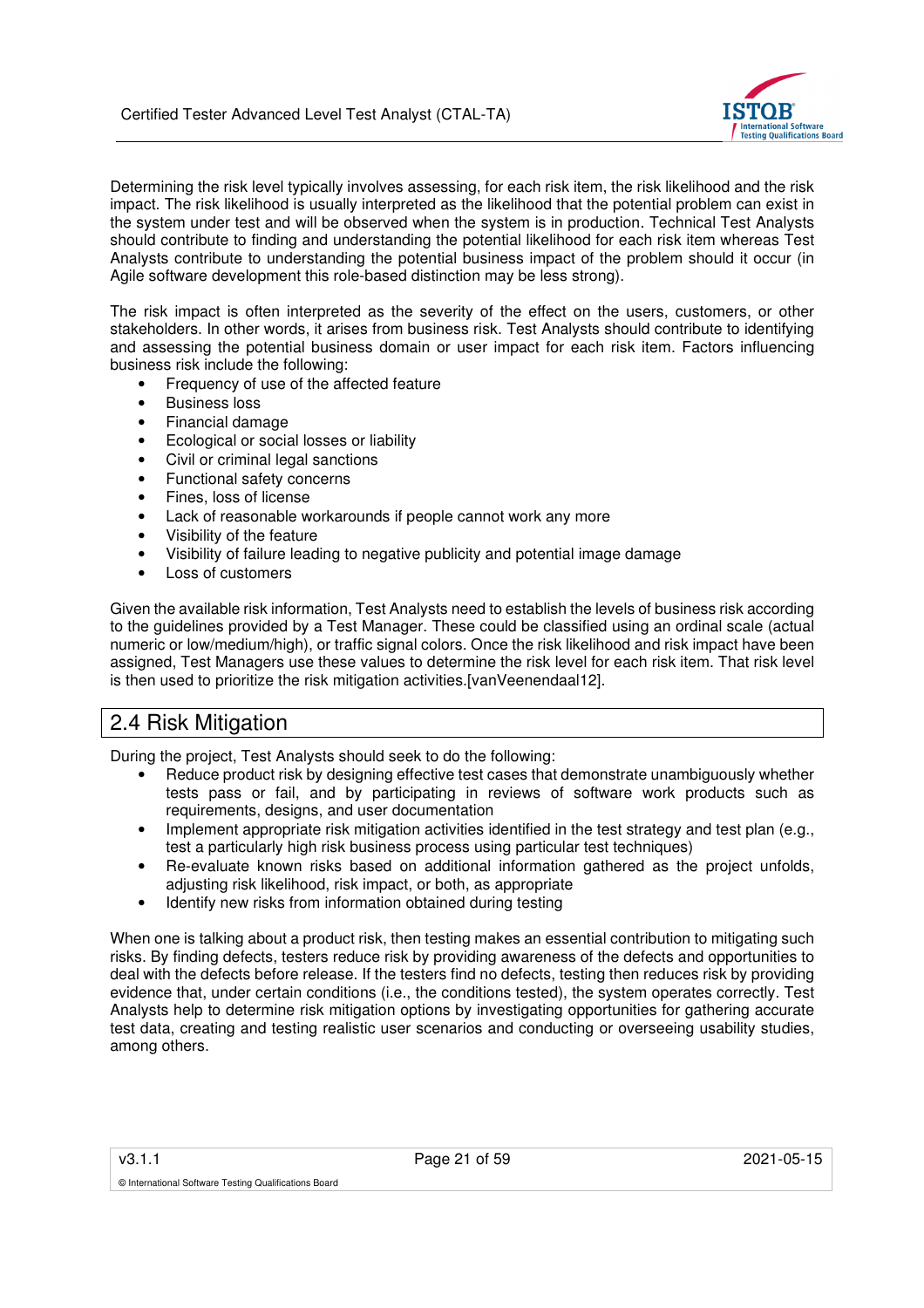

## 2.4.1 Prioritizing the Tests

The level of risk is also used to prioritize tests. A Test Analyst might determine that there is a high risk in the area of transactional accuracy in an accounting system. As a result, to mitigate the risk, the tester may work with other business domain experts to gather a strong set of sample data that can be processed and verified for accuracy. Similarly, a Test Analyst might determine that usability issues are a significant risk for a new test object. Rather than wait for a user acceptance test to discover any issues, the Test Analyst might prioritize an early usability test based on a prototype to help identify and resolve usability design problems early before the user acceptance test. This prioritization must be considered as early as possible in the planning stages so that the schedule can accommodate the necessary testing at the necessary time.

In some cases, all of the highest risk tests are run before any lower-risk tests, and tests are run in strict risk order (called "depth-first"); in other cases, a sampling approach is used to select a sample of tests across all the identified risk areas using risk level to weight the selection while at the same time ensuring coverage of every risk at least once (called "breadth-first").

Whether risk-based testing proceeds depth-first or breadth-first, it is possible that the time allocated for testing might be consumed without all tests being run. Risk-based testing allows testers to report to management in terms of the remaining level of risk at this point, and allows management to decide whether to extend testing or to transfer the remaining risk onto the users, customers, help desk/technical support, and/or operational staff.

## 2.4.2 Adjusting Testing for Future Test Cycles

Risk assessment is not a one-time activity performed before the start of test implementation; it is a continuous process. Each future planned test cycle should be subjected to new risk analysis to take into account such factors as:

- Any new or significantly changed product risks
- Unstable or failure-prone areas discovered during the testing
- Risks from fixed defects
- Typical defects found during testing
- Under-tested areas (low requirements coverage)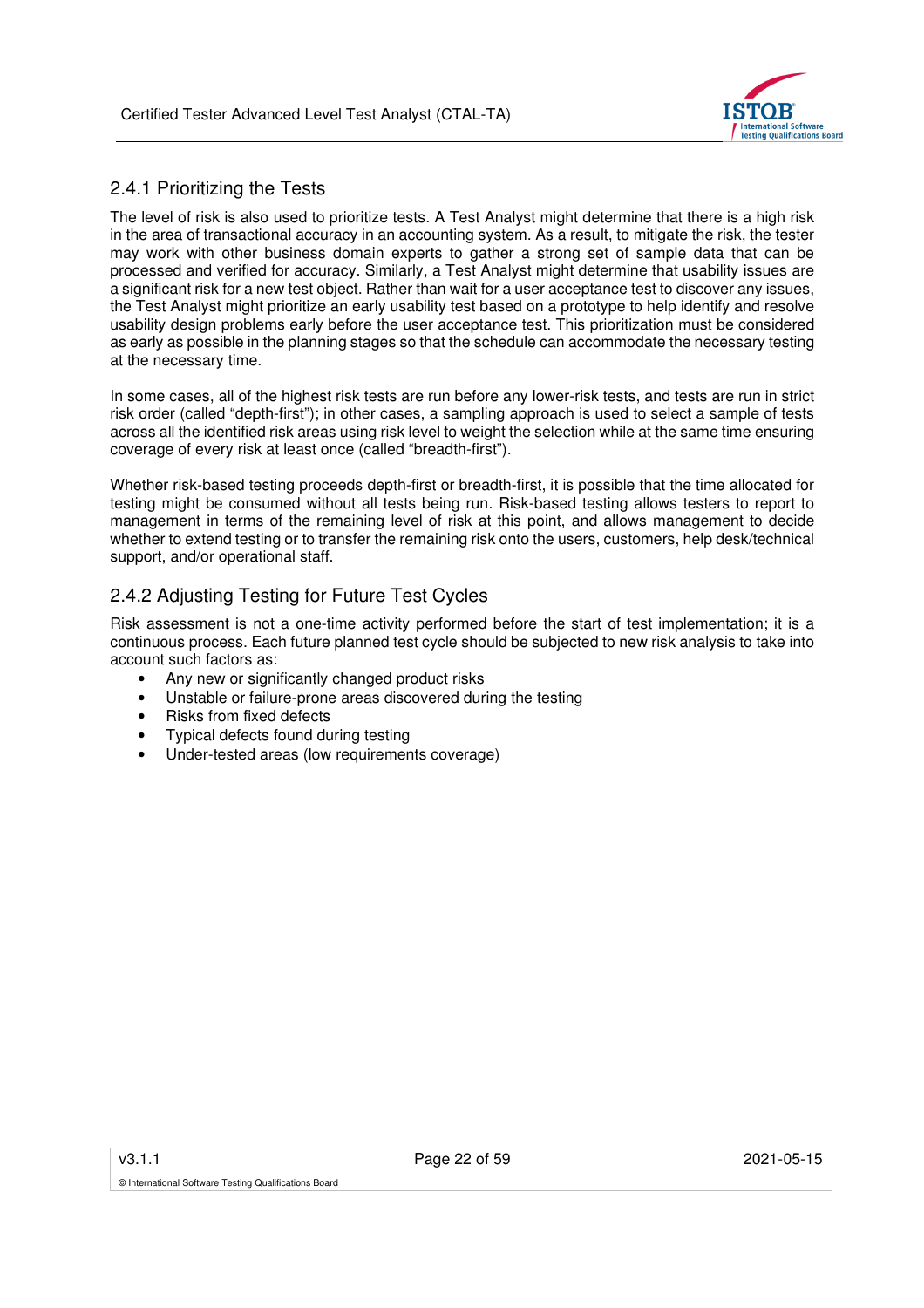

# **3. Test Techniques - 630 mins.**

## **Keywords**

black-box test technique, boundary value analysis, checklist-based testing, classification tree technique, decision table testing, defect taxonomy, defect-based test technique, equivalence partitioning, error guessing, experience-based testing, experience-based test technique, exploratory testing, pairwise testing, state transition testing, test charter, use case testing

## **Learning Objectives for Test Techniques**

## **3.1 Introduction**

No learning objectives

# **3.2 Black-Box Test Techniques**<br>TA-3.2.1 (K4) Analyze a given specif

- $(K4)$  Analyze a given specification item(s) and design test cases by applying equivalence partitioning
- TA-3.2.2 (K4) Analyze a given specification item(s) and design test cases by applying boundary value analysis
- TA-3.2.3 (K4) Analyze a given specification item(s) and design test cases by applying decision table testing
- TA-3.2.4 (K4) Analyze a given specification item(s) and design test cases by applying state transition testing
- TA-3.2.5 (K2) Explain how classification tree diagrams support test techniques<br>TA-3.2.6 (K4) Analyze a given specification item(s) and design test cases by app
- $(K4)$  Analyze a given specification item(s) and design test cases by applying pairwise testing
- TA-3.2.7 (K4) Analyze a given specification item(s) and design test cases by applying use case testing
- TA-3.2.8 (K4) Analyze a system, or its requirement specification, in order to determine likely types of defects to be found and select the appropriate black-box test technique(s)

# **3.3 Experience-Based Test Techniques**

- (K2) Explain the principles of experience-based test techniques and the benefits and drawbacks compared to black-box and defect-based test techniques
- TA-3.3.2 (K3) Identify exploratory tests from a given scenario
- TA-3.3.3 (K2) Describe the application of defect-based test techniques and differentiate their use from black-box test techniques

### **3.4 Applying the Most Appropriate Test Techniques**

TA-3.4.1 (K4) For a given project situation, determine which black-box or experience-based test techniques should be applied to achieve specific goals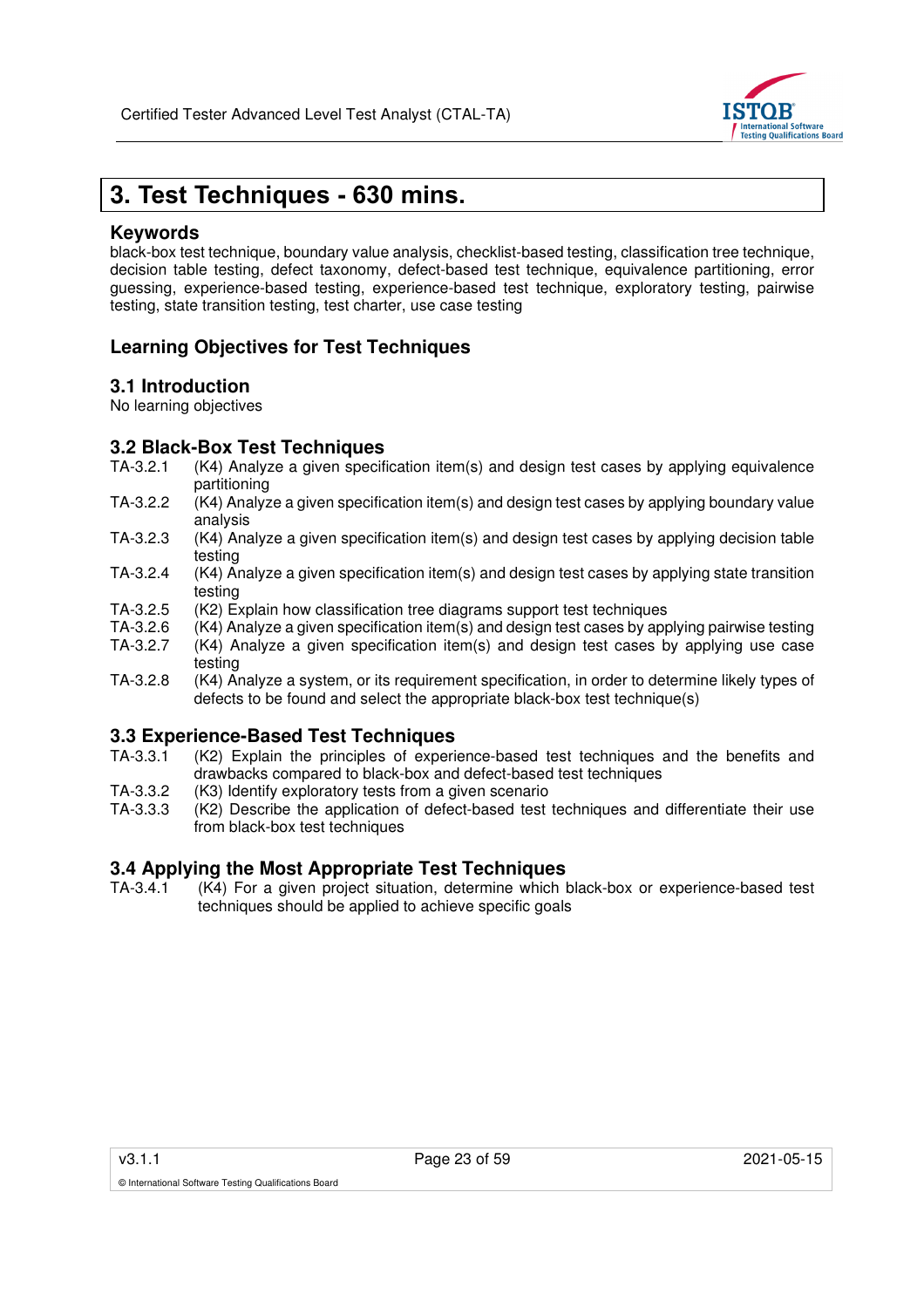

# 3.1 Introduction

The test techniques considered in this chapter are divided into the following categories:

- Black-box
- Experience-based

These techniques are complementary and may be used as appropriate for any given test activity, regardless of which test level is being performed.

Note that both categories of techniques can be used to test functional and non-functional quality characteristics. Testing software characteristics is discussed in the next chapter.

The test techniques discussed in these sections may focus primarily on determining optimal test data (e.g., from equivalence partitions) or deriving test procedures (e.g., from state models). It is common to combine techniques to create complete test cases.

## 3.2 Black-Box Test Techniques

Black-box test techniques are introduced in the ISTQB® Foundation Level Syllabus [ISTQB\_FL\_SYL].

Common features of black-box test techniques include:

- Models, e.g., state transition diagrams and decision tables, are created during test design according to the test technique
- Test conditions are derived systematically from these models

Test techniques generally provide coverage criteria, which can be used for measuring test design and test execution activities. Completely fulfilling the coverage criteria does not mean that the entire set of tests is complete, but rather that the model no longer suggests any additional tests to increase coverage based on that technique.

Black-box testing is usually based on some form of specification documentation, such as a system requirement specification or user stories. Since the specification documentation should describe system behavior, particularly in the area of functional suitability, deriving tests from the requirements is often part of testing the behavior of the system. In some cases there may be no specification documentation but there are implied requirements, such as replacing the functional suitability of a legacy system.

There are a number of black-box test techniques. These techniques target different types of software and scenarios. The sections below show the applicability for each technique, some limitations and difficulties that the Test Analyst may experience, the method by which coverage is measured and the types of defects that are targeted.

Please refer to [ISO29119-4], [Bath14], [Beizer95], [Black07], [Black09], [Copeland04], [Craig02], [Forgács19], [Koomen06], and [Myers11] for further details.

## 3.2.1 Equivalence Partitioning

Equivalence partitioning (EP) is a technique used to reduce the number of test cases required to effectively test the handling of inputs, outputs, internal values and time-related values. Partitioning is used to create equivalence partitions (often called equivalence classes) which are created from sets of values that are required to be processed in the same manner. By selecting one representative value from a partition, coverage for all the items in the same partition is assumed.

Usually several parameters determine the behavior of the test object. When combining the equivalence partitions of different parameters to test cases, various techniques can be applied.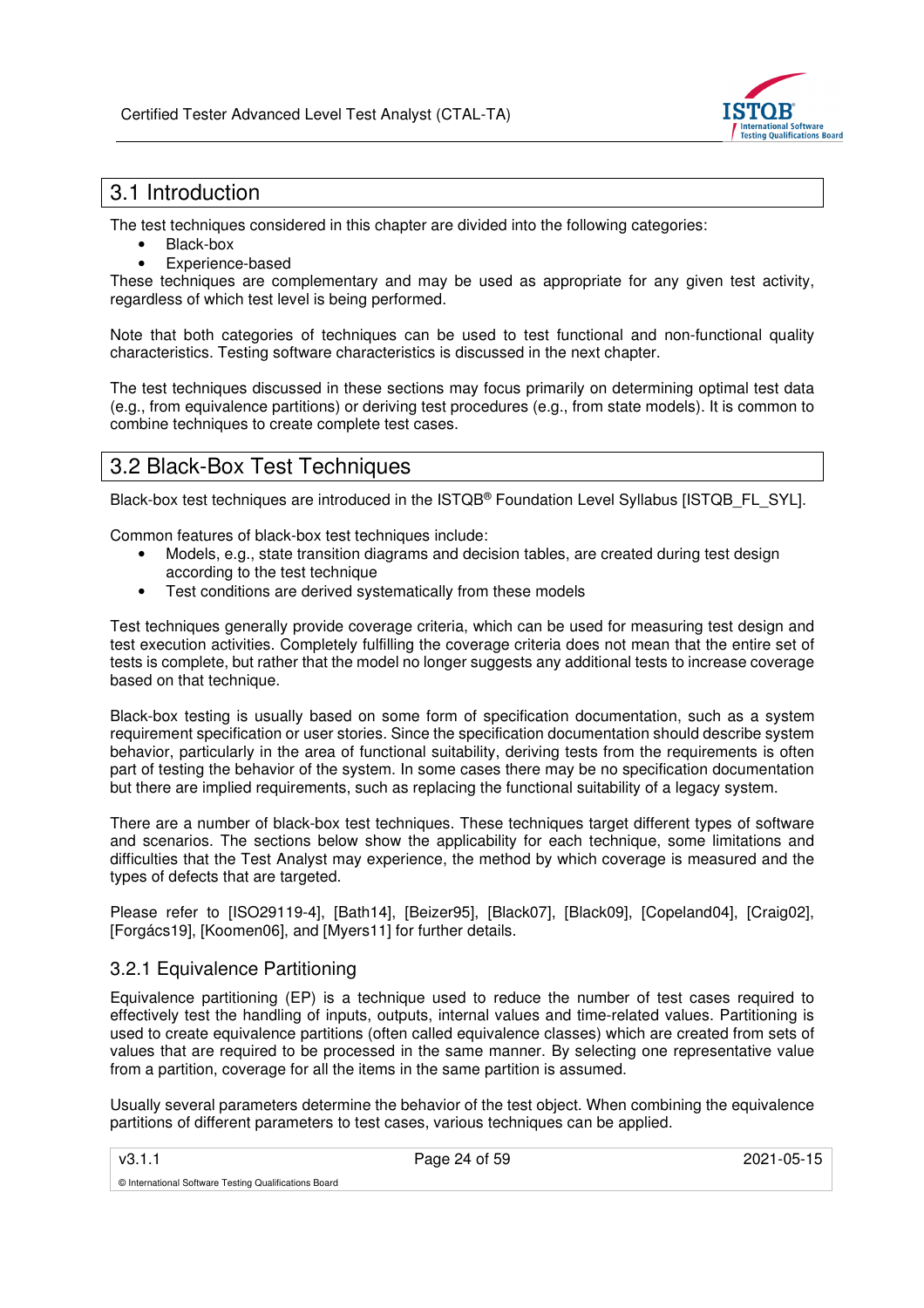

#### **Applicability**

This technique is applicable at any test level and is appropriate when all the members of a set of values to be tested are expected to be handled in the same way and where the sets of values used by the application do not interact. An equivalence partition can be any non-empty set of values, e.g.: ordered, unordered, discrete, continuous, infinite, finite, or even a singleton. The selection of sets of values is applicable to valid and invalid partitions (i.e., partitions containing values that should be considered invalid for the software under test).

EP is strongest when used in combination with boundary value analysis which expands the test values to include those on the edges of the partitions. EP, using values from the valid partitions, is a commonly used technique for smoke testing a new build or a new release as it quickly determines if basic functionality is working.

#### **Limitations/Difficulties**

If the assumption is incorrect and the values in the partition are not handled in exactly the same way, this technique may miss defects. It is also important to select the partitions carefully. For example, an input field that accepts positive and negative numbers might be better tested as two valid partitions, one for the positive numbers and one for the negative numbers, because of the likelihood of different handling. Depending on whether or not zero is allowed, this could become another partition. It is important for a Test Analyst to understand the underlying processing in order to determine the best partitioning of the values. This may require support in understanding code design.

The Test Analyst should also take into account possible dependencies between equivalence partitions of different parameters. For example, in a flight reservation system, the parameter "accompanying adult" may only be used in combination with the age class "child".

#### **Coverage**

Coverage is determined by taking the number of partitions for which a value has been tested and dividing that number by the number of partitions that have been identified. EP coverage is then stated as a percentage. Using multiple values for a single partition does not increase the coverage percentage.

If the behavior of the test object depends on a single parameter, each equivalence partition, whether valid or invalid, should be covered at least once.

In the case of more than one parameter, the Test Analyst should select a simple or combinatorial coverage type depending on the risk [Offutt16]. Differentiating between combinations containing only valid partitions and combinations containing one or more invalid partitions is therefore essential. Regarding the combinations with only valid equivalence partitions, the minimum requirement is a simple coverage of all valid partitions over all parameters. The minimum number of test cases needed in such a test suite equals the greatest number of valid partitions of a parameter, assuming the parameters are independent on each other. More thorough coverage types related to combinatorial techniques include the pairwise coverage (see Section 3.2.6 below), or the full coverage of any combination of valid partitions. Invalid equivalence partitions should be tested at least individually, i.e. in combination with valid partitions for the other parameters, in order to avoid defect masking. So each invalid partition contributes one test case to the test suite for simple coverage. In case of high risk, further combinations may be added to the test suite, e.g. consisting of only invalid partitions, or of pairs of invalid partitions.

#### **Types of Defects**

© International Software Testing Qualifications Board

A Test Analyst uses this technique to find defects in the handling of various data values.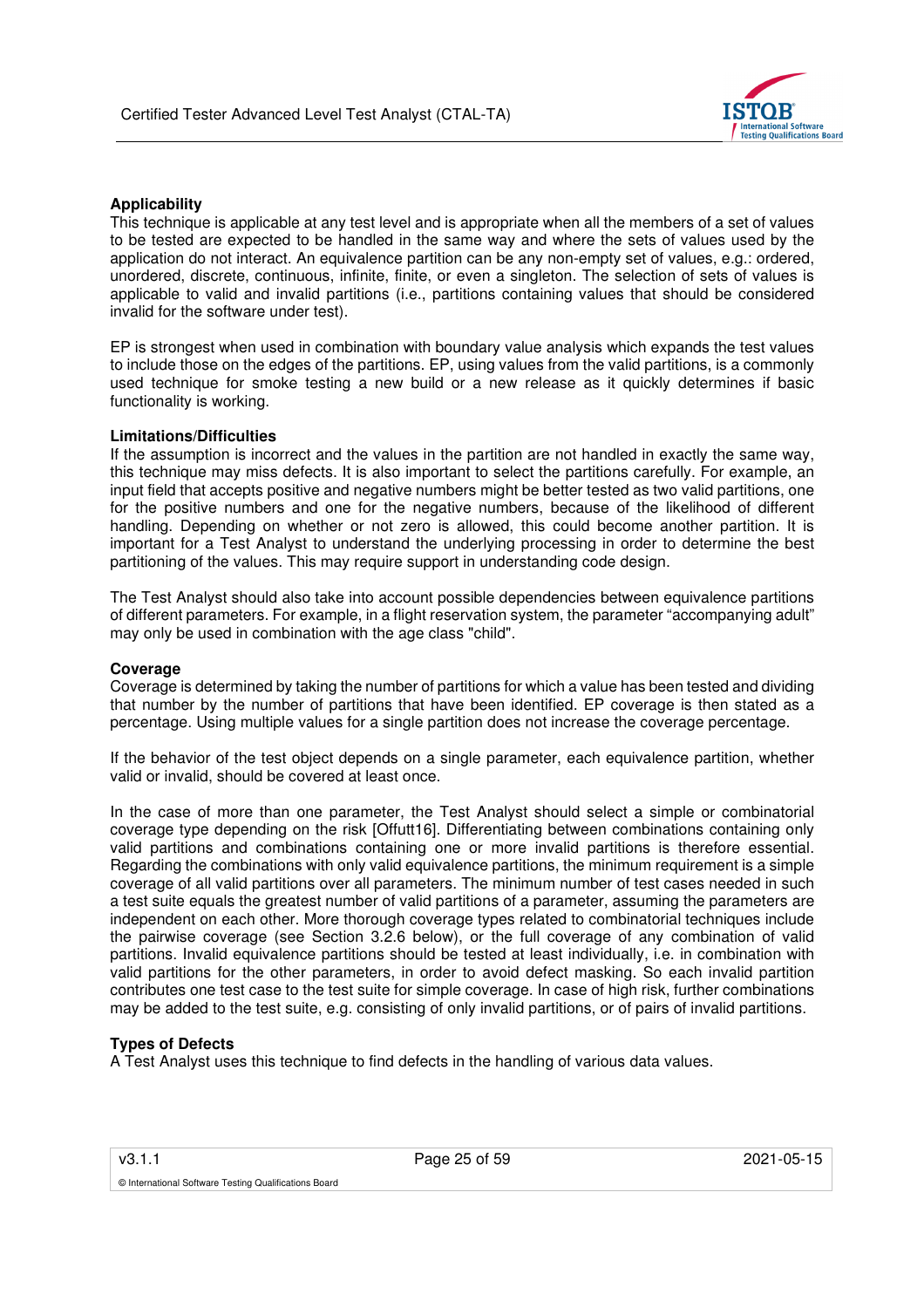

## 3.2.2 Boundary Value Analysis

Boundary value analysis (BVA) is used to test the proper handling of values that exist on the boundaries of ordered equivalence partitions. Two approaches to BVA are in common use: two-value boundary or three-value boundary testing. With two-value boundary testing, the boundary value (on the boundary) and the value that is just outside the boundary (by the smallest possible precision, based on the required accuracy) are used. For example, for amounts in a currency which has two decimal places, if the partition included the values from 1 to 10, the two-value test values for the upper boundary would be 10 and 10.01. The lower boundary test values would be 1 and 0.99. The boundaries are defined by the maximum and minimum values in the defined equivalence partition.

For three-value boundary testing, the values before, on and over the boundary are used. In the previous example, the upper boundary tests would include 9.99, 10 and 10.01. The lower boundary tests would include 0.99, 1 and 1.01. The decision regarding whether to use two-value or three-value boundary testing should be based on the risk associated with the item being tested, with the three-value boundary approach being used for the higher risk items.

#### **Applicability**

This technique is applicable at any test level and is appropriate when ordered equivalence partitions exist. For this reason the BVA technique is often conducted together with the EP technique. Ordered equivalence partitions are required because of the concept of being on and off the boundary. For example, a range of numbers is an ordered partition. A partition that consists of some text strings may be ordered too, e.g. by their lexicographic order, but if the ordering is not relevant from the business point of view, then boundary values should not be in focus. In addition to number ranges, partitions for which boundary value analysis can be applied include:

- Numeric attributes of non-numeric variables (e.g., length)
- The number of loop execution cycles, including loops in state transition diagrams
- The number of iteration elements in stored data structures such as arrays
- The size of physical objects, e.g. memory
- The duration of activities

#### **Limitations/Difficulties**

Because the accuracy of this technique depends on the accurate identification of the equivalence partitions in order to correctly identify the boundaries, it is subject to the same limitations and difficulties as EP. The Test Analyst should also be aware of the precision in the valid and invalid values to be able to accurately determine the values to be tested. Only ordered partitions can be used for boundary value analysis but this is not limited to a range of valid inputs. For example, when testing for the number of cells supported by a spreadsheet, there is a partition that contains the number of cells up to and including the maximum allowed cells (the boundary) and another partition that begins with one cell over the maximum (over the boundary).

#### **Coverage**

Coverage is determined by taking the number of boundary conditions that are tested and dividing that by the number of identified boundary conditions (either using the two-value or three-value method). The coverage is stated as a percentage.

#### **Types of Defects**

© International Software Testing Qualifications Board

Boundary value analysis reliably finds displacement or omission of boundaries, and may find cases of extra boundaries. This technique finds defects regarding the handling of the boundary values, particularly errors with less-than and greater-than logic (i.e., displacement). It can also be used to find non-functional defects, for example, a system supports 10,000 concurrent users but not 10,001.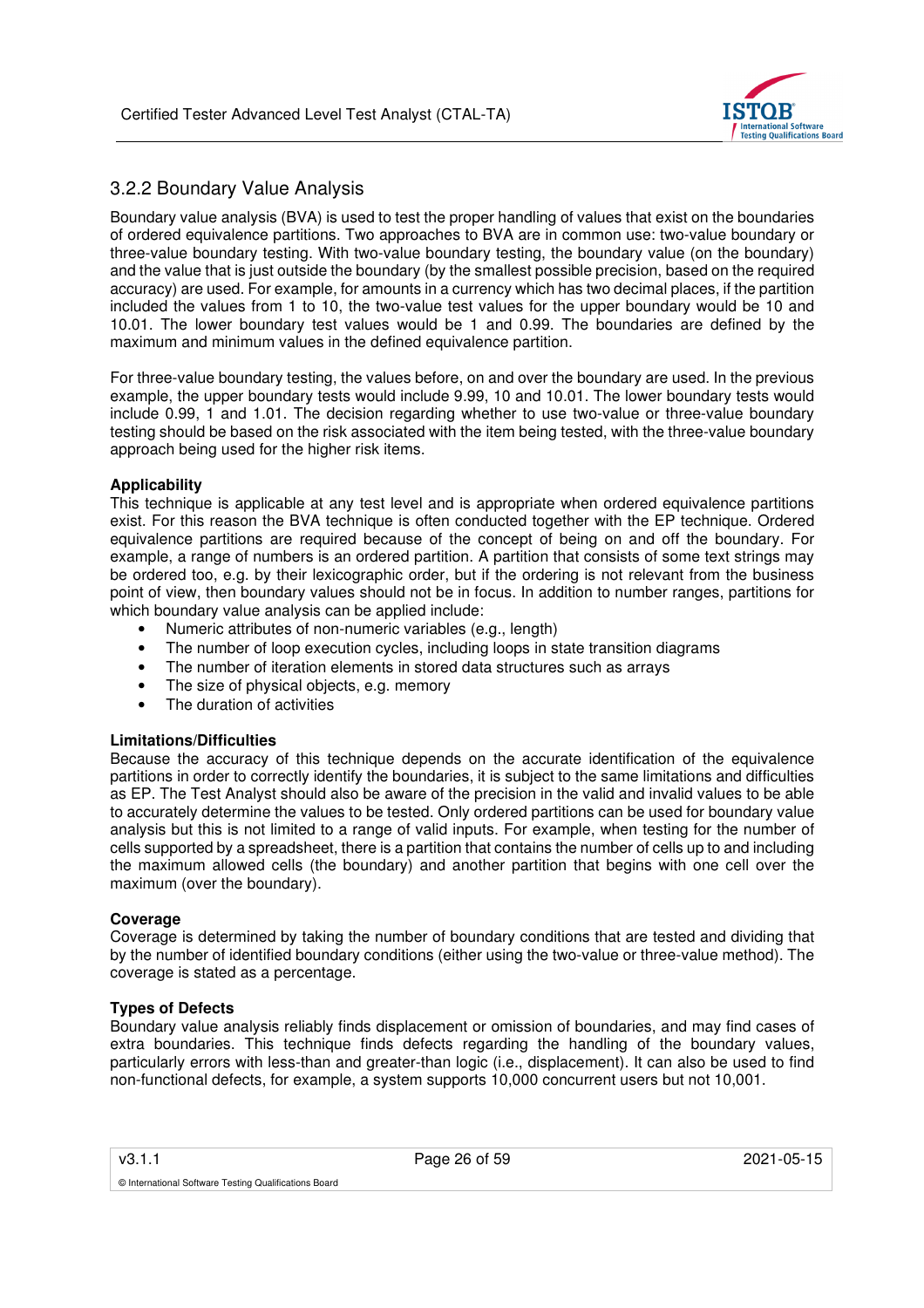

## 3.2.3 Decision Table Testing

A decision table is a tabular representation of a set of conditions and related actions, expressed rules indicating which action shall occur for which set of condition values [OMG-DMN]. Test Analysts can use decision tables to analyze the rules which apply to the software under test and design tests to cover those rules.

Conditions and the resulting actions of the test object form the rows of the decision table, usually with the conditions at the top and the actions at the bottom. The first column of the table contains the description of the conditions and actions respectively. Following columns, called the rules, contain the condition values and corresponding action values respectively.

Decision tables in which conditions are Boolean with simple values "True" and "False" are called limitedentry decision tables. An example for such a condition is "User's income < 1000". Extended-entry decision tables allow for conditions having multiple values which may represent discrete elements or sets of elements. For example, a condition "User's income" may take one of three possible values: "lower than 1000", "between 1000 and 2000" and "more than 2000".

Simple actions take Boolean values "True" and "False" (e.g., the action "Admitted discount = 20%" takes the values "True" denoted by "X" if the action should occur and 'False' denoted by "-" if not). Just like with conditions, actions may also take values from other domains. For example, an action "Admitted discount" may take one of five possible values: 0%, 10%, 20%, 35% and 50%.

Decision table testing starts with designing decision tables based on the specification. Rules containing infeasible combinations of condition values are excluded or marked as "infeasible". Next, the Test Analyst should review the decision tables with the other stakeholders. The Test Analyst should ensure the rules within the table are consistent (i.e., the rules do not overlap), complete (i.e., they contain a rule for each feasible combination of condition values), and correct (i.e., they model the intended behavior).

The basic principle in decision table testing is that the rules form the test conditions.

When designing a test case to cover a given rule, the Test Analyst should be aware that the input values of the test case might be different from the condition values of the decision table. For example, the `TRUE` value of the condition "annual income > 100,000?" may not be directly applicable but may require work from the tester to define a client's account with credits greater than 100,000 in a given fiscal year. Similarly, the expected results of the test case may be different from the actions of the decision table.

After the decision table is ready, the rules need to be implemented as test cases by selectiing test input values (and expected results) that fulfil the conditions and actions.

#### **Collapsed decision tables**

© International Software Testing Qualifications Board

When trying to test every possible input combination according to the conditions, decision tables can become very large. A complete limited-entry decision table with n conditions has 2<sup>n</sup> rules. A technique of systematically reducing the number of combinations is called collapsed decision table testing [ Mosley93]. When this technique is used, a group of rules with the same set of actions can be reduced (collapsed) to one rule if, within this group, some conditions are not relevant for the action, and all the other conditions remain unchanged. In this resulting rule the values of the irrelevant conditions are denoted as "don't care", usually marked with a dash "-". For conditions with "don't care" values, the Test Analyst may specify arbitrary valid values for test implementation.

Another case for collapsing rules is when a condition value is not applicable in combination with some other condition values or when two or more conditions have conflicting values. For example, in a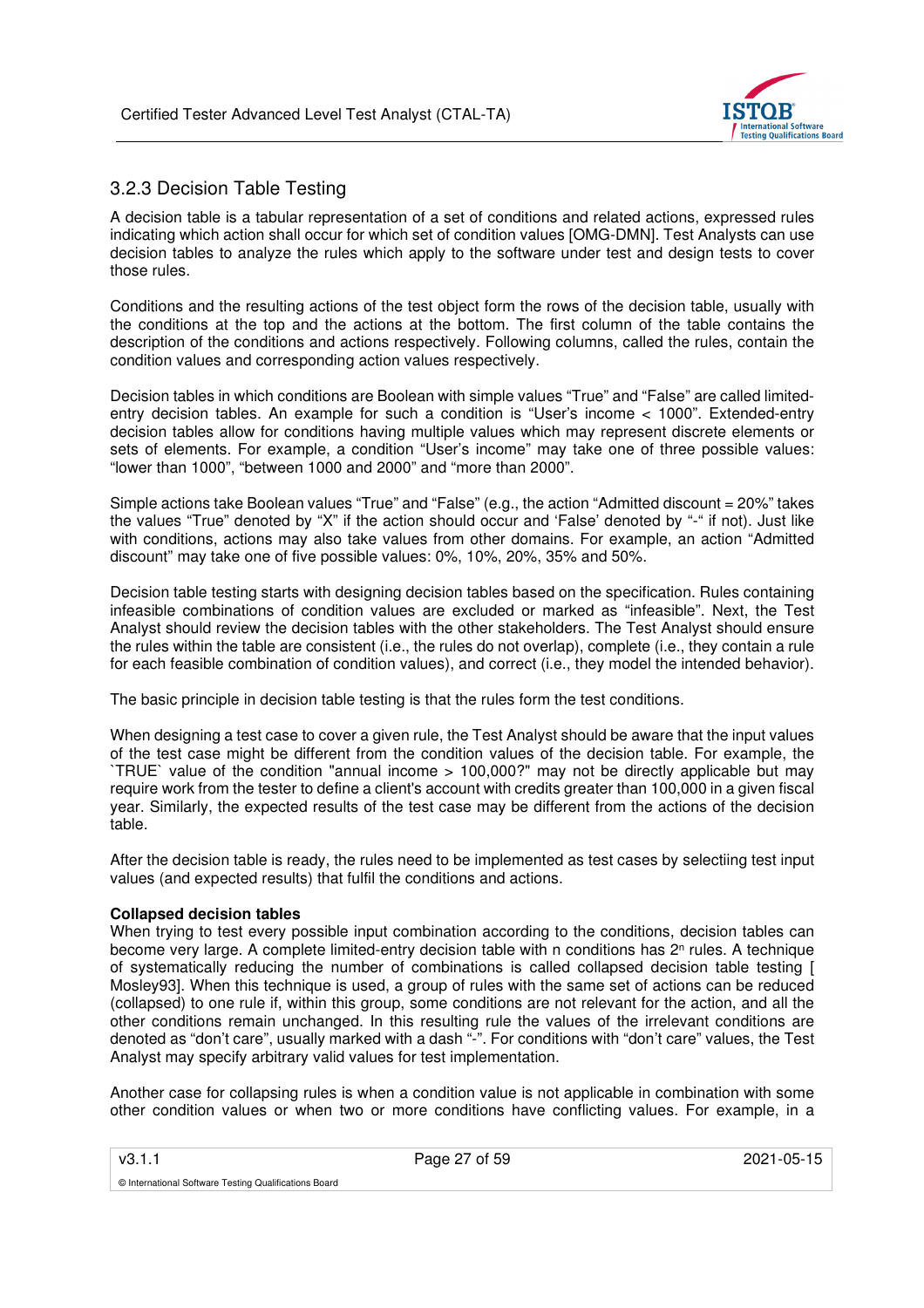

decision table for card payments, if the condition "card is valid" is false, the condition "PIN code is correct" is not applicable.

Collapsed decision tables may have much fewer rules than the full decision tables, which results in a lower number of test cases and less effort. If a given rule has "don't care" entries, and only one test case covers this rule, only one of several possible values of the condition will be tested for that rule, so a defect involving other values may remain undetected. Hence, for high risk levels, in alignment with the Test Manager, the Test Analyst should define separate rules for each feasible combination of the single condition values rather than collapsing the decision table.

#### **Applicability**

Decision table testing is commonly applied to integration, system, and acceptance test levels. It may also be applicable to component testing when a component is responsible for a set of decision logic. This technique is particularly useful when the test object is specified in the form of flowcharts or tables of business rules.

Decision tables are also a requirements definition technique and sometimes requirements specifications may already be defined in this format. The Test Analyst should still participate in reviewing the decision tables and analyze them before starting test design.

#### **Limitations/Difficulties**

When considering combinations of conditions, finding all the interacting conditions can be challenging, particularly when requirements are not well-defined or do not exist. Care must be taken when selecting the conditions considered in a decision table so that the number of combinations of those conditions remains manageable. In the worst case, the number of rules will grow exponentially.

#### **Coverage**

The common coverage standard for this technique is to cover each rule of the decision table with one test case. The coverage is measured as a percentage of the number of rules covered by the test suite and the total number of feasible rules.

Boundary value analysis and equivalence partitioning can be combined with the decision table technique, especially in the case of extended-entry decision tables. If conditions contain equivalence partitions that are totally ordered, the boundary values may be used as additional entries leading to additional rules and test cases.

#### **Types of Defects**

Typical defects include incorrect logic-related processing based on particular combinations of conditions resulting in unexpected results. During the creation of the decision tables, defects may be found in the specification document. It is not unusual to prepare a set of conditions and determine that the expected result is unspecified for one or more rules. The most common types of defects are omissions of actions (i.e., there is no information regarding what should actually happen in a certain situation) and contradictions.

## 3.2.4 State Transition Testing

© International Software Testing Qualifications Board

State transition testing is used to test the ability of the test object to enter and exit from defined states via valid transitions, as well as to try entering invalid states or covering invalid transitions. Events cause the test object to transition from state to state and to perform actions. Events may be qualified by conditions (sometimes called guard conditions or transition guards) which influence the transition path to be taken. For example, a login event with a valid username/password combination will result in a different transition than a login event with an invalid password. This information is represented in a state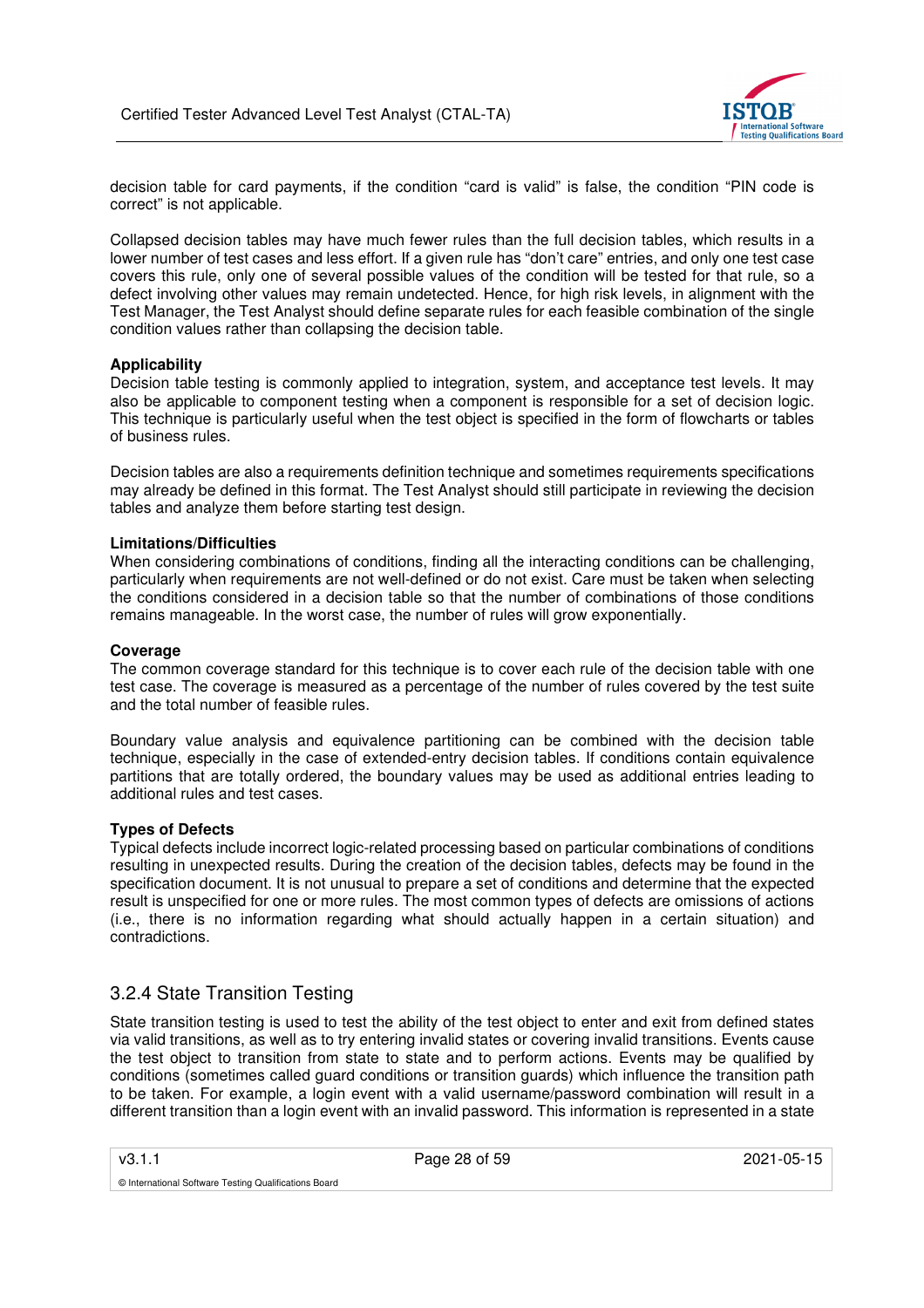

transition diagram or in a state transition table (which may also include potential invalid transitions between states).

#### **Applicability**

State transition testing is applicable for any software that has defined states and has events that will cause the transitions between those states (e.g., changing screens). State transition testing can be used at any test level. Embedded software, web software, and any type of transactional software are good candidates for this type of testing. Control systems, e.g., traffic light controllers, are also good candidates for this type of testing.

#### **Limitations/Difficulties**

Determining the states is often the most difficult part of defining the state transition diagram or state transition table. When the test object has a user interface, the various screens that are displayed for the user are often represented by states. For embedded software, the states may be dependent upon the states of the hardware.

Besides the states themselves, the basic unit of state transition testing is the individual transition. Simply testing all single transitions will find some kinds of state transition defects, but more may be found by testing sequences of transitions. A single transition is called a 0-switch; a sequence of two successive transitions is called a 1-switch; a sequence of three successive transitions is called a 2-switch, and so forth. In general, an N-switch represents N+1 successive transitions [Chow1978]. With N increasing, the number of N-switches grows very quickly, making it difficult to achieve N-switch coverage with a reasonable, small number of tests.

#### **Coverage**

As with other types of test techniques, there is a hierarchy of levels of coverage. The minimum acceptable degree of coverage is to have visited every state and traversed every transition at least once. 100% transition coverage (also known as 100% 0-switch coverage) will guarantee that every state is visited and every transition is traversed, unless the system design or the state transition model (diagram or table) is defective. Depending on the relationships between states and transitions, it may be necessary to traverse some transitions more than once in order to execute other transitions a single time.

The term "N-switch coverage" relates to the number of switches covered of length N+1, as a percentage of the total number of switches of that length. For example, achieving 100% 1-switch coverage requires that every valid sequence of two successive transitions has been tested at least once. This testing may trigger some types of failures that 100% 0-switch coverage would miss.

"Round-trip coverage" applies to situations in which sequences of transitions form loops. 100% roundtrip coverage is achieved when all loops from any state back to the same state have been tested for all states at which loops begin and end. This loop cannot contain more than one occurrence of any particular state (except the initial/final one) [Offutt16].

For any of these approaches, an even higher degree of coverage will attempt to include all invalid transitions identified in a state transition table. Coverage requirements and covering sets for state transition testing must identify whether invalid transitions are included.

Designing test cases to achieve the desired coverage is supported by the state transition diagram or the state transition table for the particular test object. This information may also be represented in a table that shows the N-switch transitions for a particular value of N [Black09].

A manual procedure may be applied for identifying the items to be covered (e.g., transitions, states or N-switches). One suggested method is to print the state transition diagram and state transition table and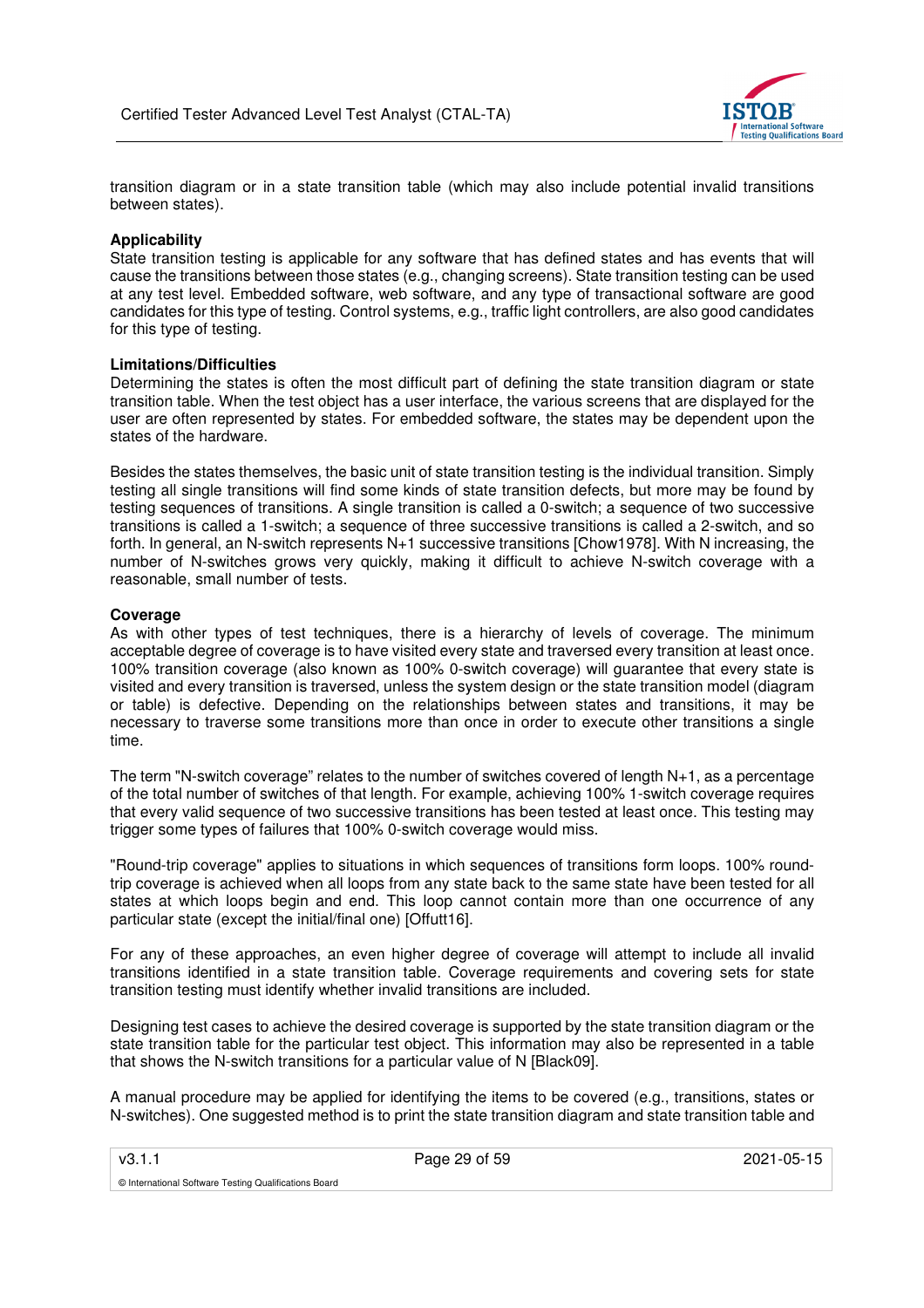

use a pen or pencil to mark up the items covered until the required coverage is shown [Black09]. This approach would become too time-consuming for more complex state transition diagrams and state transition tables. A tool should therefore be used to support state transition testing.

#### **Types of Defects**

Typical defects include the following (see also [Beizer95]):

- Incorrect event types or values
- Incorrect action types or values
- Incorrect initial state
- Inability to reach some exit state(s)
- Inability to enter required states
- Extra (unnecessary) states
- Inability to execute some valid transition(s) correctly
- Ability to execute invalid transitions
- Wrong guard conditions

During the creation of the state transition model, defects may be found in the specification document. The most common types of defects are omissions (i.e., there is no information regarding what should actually happen in a certain situation) and contradictions.

## 3.2.5 Classification Tree Technique

Classification trees support certain black-box test techniques by enabling a graphical representation of the data space to be created which applies to the test object.

The data is organized into classifications and classes as follows:

- Classifications: These represent parameters within the data space for the test object, such as input parameters (which can further contain environment states and pre-conditions), and output parameters. For example, if an application can be configured many different ways, the classifications might include client, browser, language, and operating system.
- Classes: Each classification can have any number of classes and sub-classes describing the occurrence of the parameter. Each class, or equivalence partition, is a specific value within a classification. In the above example, the language classification might include equivalence partitions for English, French and Spanish.

Classification trees allow the Test Analysts to enter combinations as they see fit. This includes, for example, pairwise combinations (see Section 3.2.6), three-wise combinations, and single-wise.

Additional information regarding the use of the classification tree technique is provided in [Bath14] and [Black09].

#### **Applicability**

The creation of a classification tree helps a Test Analyst to identify parameters (classifications) and their equivalence partitions (classes) which are of interest.

Further analysis of the classification tree diagram enables possible boundary values to be identified and certain combinations of inputs to be identified which are either of particular interest or may be discounted (e.g., because they are incompatible). The resulting classification tree may then be used to support equivalence partitioning, boundary value analysis or pairwise testing (see Section 3.2.6).

#### **Limitations/Difficulties**

As the quantity of classifications and/or classes increases, the diagram becomes larger and less easy to use. Also, the Classification Tree Technique does not create complete test cases, only test data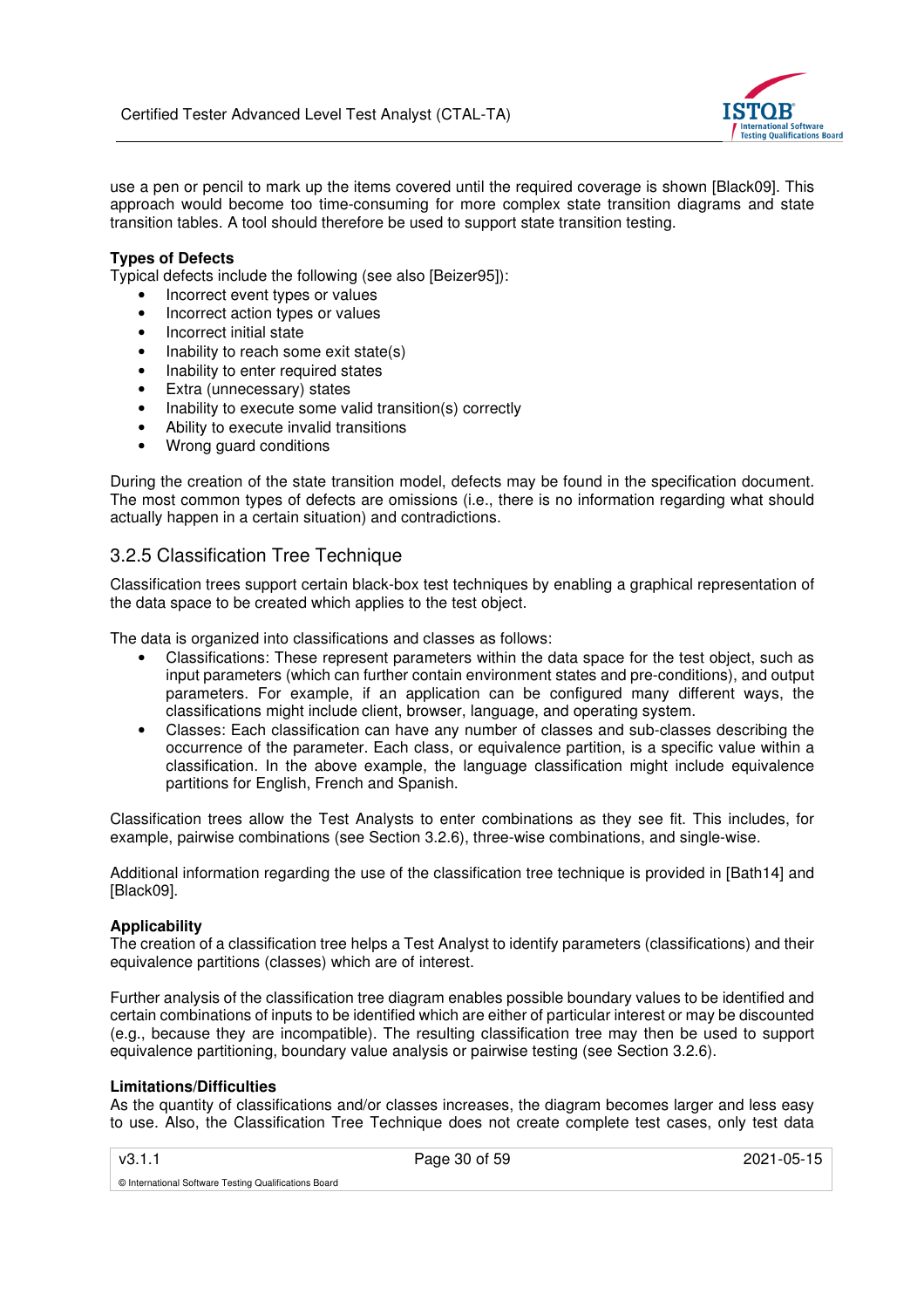

combinations. Test Analysts must supply the results for each test combination to create complete test cases.

#### **Coverage**

Test cases may be designed to achieve, for example, minimum class coverage (i.e., all values in a classification tested at least once). The Test Analyst may also decide to cover pairwise combinations or use other types of combinatorial testing, e.g. three-wise.

#### **Types of Defects**

The types of defects found depend on the technique(s) which the classification trees support (i.e., equivalence partitioning, boundary value analysis or pairwise testing).

### 3.2.6 Pairwise Testing

Pairwise testing is used when testing software in which several input parameters, each with several possible values, must be tested in combination, giving rise to more combinations than are feasible to test in the time allowed. The input parameters may be independent in the sense that any option for any factor (i.e., any selected value for any one input parameter) can be combined with any option for any other factor, however it is not always the case (see a note on feature models below). The combination of a specific parameter (variable or factor) with a specific value of that parameter is called a parametervalue pair (e.g., if 'color' is a parameter with seven permitted values including 'red', then 'color = red' could be a parameter-value pair).

Pairwise testing uses combinatorial techniques to ensure that each parameter-value pair gets tested once against each parameter-value pair of each other parameter (i.e., 'all pairs' of parameter-value pairs for any two different parameters get tested), while avoiding testing all combinations of parameter-value pairs. If the Test Analyst uses a manual approach, a table is constructed with test cases represented by rows and one column for each parameter. The Test Analyst then populates the table with values such that all pairs of values can be identified in the table (see [Black09]). Any entries in the table which are left blank can be filled with values by the Test Analyst using their own domain knowledge.

There are a number of tools available to aid a Test Analyst in this task (see www.pairwise.org for samples). They require, as input, a list of the parameters and their values and generate a suitable set of combinations of values from each parameter that covers all pairs of parameter-value pairs. The output of the tool can be used as input for test cases. Note that the Test Analyst must supply the expected results for each combination that is created by the tools.

Classification trees (see Section 3.2.5) are often used in conjunction with pairwise testing [Bath14] Classification tree design is supported by tools and enables combinations of parameters and their values to be visualized (some tools offer a pairwise enhancement). This helps to identify the following information:

- Inputs to be used by the pairwise test technique.
- Particular combinations of interest (e.g., frequently used or a common source of defects)
- Particular combinations which are incompatible. This does not assume that the combined factors won't affect each other; they very well might, but should affect each other in acceptable ways.
- Logical relationships between variables. For example, "if variable1 = x, then variable2 cannot be y". Classification trees which capture these relationships are called "feature models".

#### **Applicability**

The problem of having too many combinations of parameter values manifests itself in at least two different situations related to testing. Some test items involve several parameters each with a number of possible values, for instance a screen with several input fields. In this case, combinations of parameter

v3.1.1 Page 31 of 59 2021-05-15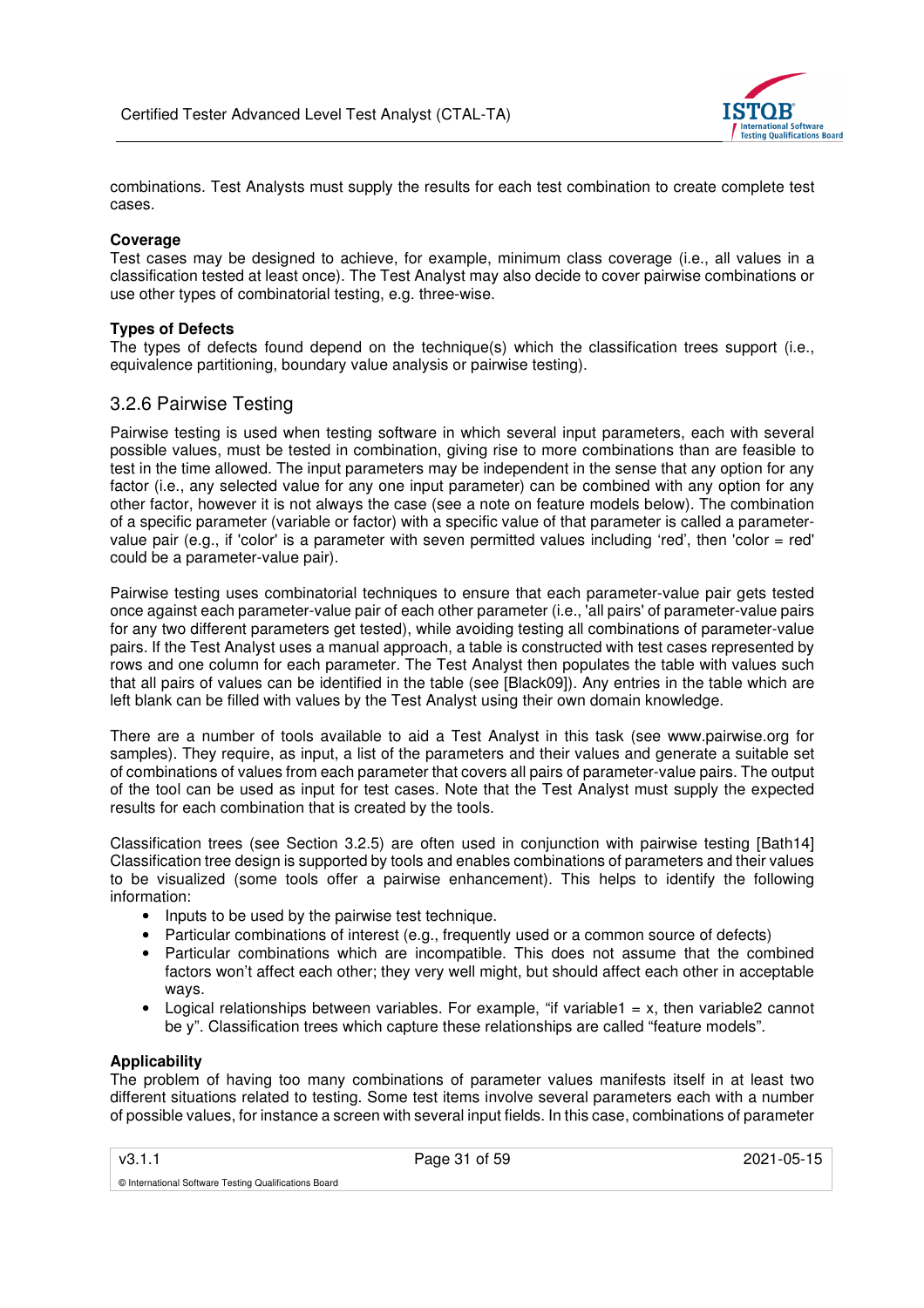

values make up the input data for the test cases. Furthermore, some systems may be configurable in a number of dimensions, resulting in a potentially large configuration space. In both these situations, pairwise testing can be used to identify a subset of combinations that is manageable and feasible.

For parameters with many values, equivalence partitioning, or some other selection mechanism may first be applied to each parameter individually to reduce the number of values for each parameter, before pairwise testing is applied to reduce the set of resulting combinations. Capturing the parameters and their values in a classification tree supports this activity.

These techniques are usually applied to the component integration, system and system integration test levels.

#### **Limitations/Difficulties**

The major limitation with these techniques is the assumption that the results of a few tests are representative of all tests and that those few tests represent expected usage. If there is an unexpected interaction between certain variables, it may go undetected with this test technique if that particular combination is not tested. These techniques can be difficult to explain to a non-technical audience as they may not understand the logical reduction of tests. Any such explanation should be balanced by mentioning the results from empirical studies [Kuhn16], which showed that in the area of medical devices under study, 66% of failures were triggered by a single variable and 97% by either one variable or two variables interacting. There is a residual risk that pairwise testing may not detect systems failures where three or more variables interact.

Identifying the parameters and their respective values is sometimes difficult to achieve. Therefore, this task should be performed with the support of classification trees where possible (see Section 3.2.5). Finding a minimal set of combinations to satisfy a certain level of coverage is difficult to do manually. Tools may be used to find the smallest possible set of combinations. Some tools support the ability to force some combinations to be included in or excluded from the final selection of combinations. A Test Analyst may use this capability to emphasize or de-emphasize factors based on domain knowledge or product usage information.

#### **Coverage**

The 100% pairwise coverage requires every pair of values of any pair of parameters be included in at least one combination.

#### **Types of Defects**

The most common type of defects found with this test technique is defects related to the combined values of two parameters.

## 3.2.7 Use Case Testing

Use case testing provides transactional, scenario-based tests that should emulate intended use of the component or system specified by the use case. Use cases are defined in terms of interactions between the actors and a component or system that accomplishes some goal. Actors can be human users, external hardware, or other components or systems.

A common standard for use cases is provided in [OMG-UML] .

#### **Applicability**

Use case testing is usually applied in system and acceptance testing. It may also be used in integration testing if the behavior of the components or systems is specified by use cases. Use cases are also often the basis for performance testing because they portray realistic usage of the system. The scenarios

v3.1.1 **Page 32 of 59 2021-05-15** 2021-05-15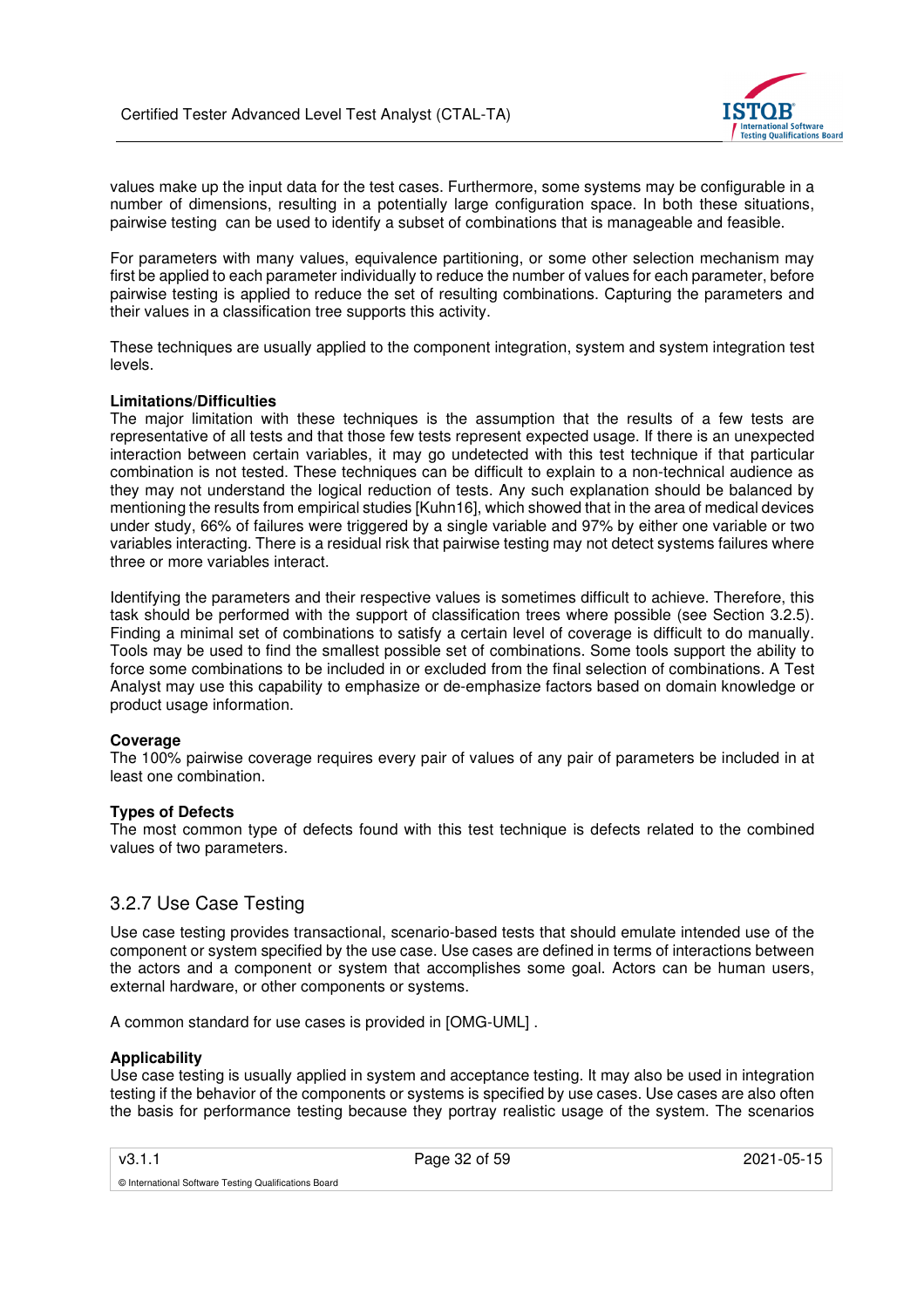

described in the use cases may be assigned to virtual users to create a realistic load on the system (so long as load and performance requirements are specified in them or for them).

#### **Limitations/Difficulties**

In order to be valid, the use cases must convey realistic user transactions. Use case specifications are a form of system design. The requirements of what users need to accomplish should come from users or user representatives, and should be checked against organizational requirements before designing corresponding use cases. The value of a use case is reduced if it does not reflect real user and organizational requirements, or hinders rather than assists completion of user tasks.

An accurate definition of the exception, alternative and error handling behaviors is important for the coverage to be thorough. Use cases should be taken as a guideline, but not a complete definition of what should be tested as they may not provide a clear definition of the entire set of requirements. It may also be beneficial to create other models, such as flowcharts and/or decision tables, from the use case narrative to improve the accuracy of the testing and to verify the use case itself. As with other forms of specification this is likely to reveal logical anomalies in the use case specification, if they exist.

#### **Coverage**

The minimum acceptable level of coverage of a use case is to have one test case for the basic behavior and sufficient additional test cases to cover each alternative and error handling behavior. If a minimal test suite is required, multiple alternative behaviors may be incorporated into a test case provided they are mutually compatible. If better diagnostic capability is required (e.g., to assist in isolating defects), one additional test case per alternative behavior may be designed, although nested alternative behaviors will still require some of those behaviors to be amalgamated into a single test case (e.g., termination versus non-termination alternative behaviors within a "retry" exception behavior).

#### **Types of Defects**

Defects include mishandling of defined behaviors, missed alternative behaviors, incorrect processing of the conditions presented and poorly implemented or incorrect error messages.

### 3.2.8 Combining Techniques

Sometimes techniques are combined to create test cases. For example, the conditions identified in a decision table might be subjected to equivalence partitioning to discover multiple ways in which a condition might be satisfied. Test cases would then cover not only every combination of conditions, but also, for those conditions which are partitioned, additional test cases should be generated to cover the equivalence partitions. When selecting the particular technique to be applied, the Test Analyst should consider the applicability of the technique, the limitations and difficulties, and the goals of the testing in terms of coverage and defects to be detected. These aspects are described for the individual techniques covered in this chapter. There may not be a single "best" technique for a situation. Combined techniques will often provide the most complete coverage assuming there is sufficient time and skill to correctly apply the techniques.

## 3.3 Experience-Based Test Techniques

Experience-based testing utilizes the skill and intuition of the testers, along with their experience with similar applications or technologies to target testing in order to increase defect detection. These test techniques range from "quick tests" in which the tester has no formally pre-planned activities to perform, through pre-planned test sessions using test charters to scripted testing sessions. They are almost always useful, but have particular value when aspects included in the following list of advantages can be achieved.

Experience-based testing has the following advantages:

v3.1.1 **Page 33 of 59 2021-05-15** 2021-05-15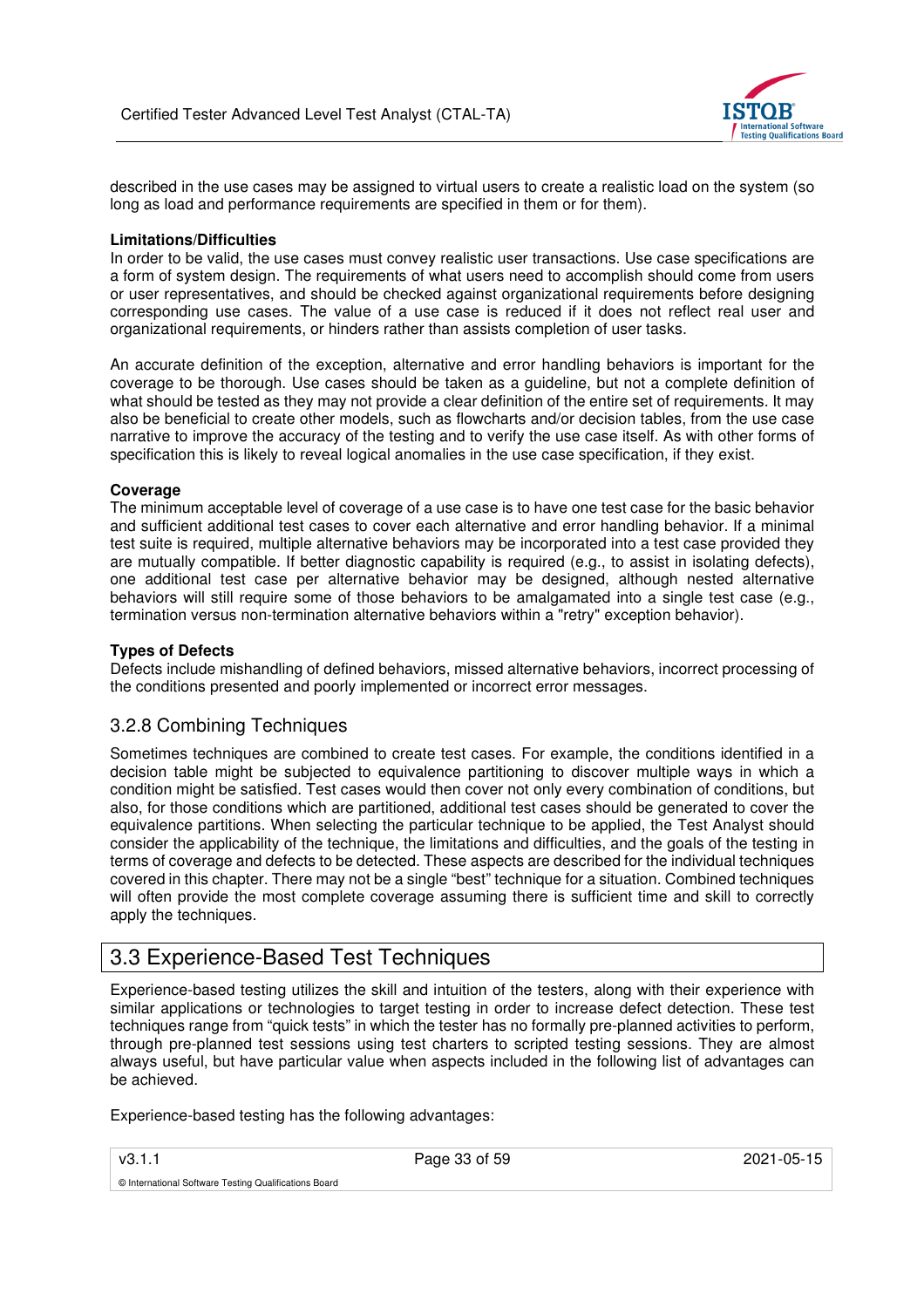

- It may be a good alternative to more structured approaches in cases where system documentation is lacking.
- It can be applied when testing time is severely restricted.
- It enables available expertise in the domain and technology to be applied in testing. This may include those not involved in testing, e.g., from business analysts, customers or clients.
- It can provide early feedback to the developers.
- It helps the team become familiar with the software as it is produced.
- It is effective when operational failures are analyzed.
- It enables a diversity of test techniques to be applied.

Experience-based testing has the following disadvantages:

- It may be inappropriate in systems requiring detailed test documentation.
- High levels of repeatability are difficult to achieve.
- The ability to precisely assess coverage is limited.
- Tests are less suited for subsequent automation.

When using reactive and heuristic approaches, testers normally use experience-based testing, which is more reactive to events than pre-planned test approaches. In addition, execution and evaluation are concurrent tasks. Some structured approaches to experience-based testing are not entirely dynamic, i.e., the tests are not created entirely at the same time as the tester executes the test. This might be the case, for example, where error guessing is used to target particular aspects of the test object before test execution.

Note that although some ideas on coverage are presented for the techniques discussed here, experience-based test techniques do not have formal coverage criteria.

## 3.3.1 Error Guessing

When using the error guessing technique, a Test Analyst uses experience to guess the potential errors that might have been made when the code was being designed and developed. When the expected errors have been identified, a Test Analyst then determines the best methods to use to uncover the resulting defects. For example, if a Test Analyst expects the software will exhibit failures when an invalid password is entered, tests will be run to enter a variety of different values in the password field to verify if the error was indeed made and has resulted in a defect that can be seen as a failure when the tests are run.

In addition to being used as a test technique, error guessing is also useful during risk analysis to identify potential failure modes. [Myers11]

#### **Applicability**

Error guessing is done primarily during integration and system testing, but can be used at any test level. This technique is often used with other techniques and helps to broaden the scope of the existing test cases. Error guessing can also be used effectively when testing a new release of the software to test for common defects before starting more rigorous and scripted testing.

#### **Limitations/Difficulties**

© International Software Testing Qualifications Board

The following limitations and difficulties apply to error guessing:

- Coverage is difficult to assess and varies widely with the capability and experience of the Test Analyst.
- It is best used by an experienced tester who is familiar with the types of defects that are commonly introduced in the type of code being tested.
- It is commonly used, but is frequently not documented and so may be less reproducible than other forms of testing.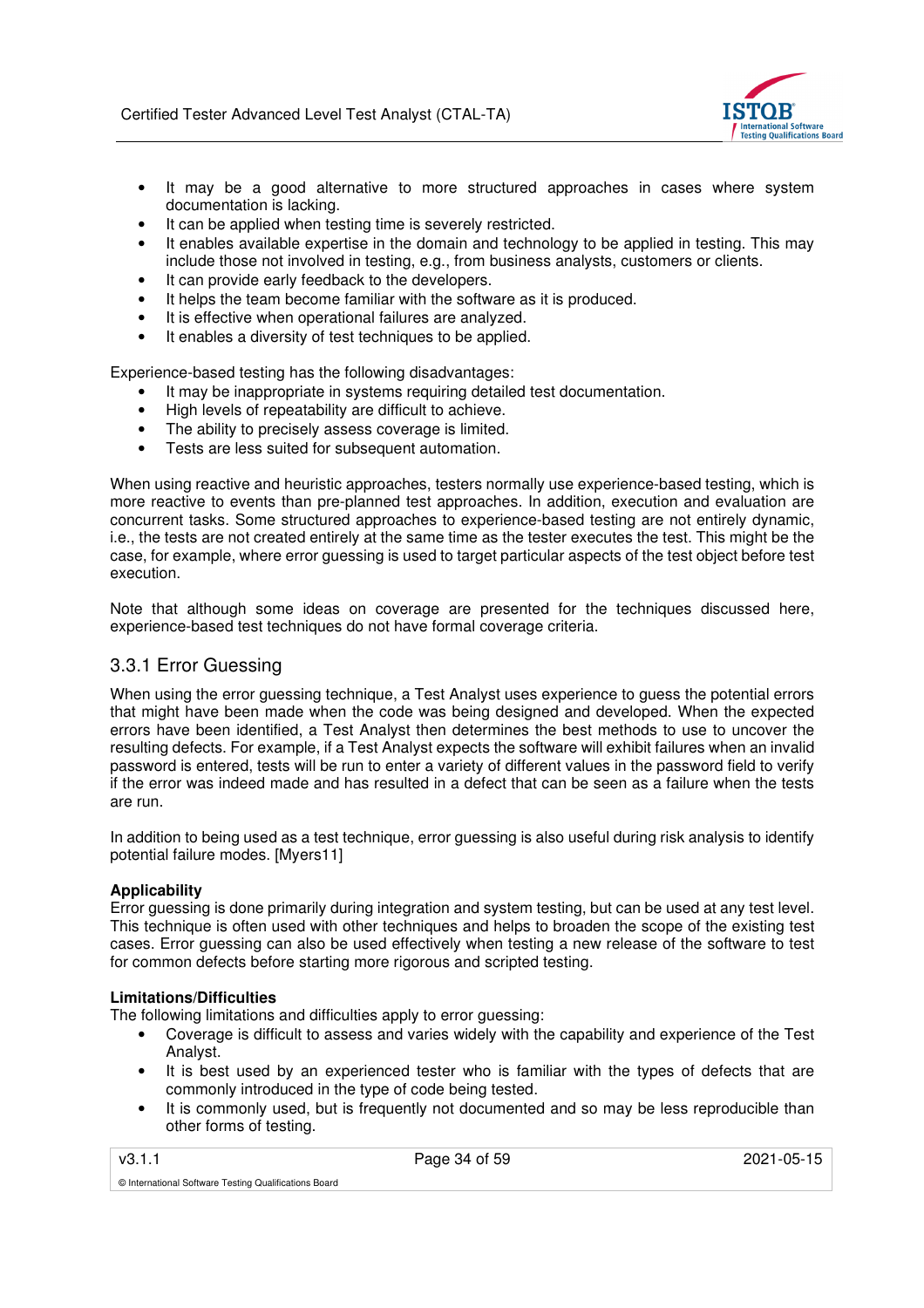

• Test cases may be documented but in a way that only the author understands and can reproduce.

#### **Coverage**

When a defect taxonomy is used, coverage is determined by taking the number of taxonomy items tested divided by the total number of taxonomy items and stating coverage as a percentage. Without a defect taxonomy, coverage is limited by the experience and knowledge of the tester and the time available. The quantity of defects found from this technique will vary based on how well the tester can target problematic areas.

#### **Types of Defects**

Typical defects are usually those defined in the particular defect taxonomy or "guessed" by the Test Analyst, that might not have been found in black-box testing.

### 3.3.2 Checklist-Based Testing

When applying the checklist-based test technique, an experienced Test Analyst uses a high-level, generalized list of items to be noted, checked, or remembered, or a set of rules or criteria against which a test object has to be verified. These checklists are built based on a set of standards, experience, and other considerations. For example, a user interface standard checklist can be employed as the basis for testing an application. In Agile software development, checklists can be built from the acceptance criteria for a user story.

#### **Applicability**

Checklist-based testing is most effective in projects with an experienced test team that is familiar with the software under test or familiar with the area covered by the checklist (e.g., to successfully apply a user interface checklist, the Test Analyst may be familiar with user interface testing but not the specific system under test). Because checklists are high-level and tend to lack the detailed steps commonly found in test cases and test procedures, the knowledge of the tester is used to fill in the gaps. By removing the detailed steps, checklists are low maintenance and can be applied to multiple similar releases.

Checklists are well-suited to projects where software is released and changed quickly. This helps to reduce both the preparation and maintenance time for test documentation. They can be used for any test level and are also used for regression testing and smoke testing.

#### **Limitations/Difficulties**

The high-level nature of the checklists can affect the reproducibility of test results. It is possible that several testers will interpret the checklists differently and will follow different approaches to fulfil the checklist items. This may cause different test results, even though the same checklist is used. This can result in wider coverage but reproducibility is sometimes sacrificed. Checklists may also result in overconfidence regarding the level of coverage that is achieved since the actual testing depends on the tester's judgment. Checklists can be derived from more detailed test cases or lists and tend to grow over time. Maintenance is required to ensure that the checklists are covering the important aspects of the software under test.

#### **Coverage**

Coverage can be determined by taking the number of checklist items tested divided by the total number of checklist items and stating coverage as a percentage. The coverage is as good as the checklist but, because of the high-level nature of the checklist, the results will vary based on the Test Analyst who executes the checklist.

#### **Types of Defects**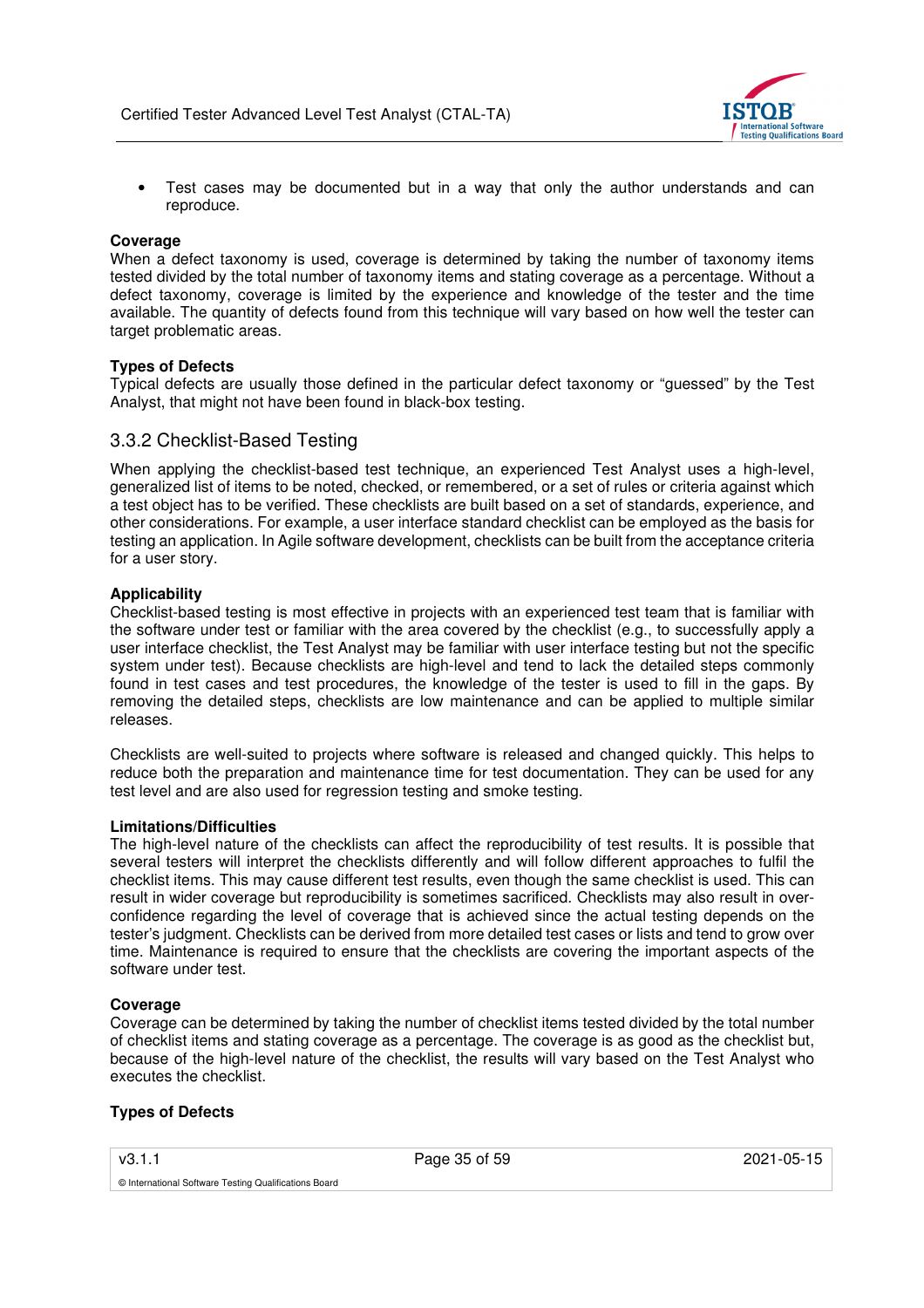

Typical defects found with this technique cause failures resulting from varying the data, the sequence of steps or the general workflow during testing.

## 3.3.3 Exploratory Testing

Exploratory testing is characterized by the tester simultaneously learning about the test object and its defects, planning the testing work to be done, designing and executing the tests, and reporting the results. The tester dynamically adjusts test goals during execution and prepares only lightweight documentation. [Whittaker09]

#### **Applicability**

Good exploratory testing is planned, interactive, and creative. It requires little documentation about the system to be tested and is often used in situations where the documentation is not available or is not adequate for other test techniques. Exploratory testing is often used to add to other test techniques and to serve as a basis for the development of additional test cases. Exploratory testing is frequently used in Agile software development to get user story testing done flexibly and quickly with only minimal documentation. However, the technique may also be applied to projects using a sequential development model.

#### **Limitations/Difficulties**

Coverage of exploratory testing can be sporadic and reproducibility these tests performed can be difficult. Using test charters to designate the areas to be covered in a test session and time-boxing to determine the time allowed for the testing are techniques used to manage exploratory testing. At the end of a test session or set of test sessions, the Test Manager may hold a debriefing session to gather the test results and determine the test charters for the next test sessions.

Another difficulty with exploratory testing sessions is to accurately track them in a test management system. This is sometimes done by creating test cases that are actually exploratory testing sessions. This allows the time allocated for the exploratory testing and the planned coverage to be tracked with the other test efforts.

Since reproducibility may be difficult to achieve with exploratory testing, this can also cause problems when needing to recall the steps to reproduce a failure. Some organizations use the capture/playback capability of a test automation tool to record the steps taken by an exploratory tester. This provides a complete record of all activities during the exploratory testing session (or any experience-based testing session). Analyzing the details to find the actual cause of a failure can be tedious, but at least there is a record of all the steps that were involved.

Others tools may be used to capture exploratory testing sessions but these don't record the expected results because they don't capture the GUI interaction. In this case the expected results must be noted down so that proper analysis of defects can be undertaken if needed. In general, it is recommended that notes also be taken while performing exploratory testing, to support reproducibility where required.

#### **Coverage**

Test charters may be designed for specific tasks, objectives, and deliverables. Exploratory testing sessions are then planned to achieve those criteria. The charter may also identify where to focus the test effort, what is in and out of scope of the test session, and what resources should be committed to complete the planned tests. A test session may be used to focus on particular defect types and other potentially problematic areas that can be addressed without the formality of scripted testing.

#### **Types of Defects**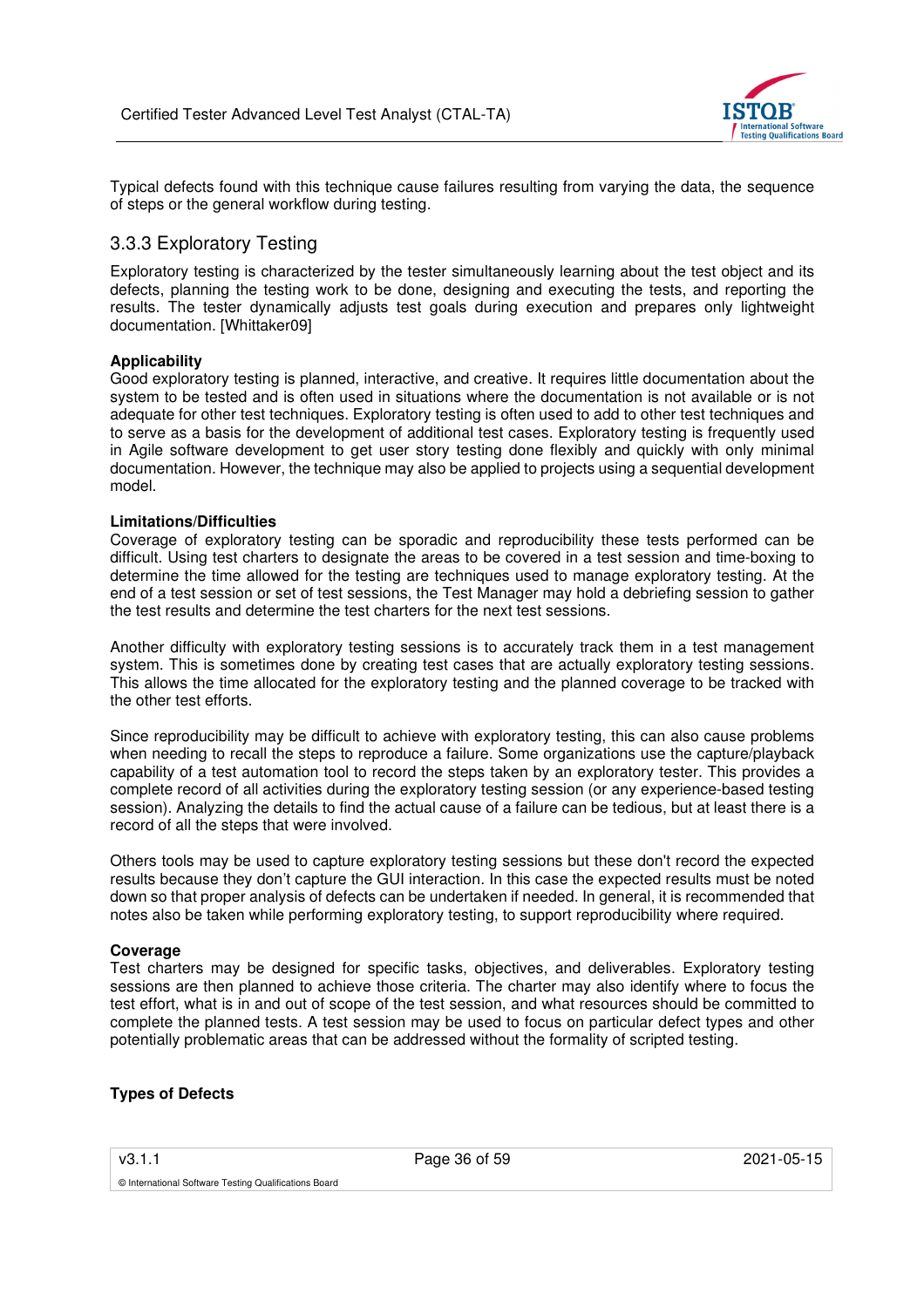

Typical defects found with exploratory testing are scenario-based issues that are missed during scripted functional suitability testing, issues that fall between functional boundaries, and workflow related issues. Performance and security issues are also sometimes uncovered during exploratory testing.

## 3.3.4 Defect-Based Test Techniques

A defect-based test technique is one in which the type of defect sought is used as the basis for test design, with tests derived systematically from what is known about the type of defect. Unlike black-box testing which derives its tests from the test basis, defect-based testing derives tests from lists which focus on defects. In general, the lists may be organized into defect types, root causes, failure symptoms and other defect-related data. Standard lists apply to multiple types of software and are not product specific. Using these lists helps to leverage industry standard knowledge to derive the particular tests. By adhering to industry-specific lists, metrics regarding defect occurrence can be tracked across projects and even across organizations. The most common defect lists are those which are organization or project specific and make use of specific expertise and experience.

Defect-based testing may also use lists of identified risks and risk scenarios as a basis for targeting testing. This test technique allows a Test Analyst to target a specific type of defect or to work systematically through a list of known and common defects of a particular type. From this information, the Test Analyst creates the test conditions and test cases that will cause the defect to manifest itself ( if it exists).

### **Applicability**

Defect-based testing can be applied at any test level but is most commonly applied during system testing.

#### **Limitations/Difficulties**

Multiple defect taxonomies exist and may be focused on particular types of testing, such as usability. It is important to pick a taxonomy that is applicable to the software under test (if any are available). For example, there may not be any taxonomies available for innovative software. Some organizations have compiled their own taxonomies of likely or frequently seen defects. Whatever defect taxonomy is used, it is important to define the expected coverage prior to starting the testing.

#### **Coverage**

The technique provides coverage criteria which are used to determine when all the useful test cases have been identified. Coverage items may be structural elements, specification elements, usage scenarios, or any combination of these, depending on the defect list. As a practical matter, the coverage criteria for defect-based test techniques tend to be less systematic than for black-box test techniques in that only general rules for coverage are given and the specific decision about what constitutes the limit of useful coverage is discretionary. As with other techniques, the coverage criteria do not mean that the entire set of tests is complete, but rather that defects being considered no longer suggest any useful tests based on that technique.

#### **Types of Defects**

The types of defects discovered usually depend on the defect taxonomy in use. For example, if a user interface defect list is used, the majority of the discovered defects would likely be user interface related, but other defects can be discovered as a by-product of the specific testing.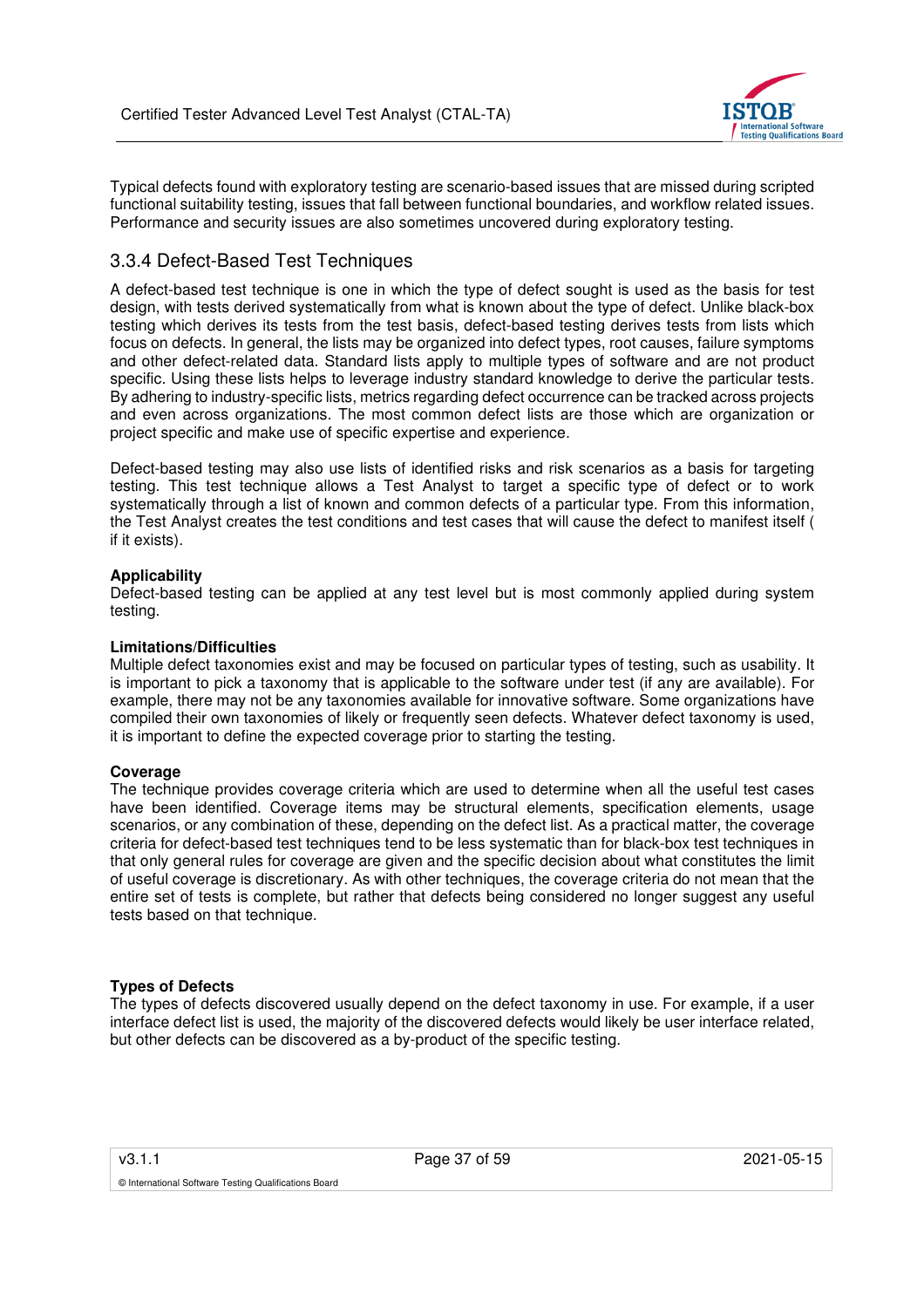

# 3.4 Applying the Most Appropriate Technique

Black-box and experience-based test techniques are most effective when used together. Experiencebased test techniques fill the gaps in the coverage that result from any systematic weaknesses in blackbox test techniques.

There is not one perfect technique for all situations. It is important for the Test Analyst to understand the advantages and disadvantages of each technique and to be able to select the best technique or set of techniques for the situation, considering the project type, schedule, access to information, skills of the tester and other factors that can influence the selection.

In the discussion of each black-box and experience-based test technique (see Sections 3.2 and 3.3 respectively), the information provided in "applicability", "limitations/difficulties" and "coverage" guides a Test Analyst in selecting the most appropriate test techniques to apply.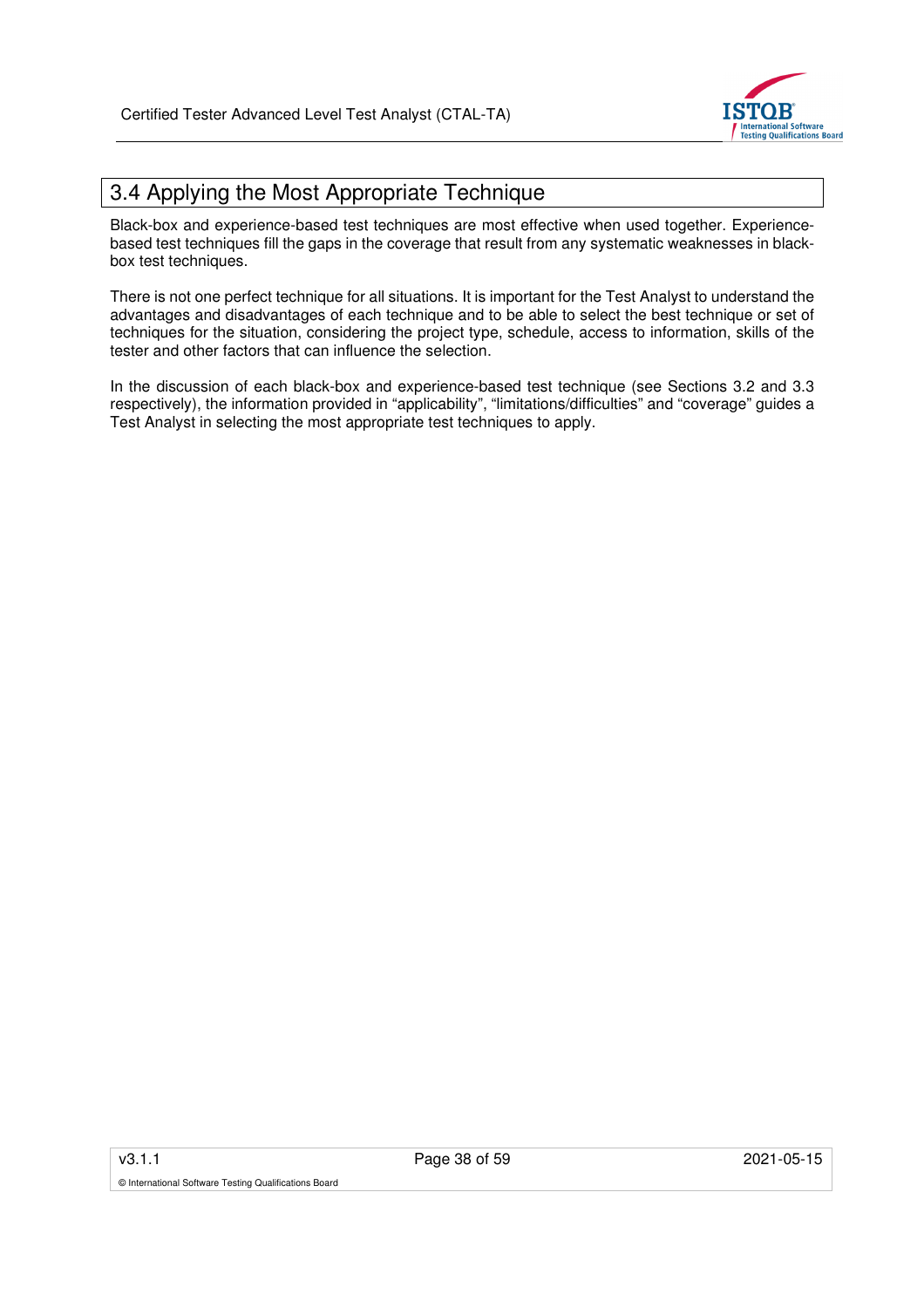

# **4. Testing Software Quality Characteristics - 180 mins.**

## **Keywords**

accessibility, compatibility, functional appropriateness, functional completeness, functional correctness, functional suitability, interoperability, learnability, operability, Software Usability Measurement Inventory (SUMI), usability, user error protection, user experience, user interface aesthetics , Website Analysis and MeasureMent Inventory (WAMMI)

## **Learning Objectives for Testing Software Quality Characteristics**

## **4.1 Introduction**

No learning objectives

## **4.2 Quality Characteristics for Business Domain Testing**

- TA-4.2.1 (K2) Explain what test techniques are appropriate to test the functional completeness, functional correctness and functional appropriateness
- TA-4.2.2 (K2) Define the typical defects to be targeted for the functional completeness, functional correctness and functional appropriateness characteristics
- TA-4.2.3 (K2) Define when the functional completeness, correctness and appropriateness characteristics should be tested in the software development lifecycle
- TA-4.2.4 (K2) Explain the approaches that would be suitable to verify and validate both the implementation of the usability requirements and the fulfillment of the user's expectations
- TA-4.2.5 (K2) Explain the role of the Test Analyst in interoperability testing including identification of the defects to be targeted
- TA-4.2.6 (K2) Explain the role of the Test Analyst in portability testing including identification of the defects to be targeted
- TA-4.2.7 (K4) For a given set of requirements, determine the test conditions required to verify the functional and/or non-functional quality characteristics within the scope of the Test Analyst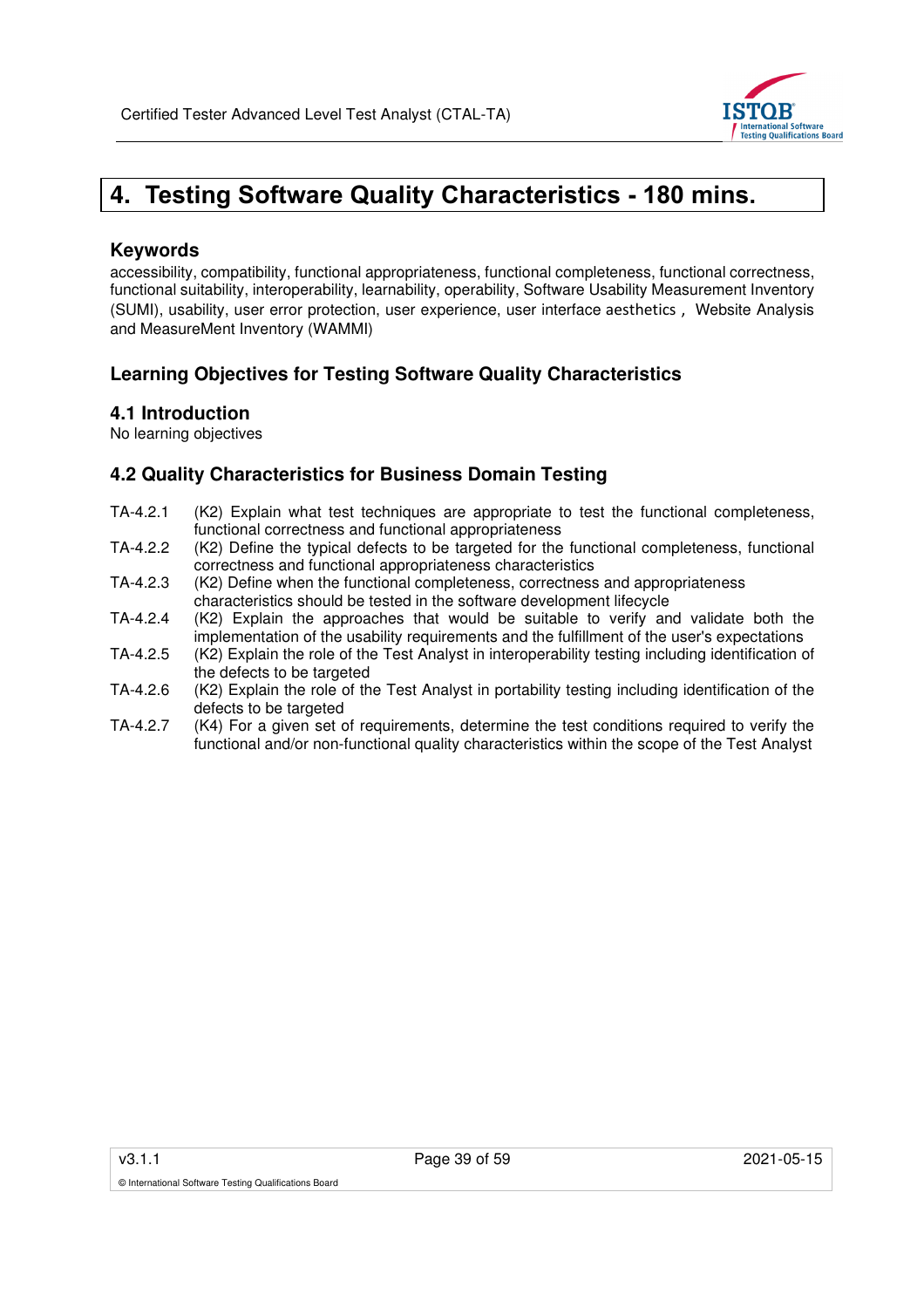

# 4.1 Introduction

While the previous chapter described specific techniques available to the tester, this chapter considers the application of those techniques in evaluating the characteristics used to describe the quality of software applications or systems.

This syllabus discusses the quality characteristics which may be evaluated by a Test Analyst. The attributes to be evaluated by the Technical Test Analyst are considered in the Advanced Technical Test Analyst syllabus [CTAL-TTA].

The description of product quality characteristics provided in ISO 25010 [ISO25010] is used as a guide to describe the characteristics. The ISO software quality model divides product quality into different product quality characteristics, each of which may have sub-characteristics. These are shown in the table below, together with an indication of which characteristics/sub-characteristics are covered by the Test Analyst and Technical Test Analyst syllabi:

| <b>Characteristic</b>  | <b>Sub-Characteristics</b>                                                                                                        | Test<br>Analyst | <b>Technical</b><br>Test<br>Analyst |
|------------------------|-----------------------------------------------------------------------------------------------------------------------------------|-----------------|-------------------------------------|
| Functional suitability | Functional correctness, functional<br>appropriateness, functional completeness                                                    | X               |                                     |
| Reliability            | Maturity, fault-tolerance, recoverability,<br>availability                                                                        |                 | X                                   |
| <b>Usability</b>       | Appropriateness recognizability, learnability,<br>operability, user interface aesthetics, user<br>error protection, accessibility | X               |                                     |
| Performance efficiency | Time behavior, resource utilization, capacity                                                                                     |                 | x                                   |
| Maintainability        | Analyzability, modifiability, testability,<br>modularity, reusability                                                             |                 | X                                   |
| Portability            | Adaptability, installability, replaceability                                                                                      | x               | x                                   |
| Security               | Confidentiality, integrity, non-repudiation,<br>accountability, authenticity                                                      |                 | X                                   |
| Compatibility          | Co-existence                                                                                                                      |                 |                                     |
|                        | Interoperability                                                                                                                  | x               |                                     |

 While this allocation of work may vary in different organizations, it is the one that is followed in the associated ISTQB® syllabi.

For all of the quality characteristics and sub-characteristics discussed in this section, the typical risks must be recognized so that an appropriate test strategy can be formed and documented. Quality characteristic testing requires particular attention to SDLC timing, required tools, software and documentation availability, and technical expertise. Without a strategy to deal with each characteristic and its unique testing needs, the tester may not have adequate planning, ramp up and test execution time built into the schedule [Bath14]. Some of this testing, e.g., usability testing, can require allocation of special human resources, extensive planning, dedicated labs, specific tools, specialized testing skills and, in most cases, a significant amount of time. In some cases, usability testing may be performed by a separate group of usability or user experience experts.

While the Test Analyst may not be responsible for the quality characteristics that require a more technical approach, it is important that the Test Analyst is aware of the other characteristics and understands the overlapping areas for testing. For example, a test object that fails performance testing may likely fail in usability testing if it is too slow for the user to use effectively. Similarly, a test object with interoperability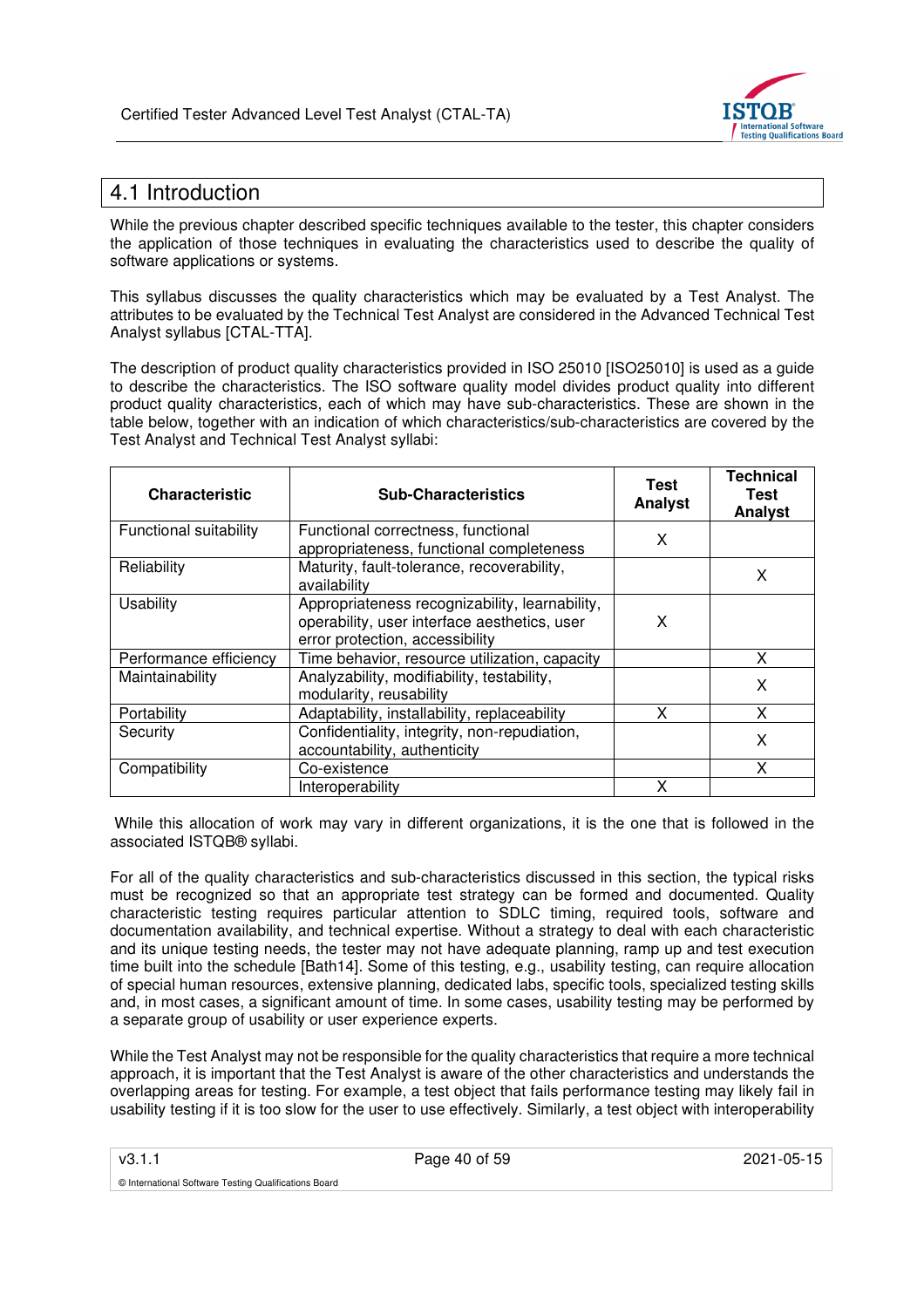

issues with some components is probably not ready for portability testing as that will tend to obscure the more basic problems when the environment is changed.

# 4.2 Quality Characteristics for Business Domain Testing

Functional suitability testing is a primary focus for the Test Analyst. Functional suitability testing is focused on "what" the test object does. The test basis for functional suitability testing is generally requirements, a specification, specific domain expertise or implied need. Functional suitability tests vary according to the test level in which they are conducted and can also be influenced by the SDLC. For example, a functional suitability test conducted during integration testing will test the functional suitability of interfacing components which implement a single defined function. At the system test level, functional suitability tests include testing the functional suitability of the system as a whole. For systems of systems, functional suitability testing will focus primarily on end-to-end testing across the integrated systems. A wide variety of test techniques are employed during functional suitability testing (see Chapter 3).

In Agile software development, functional suitability testing usually includes the following:

- Testing the specific functionality (e.g., user stories) planned for implementation in the particular iteration
- Regression testing for all unchanged functionality

In addition to the functional suitability testing covered in this section, there are also certain quality characteristics that are part of the Test Analyst's area of responsibility that are considered to be nonfunctional (focused on "how" the test object delivers the functionality) testing areas.

## 4.2.1 Functional Correctness Testing

Functional correctness involves verifying the application's adherence to the specified or implied requirements and may also include computational accuracy. Functional correctness testing employs many of the test techniques explained in Chapter 3 and often uses the specification or a legacy system as the test oracle. Functional correctness testing can be conducted at any test level and is targeted on incorrect handling of data or situations.

## 4.2.2 Functional Appropriateness Testing

Functional appropriateness testing involves evaluating and validating the appropriateness of a set of functions for its intended specified tasks. This testing can be based on the functional design (e.g., use cases and/or user stories). Functional appropriateness testing is usually conducted during system testing, but may also be conducted during the later stages of integration testing. Defects discovered in this testing are indications that the system will not be able to meet the needs of the user in a way that will be considered acceptable.

## 4.2.3 Functional Completeness Testing

Functional completeness testing is performed to determine the coverage of specified tasks and user objectives by the implemented functionality. Traceability between specification items (e.g., requirements, user stories, use cases) and the implemented functionality (e.g., function, component, workflow) is essential to enable required functional completeness to be determined. Measuring functional completeness may vary according to the particular test level and/or the SDLC used. For example, functional completeness for Agile software development may be based on implemented user stories and features. Functional completeness for system integration testing may focus on the coverage of high-level business processes.

Determining functional completeness is generally supported by test management tools if the Test Analyst is maintaining the traceability between the test cases and the functional specification items.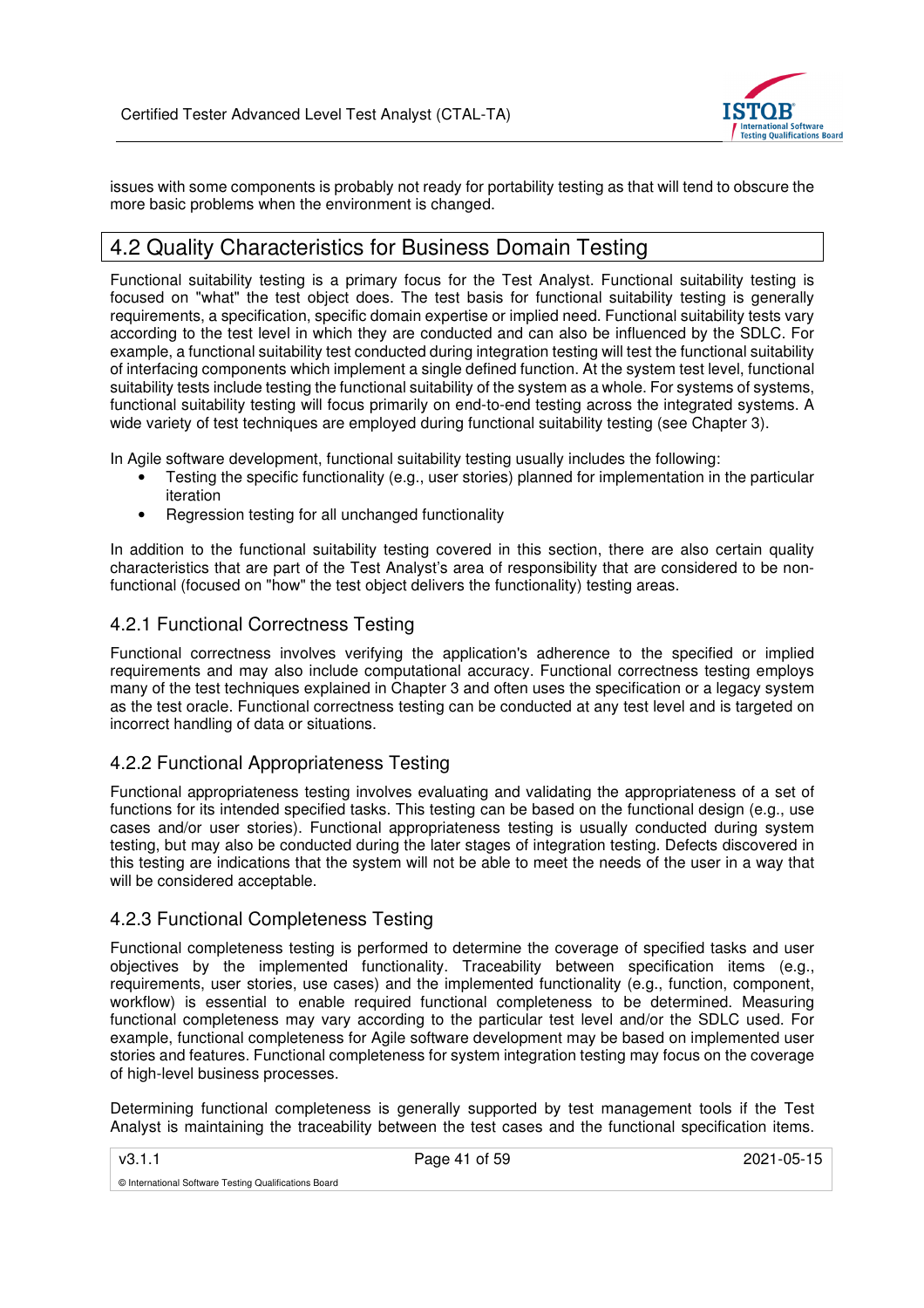

Lower than expected levels of functional completeness are indications that the system has not been fully implemented.

## 4.2.4 Interoperability Testing

Interoperability testing verifies the exchange of information between two or more systems or components. Tests focus on the ability to exchange information and subsequently use the information that has been exchanged. Testing should cover all the intended target environments (including variations in the hardware, software, middleware, operating system, etc.) to ensure the data exchange will work properly. In reality, this may only be feasible for a relatively small number of environments. In that case interoperability testing may be limited to a selected representative group of environments. Specifying tests for interoperability requires that combinations of the intended target environments are identified, configured and available to the test team. These environments are then tested using a selection of functional suitability test cases which exercise the various data exchange points present in the environment.

Interoperability relates to how different components and software systems interact with each other. Software with good interoperability characteristics can be integrated with a number of other systems without requiring major changes or significant impact on non-functional behaviour. The number of changes and the effort required to implement and test those changes may be used as a measure of interoperability.

Testing for software interoperability may, for example, focus on the following design features:

- Use of industry-wide communications standards, such as XML
- Ability to automatically detect the communication needs of the systems it interacts with and adjust accordingly

Interoperability testing may be particularly significant for the following:

- Commercial off-the-shelf software products and tools
- Applications based on a system of systems
- Systems based on the Internet of Things
- Web services with connectivity to other systems

This type of testing is performed during component integration and system integration testing. At the system integration level, this type of testing is conducted to determine how well the fully developed system interacts with other systems. Because systems may interoperate on multiple levels, the Test Analyst must understand these interactions and be able to create the conditions that will exercise the various interactions. For example, if two systems will exchange data, the Test Analyst must be able to create the necessary data and the transactions required to perform the data exchange. It is important to remember that all interactions may not be clearly specified in the requirements documents. Instead, many of these interactions will be defined only in the system architecture and design documents. The Test Analyst must be able and prepared to examine these documents to determine the points of information exchange between systems and between the system and its environment to ensure all are tested. Techniques such as equivalence partitioning, boundary value analysis, decision tables, state transition diagrams, use cases and pairwise testing are all applicable to interoperability testing. Typical defects found include incorrect data exchange between interacting components.

### 4.2.5 Usability Evaluation

Test Analysts are often in the position to coordinate and support the evaluation of usability. This may include specifying usability tests or acting as a moderator working with the users to conduct tests. To do this effectively, a Test Analyst must understand the principal aspects, goals and approaches involved

v3.1.1 **Page 42 of 59 2021-05-15** 2021-05-15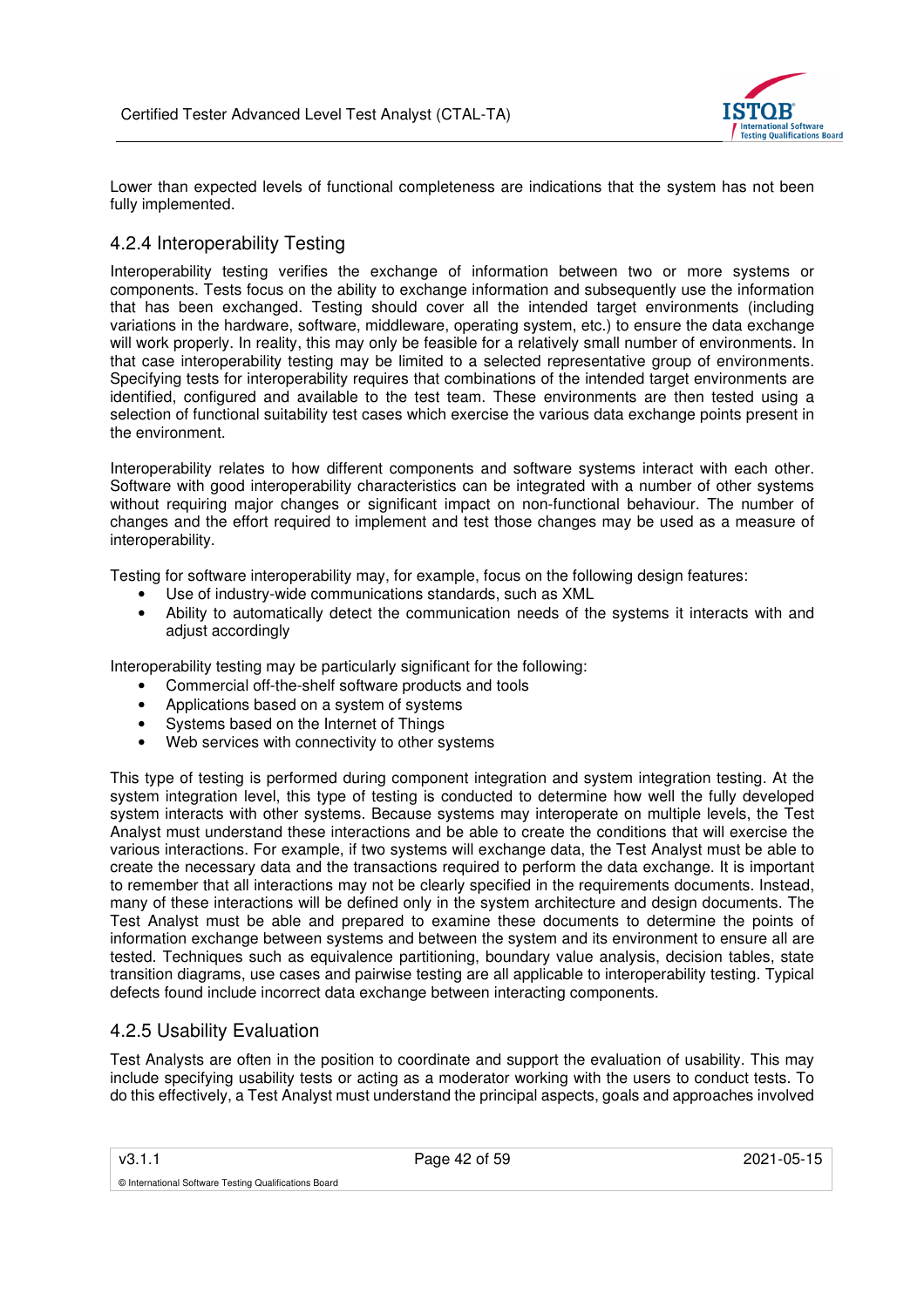

in these types of testing. Please refer to the ISTQB® Specialist syllabus in usability testing [ISTQB\_UT\_SYL] for details beyond the description provided in this section.

It is important to understand why users might have difficulty using the system or do not have a positive user experience (UX) (e.g., with using software for entertainment). To gain this understanding it is first necessary to appreciate that the term "user" may apply to a wide range of different types of personas, ranging from IT experts to children to people with disabilities.

#### **4.2.5.1 Usability Aspects**

The following are the three aspects considered in this section:

- **Usability**
- User experience (UX)
- Accessibility

#### **Usability**

Usability testing targets software defects that impact a user's ability to perform tasks via the user interface. Such defects may affect the user's ability to achieve their goals effectively, or efficiently, or with satisfaction. Usability problems can lead to confusion, error, delay or outright failure to complete some task on the part of the user.

The following are the sub-characteristics of usability [ISO 25010]; for their definitions, see [ISTQB\_GLOSSARY]:

- Appropriateness recognizability (i.e., understandability)
- Learnability
- Operability
- User interface aesthetics (i.e., attractiveness)
- User error protection
- Accessibility (see below)

#### **User Experience (UX)**

User experience evaluation addresses the whole user experience with the test object, not just the direct interaction. This is of particular importance for test objects where factors such as enjoyment and user satisfaction are critical for business success.

Typical factors which influence user experience include the following:

- Brand image (i.e., the user's trust in the manufacturer)
- Interactive behavior
- The helpfulness of the test object, including help system, support and training

#### **Accessibility**

It is important to consider the accessibility to software for those with particular needs or restrictions for its use. This includes those with disabilities. Accessibility testing should consider the relevant standards, such as the Web Content Accessibility Guidelines (WCAG), and legislation, such as the Disability Discrimination Acts (Northern Ireland, Australia), Equality Act 2010 (England, Scotland, Wales) and Section 508 (US). Accessibility, similar to usability, must be considered when conducting design activities. Testing often occurs during the integration levels and continues through system testing and into the acceptance testing levels. Defects are usually determined when the software fails to meet the designated regulations or standards defined for the software.

Typical measures to improve accessibility focus on the opportunities provided for users with disabilities to interact with the application. These include the following:

- Voice recognition for inputs
- Ensuring that non-text content that is presented to the user has an equivalent text alternative
- Enabling text to be resized without loss of content or functionality

v3.1.1 Page 43 of 59 2021-05-15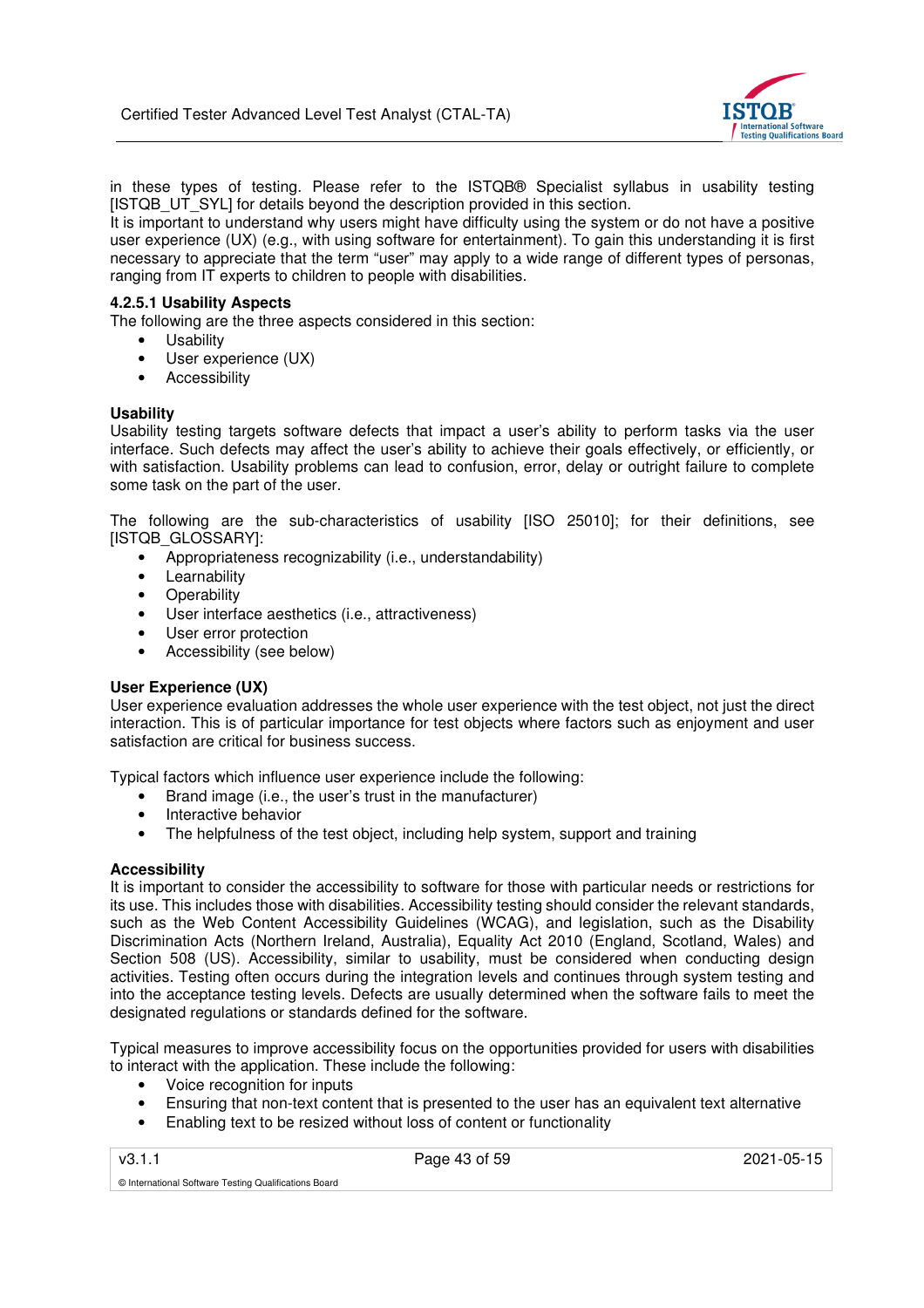

Accessibility guidelines support the Test Analyst by providing a source of information and checklists which can be used for testing (examples of accessibility guidelines are given in [ISTQB\_UT\_SYL]). In addition, tools and browser plugins are available to help testers identify accessibility issues, such as poor color choice in web pages that violate guidelines for color blindness.

### **4.2.5.2 Usability Evaluation Approaches**

Usability, user experience and accessibility may be tested by one or more of the following approaches:

- Usability testing
- Usability reviews
- Usability surveys and questionnaires

### **Usability Testing**

Usability testing evaluates the ease by which users can use or learn to use the system to reach a specified goal in a specific context. Usability testing is directed at measuring the following:

- Effectiveness capability of the test object to enable users to achieve specified goals with accuracy and completeness in a specified context of use
- Efficiency capability of the test object to enable users to expend appropriate amounts of resources in relation to the effectiveness achieved in a specified context of use
- Satisfaction capability of the test object to satisfy users in a specified context of use

It is important to note that designing and specifying usability tests is often conducted by the Test Analyst in co-operation with testers who have special usability testing skills, and usability design engineers who understand the human-centered design process (see [ISTQB\_UT\_SYL] for details).

#### **Usability Reviews**

Inspections and reviews are a type of testing conducted from a usability perspective which help to increase the user's level of involvement. This can be cost effective by finding usability problems in requirements specifications and designs early in the SDLC. Heuristic evaluation (systematic inspection of a user interface design for usability) can be used to find the usability problems in the design so that they can be addressed as part of an iterative design process. This involves having a small set of evaluators examine the interface and judge its compliance with recognized usability principles (the "heuristics"). Reviews are more effective when the user interface is more visible. For example, sample screen shots are usually easier to understand and interpret than just describing the functionality given by a particular screen. Visualization is important for an adequate usability review of the documentation.

#### **Usability Surveys and Questionnaires**

Survey and questionnaire techniques may be applied to gather observations and feedback regarding user behavior with the system. Standardized and publicly available surveys such as SUMI (Software Usability Measurement Inventory) and WAMMI (Website Analysis and MeasureMent Inventory) permit benchmarking against a database of previous usability measurements. In addition, since SUMI provides tangible measurements of usability, this can provide a set of completion / acceptance criteria.

## 4.2.6 Portability Testing

Portability tests relate to the degree to which a software component or system can be transferred into its intended environment, either as a new installation, or from an existing environment.

The ISO 25010 classification of product quality characteristics includes the following sub-characteristics of portability:

- Installability
- Adaptability
- **Replaceability**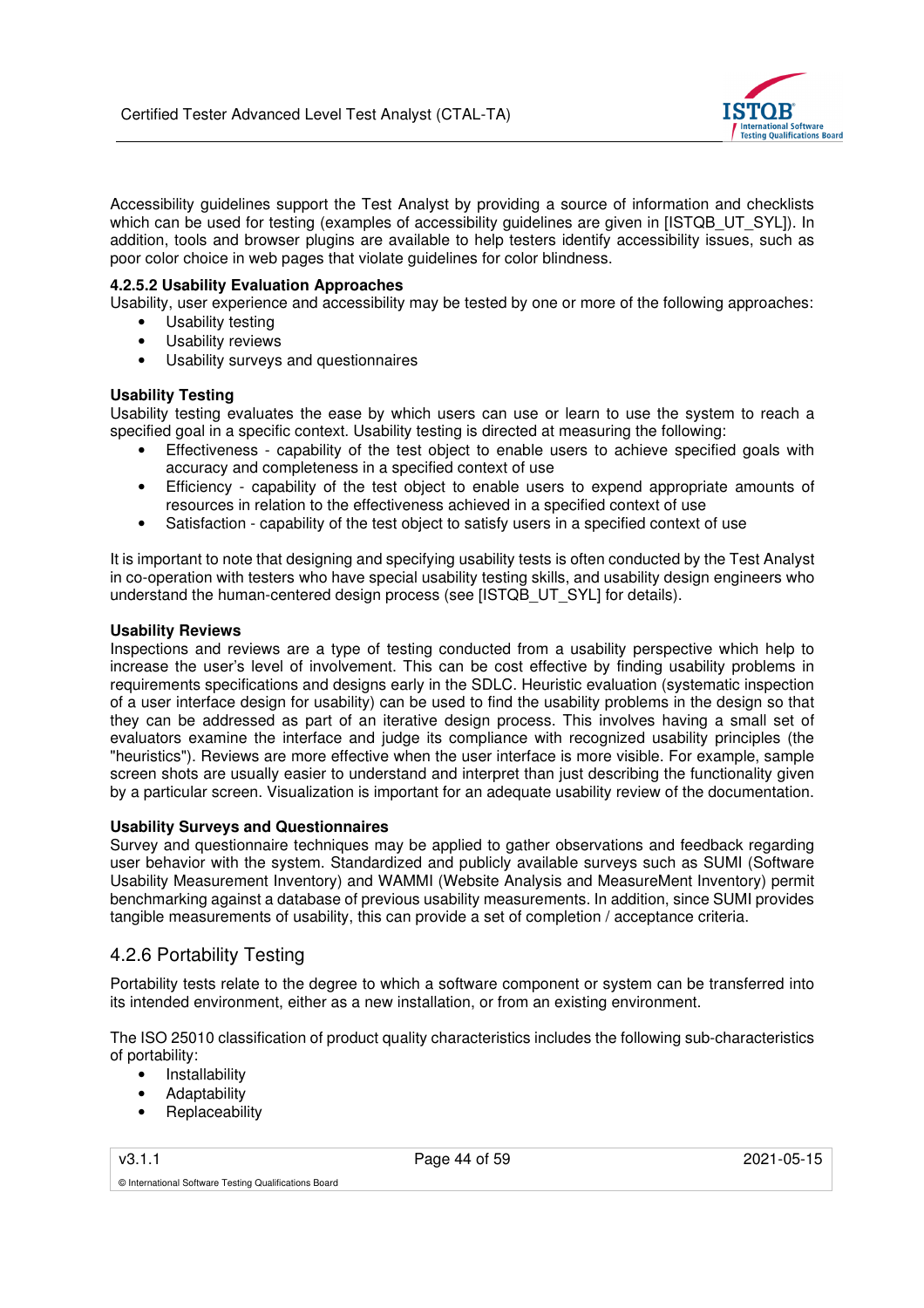

The task of identifying risks and designing tests for portability characteristics is shared between the Test Analyst and the Technical Test Analyst (see [ISTQB\_ALTTA\_SYL] Section 4.7).

#### **4.2.6.1 Installability Testing**

Installability testing is conducted on the software and written procedures are used to install and de-install the software on its target environment.

The typical testing objectives that are the focus of the Test Analyst include:

- Validating that different configurations of the software can be successfully installed. Where a large number of parameters may be configured, the Test Analyst may design tests using the pairwise technique to reduce the number of parameter combinations tested and focus on particular configurations of interest (e.g., those frequently used).
- Testing the functional correctness of installation and de-installation procedures.
- Performing functional suitability tests following an installation or de-installation to detect any defects which may have been introduced (e.g., incorrect configurations, functions not available).
- Identifying usability issues in installation and de-installation procedures (e.g., to validate that users are provided with understandable instructions and feedback/error messages when executing the procedure).

#### **4.2.6.2 Adaptability Testing**

Adaptability testing checks whether a given application can be adapted effectively and efficiently to function correctly in all intended target environments (hardware, software, middleware, operating system, cloud, etc.). The Test Analyst supports adaptability testing by identifying the intended target environments (e.g., versions of different mobile operating systems supported, different versions of browsers which may be used), and designing tests that cover combinations of these environments. The target environments are then tested using a selection of functional suitability test cases which exercise the various components present in the environment.

#### **4.2.6.3 Replaceability Testing**

Replaceability testing focuses on the ability of software components or versions within a system to be exchanged for others. This may be particularly relevant for system architectures based on the Internet of Things, where the exchange of different hardware devices and/or software installations is a common occurrence. For example, a hardware device used in a warehouse to register and control stock levels may be replaced by a more advanced hardware device (e.g., with a better scanner) or the installed software may be upgraded with a new version that enables stock replacement orders to be automatically issued to a supplier's system.

Replaceability tests may be performed by the Test Analyst in parallel with functional integration tests where more than one alternative component is available for integration into the complete system.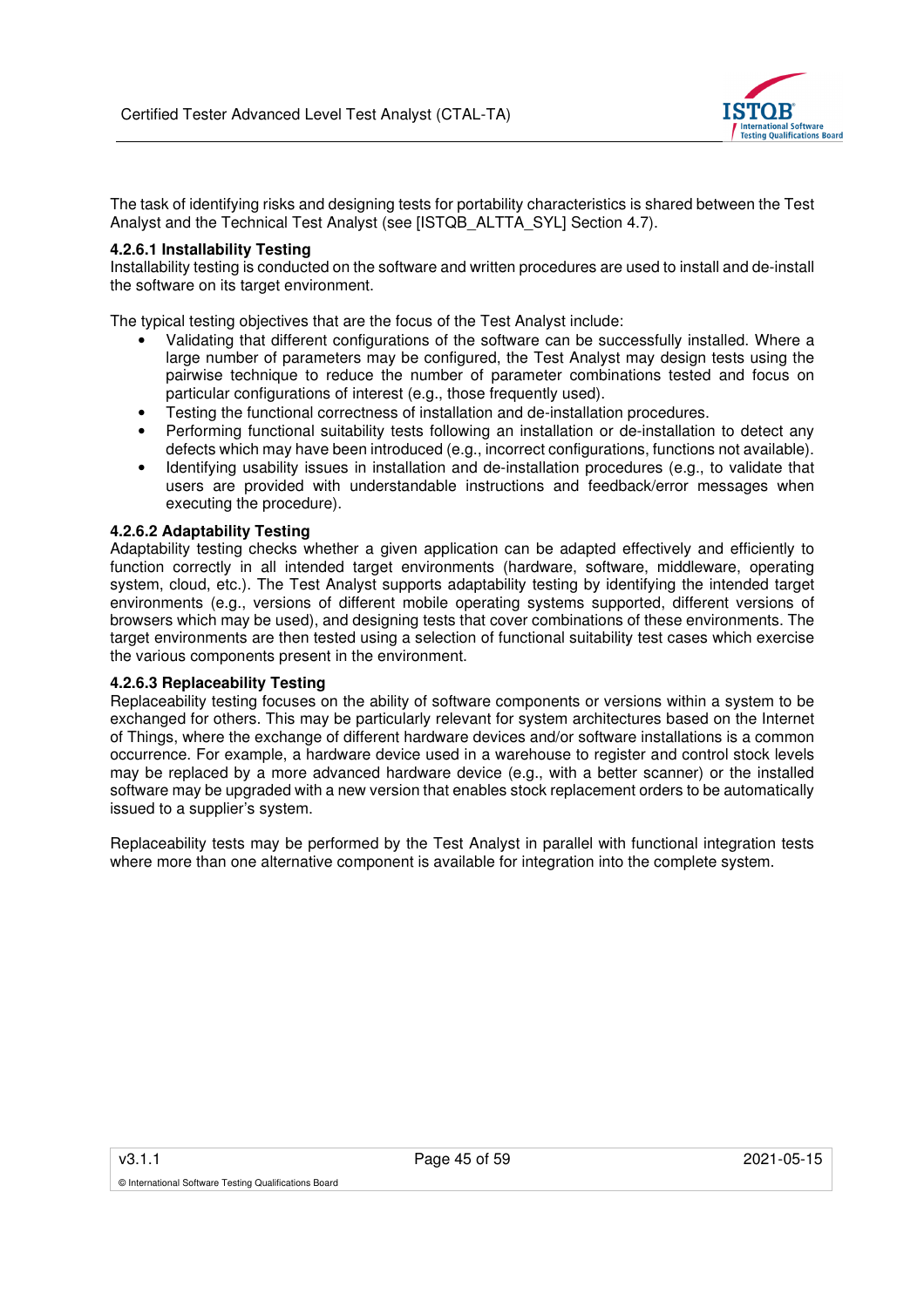

# **5. Reviews - 120 mins.**

## **Keywords**

checklist-based reviewing

## **Learning Objectives for Reviews**

## **5.1 Introduction**

No learning objectives

# **5.2 Using Checklists in Reviews**<br>TA-5.2.1 (K3) Identify problems in a r

- (K3) Identify problems in a requirements specification according to checklist information provided in the syllabus
- TA-5.2.2 (K3) Identify problems in a user story according to checklist information provided in the syllabus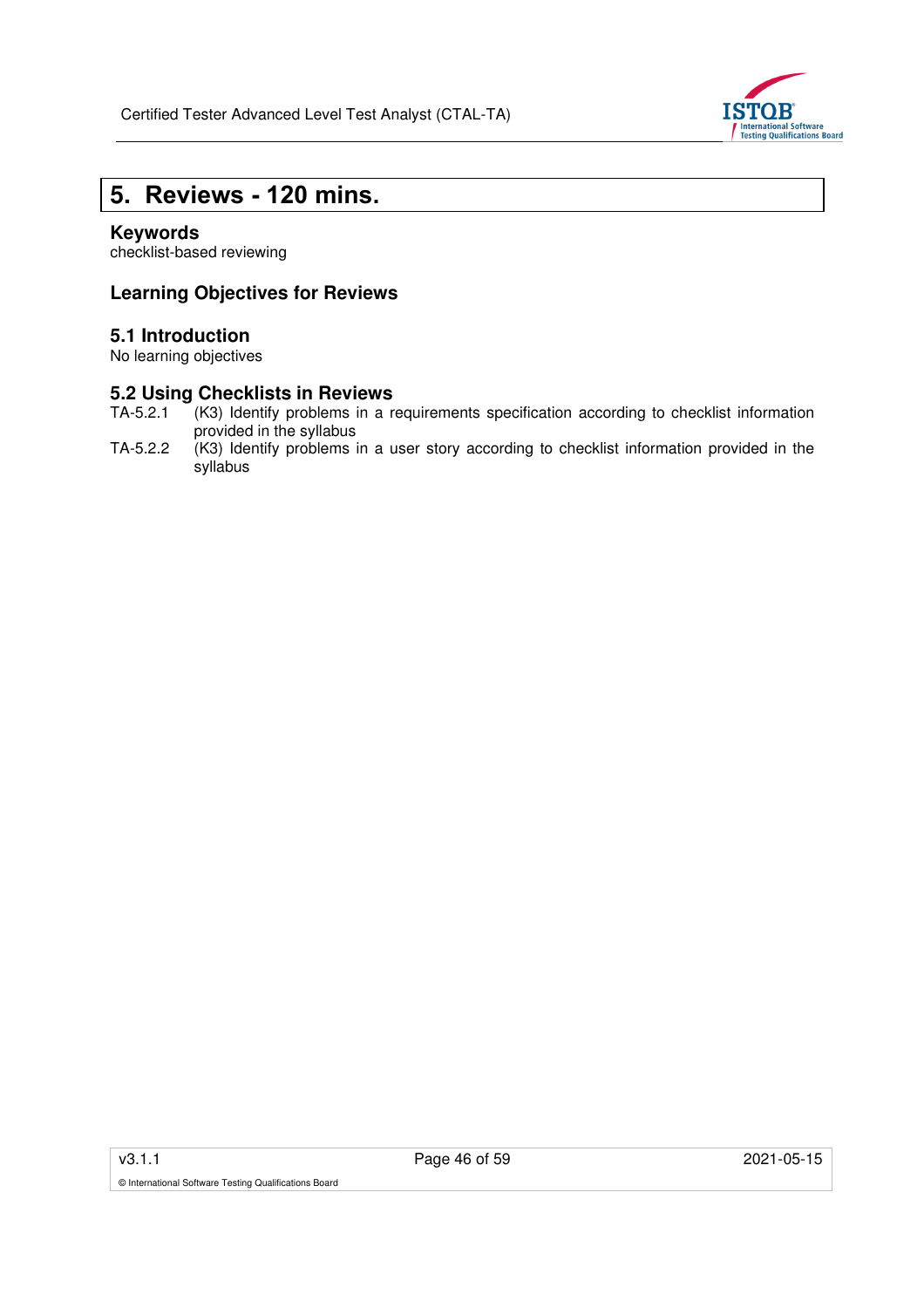

# 5.1 Introduction

Test Analysts must be active participants in the review process, providing their unique views. When done properly, reviews can be the single biggest, and most cost-effective, contributor to overall delivered quality.

# 5.2 Using Checklists in Reviews

Checklist-based reviewing is the most common technique used by a Test Analyst when reviewing the test basis. Checklists are used during reviews to remind the participants to check specific points during the review. They can also help to de-personalize the review (e.g., " This is the same checklist we use for every review. We are not targeting only your work product.").

Checklist-based reviewing can be performed generically for all reviews or can focus on specific quality characteristics, areas or types of documents. For example, a generic checklist might verify the general document properties such as having a unique identifier, no references marked "to be determined", proper formatting and similar conformance items. A specific checklist for a requirements document might contain checks for the proper use of the terms "shall" and "should", checks for the testability of each stated requirement, and so forth.

The format of the requirements may also indicate the type of checklist to be used. A requirements document that is in narrative text format will have different review criteria than one that is based on diagrams.

Checklists may also be oriented toward a particular aspect, such as:

- A programmer/architect skill set or a tester skill set in the case of the Test Analyst, the tester skill set checklist would be the most appropriate
- A certain risk level (e.g., in safety-critical systems) the checklists will typically include the specific information needed for the risk level
- A specific test technique the checklist will focus on the information needed for a particular technique (e.g., rules to be represented in a decision table)
- A particular specification item, such as a requirement, use case or user story these are discussed in the following sections and generally have a different focus than those used by a Technical Test Analyst for the review of code or architecture

## 5.2.1 Requirements Reviews

The following items are an example of what a requirements-oriented checklist could include:

- Source of the requirement (e.g., person, department)
- Testability of each requirement
- Priority of each requirement
- Acceptance criteria for each requirement
- Availability of a use case calling structure, if applicable
- Unique identification of each requirement/use case/user story
- Versioning of each requirement/use case/user story
- Traceability for each requirement from business/marketing requirements
- Traceability between requirements and/or use cases (if applicable)
- Use of consistent terminology (e.g., uses a glossary)

It is important to remember that if a requirement is not testable, meaning that it is defined in such a way that the Test Analyst cannot determine how to test it, then there is a defect in that requirement. For example, a requirement that states "The software should be very user friendly" is untestable. How can

v3.1.1 Page 47 of 59 2021-05-15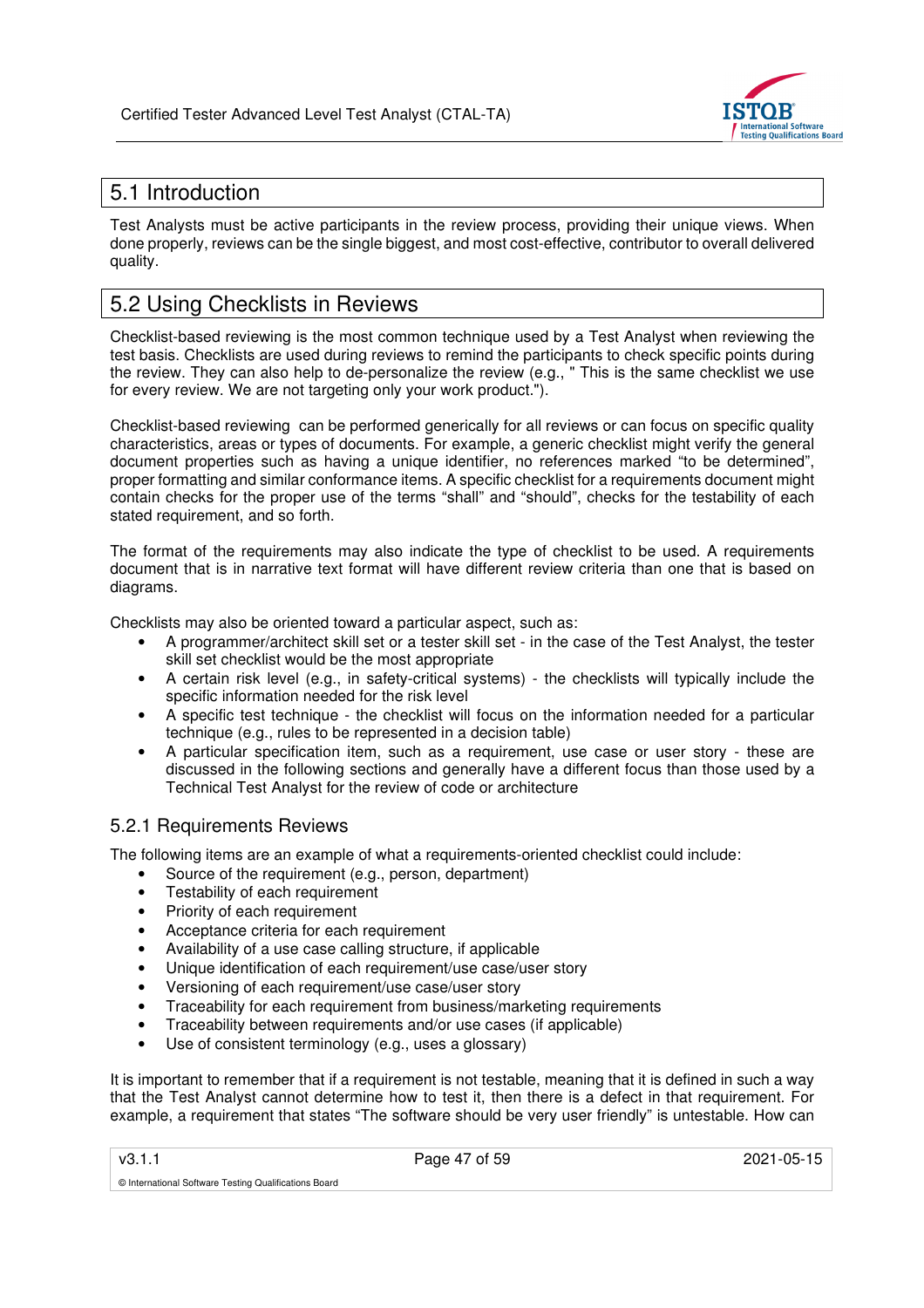

the Test Analyst determine if the software is user friendly, or even very user-friendly? If, instead, the requirement says "The software must conform to the usability standards stated in the usability standards document, version xxx", and if the usability standards document exists, then this is a testable requirement. It is also an overarching requirement because this one requirement applies to every item in the interface. In this case, this one requirement could easily spawn many individual test cases in a non-trivial application. Traceability from this requirement, or perhaps from the usability standards document, to the test cases, is also critical because if the referenced usability specification should change, all the test cases will need to be reviewed and updated as needed.

A requirement is also untestable if the tester is unable to determine whether the test passed or failed, or is unable to construct a test that can pass or fail. For example, "System shall be available 100% of the time, 24 hours per day, 7 days per week, 365 (or 366) days a year" is untestable.

A simple checklist<sup>1</sup> for use case reviews may include the following questions:

- Is the main behavior (path) clearly defined?
- Are all alternative behaviors (paths) identified, complete with error handling?
- Are the user interface messages defined?
- Is there only one main behavior (there should be, otherwise there are multiple use cases)?
- Is each behavior testable?

## 5.2.2 User Story Reviews

In Agile software development, requirements usually take the form of user stories. These stories represent small units of demonstrable functionality. Whereas a use case is a user transaction that traverses multiple areas of functionality, a user story is a more isolated feature and is generally scoped by the time it takes to develop it. A checklist<sup>1</sup> for a user story could include the following:

- Is the story appropriate for the target iteration/sprint?
- Is the story written from the view of the person who is requesting it?
- Are the acceptance criteria defined and testable?
- Is the feature clearly defined and distinct?
- Is the story independent of any others?
- Is the story prioritized?
- Does the story follow the commonly used format: As  $a <$  type of user  $>$ , I want  $<$  some goal  $>$  so that  $<$  some reason  $>$  [Cohn04]

If the story defines a new interface, then using a generic story checklist (such as the one above) and a detailed user interface checklist would be appropriate.

### 5.2.3 Tailoring Checklists

A checklist can be tailored based on the following:

- Organization (e.g., considering company policies, standards, conventions, legal constraints)
- Project/development effort (e.g., focus, technical standards, risks)
- The type of work product being reviewed (e.g., code reviews might be tailored to specific programming languages)
- The risk level of the work product being reviewed
- Test techniques to be used

Good checklists will find problems and will also help to start discussions regarding other items that might not have been specifically referenced in the checklist. Using a combination of checklists is a strong way

1 The exam question will provide a subset of the use case checklist with which to answer the question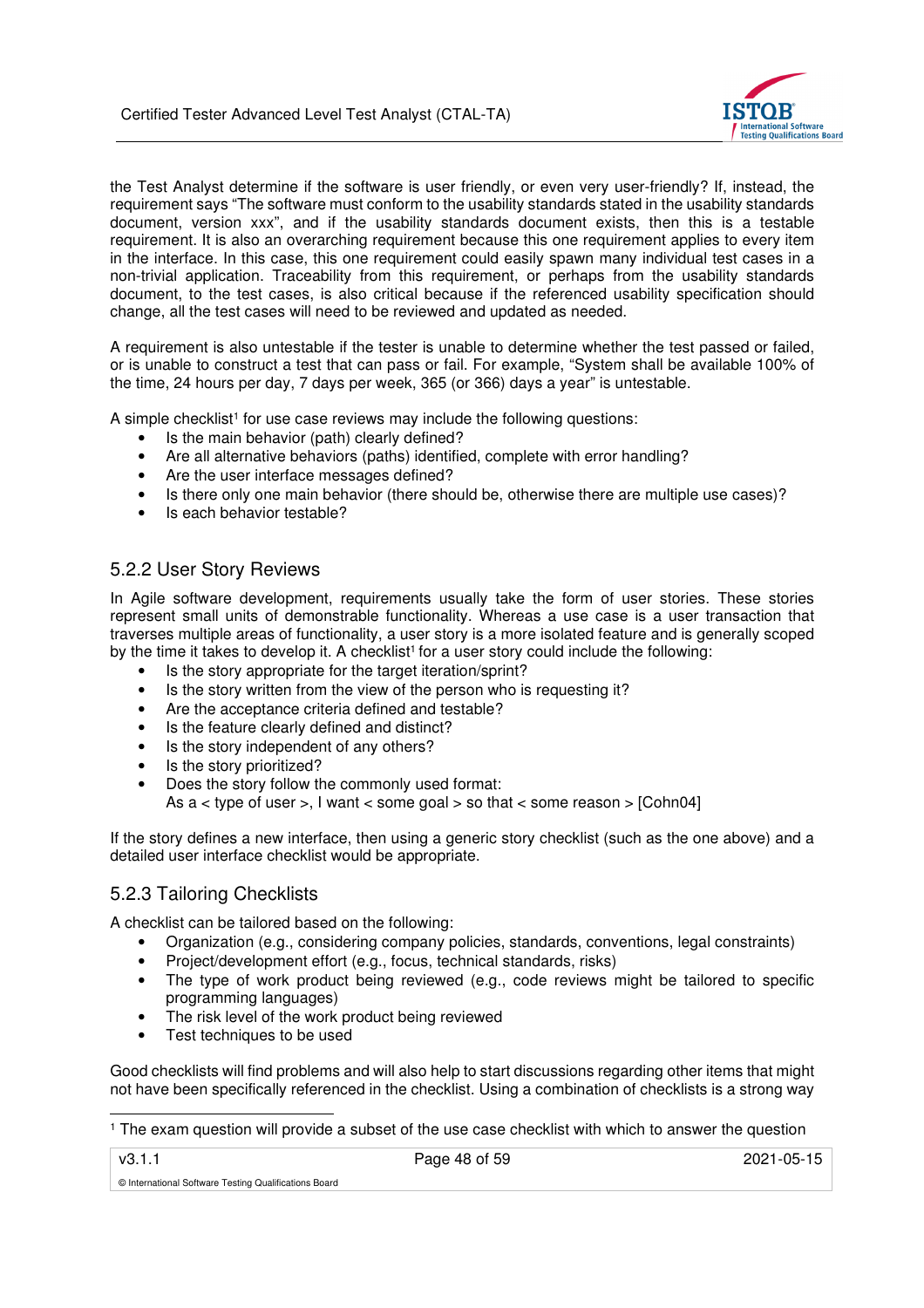

to ensure a review achieves the highest quality work product. Using checklist-based reviewing with standard checklists such as those referenced in the Foundation Level syllabus and developing organizationally specific checklists such as the ones shown above will help the Test Analyst be effective in reviews.

For more information on reviews and inspections see [Gilb93] and [Wiegers03]. Further examples of checklists can be obtained from the references in Section 7.4.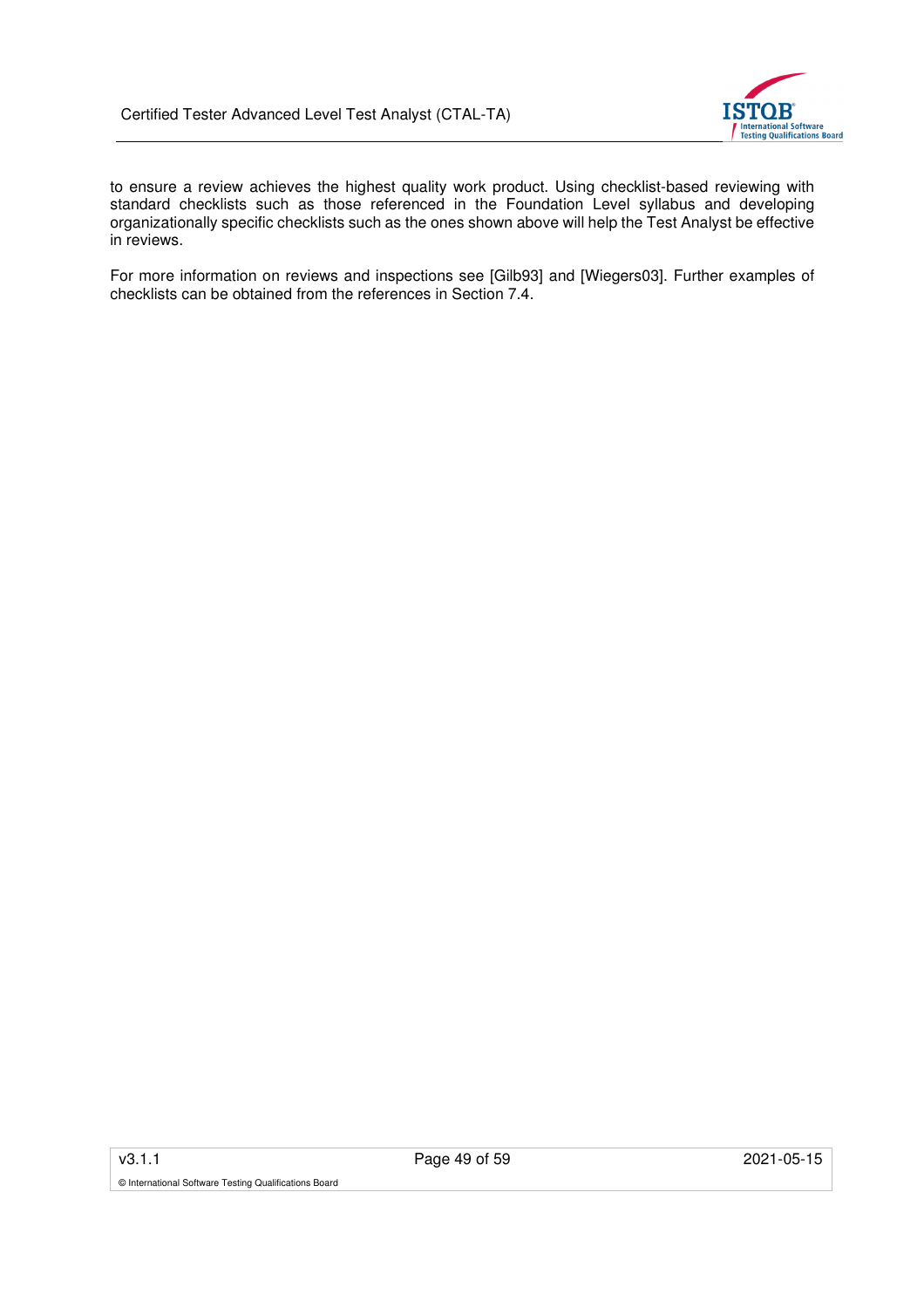

# **6. Test Tools and Automation - 90 mins.**

### **Keywords**

keyword-driven testing, test data preparation, test design, test execution, test script

## **Learning Objectives for Test Tools and Automation**

### **6.1 Introduction**

No learning objectives

# **6.2 Keyword-Driven Automation**<br>TA-6.2.1 (K3) For a given scenario d

(K3) For a given scenario determine the appropriate activities for a Test Analyst in a keyword-driven testing project

# **6.3 Types of Test Tools**<br>TA-6.3.1 (K2) Explain the us

(K2) Explain the usage and types of test tools applied in test design, test data preparation and test execution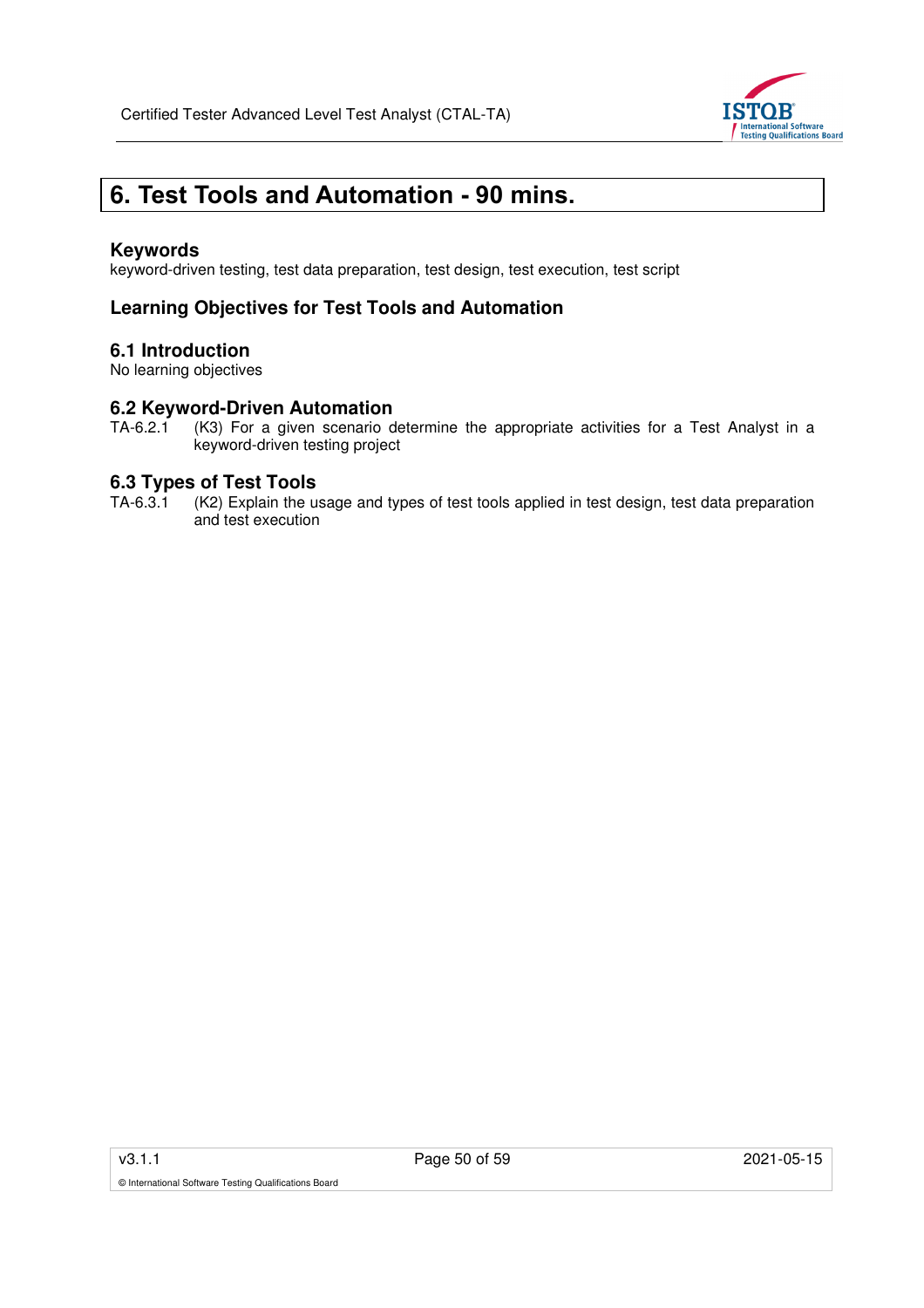

# 6.1 Introduction

Test tools can greatly improve the efficiency and accuracy of testing. The test tools and automation approaches which are used by a Test Analyst are described in this chapter. It should be noted that Test Analysts work together with developers, Test Automation Engineers and Technical Test Analysts to create test automation solutions. Keyword-driven automation in particular involves the Test Analyst and leverages their experience with the business and the system functionality.

Further information on the subject of test automation and the role of the Test Automation Engineer is provided in the ISTQB® Advanced Level Test Automation Engineer syllabus [ISTQB\_TAE\_SYL].

## 6.2 Keyword-Driven Testing

Keyword-driven testing is one of the principal test automation approaches and involves the Test Analyst in providing the main inputs: keywords and data.

Keywords (sometimes referred to as action words) are mostly, but not exclusively, used to represent high-level business interactions with a system (e.g., "cancel order"). Each keyword is typically used to represent a number of detailed interactions between an actor and the system under test. Sequences of keywords (including relevant test data) are used to specify test cases [Buwalda02].

In test automation a keyword is implemented as one or more executable test scripts. Tools read test cases written as a sequence of keywords that call the appropriate test scripts which implement the keyword functionality. The scripts are implemented in a highly modular manner to enable easy mapping to specific keywords. Programming skills are needed to implement these modular scripts.

The following are the primary advantages of keyword-driven testing:

- Keywords that relate to a particular application or business domain can be defined by domain experts. This can make the task of test case specification more efficient.
- A person with primarily domain expertise can benefit from automatic test case execution (once the keywords have been implemented as scripts) without having to understand the underlying automation code.
- Using a modular writing technique enables efficient maintenance of test cases by the Test Automation Engineer when changes to the functionality and to the interface to the software under test occur [Bath14].
- Test case specifications are independent of their implementation.

Test Analysts usually create and maintain the keyword/action word data. They must realize that the task of script development is still necessary for implementing the keywords. Once the keywords and data to be used have been defined, the test automator (e.g., Technical Test Analyst or Test Automation Engineer) translates the business process keywords and lower-level actions into automated test scripts.

While keyword-driven testing is usually run during system testing, code development may start as early as the test design. In an iterative environment, particularly when continuous integration/continuous deployment are used, test automation development is a continuous process.

Once the input keywords and data are created, the Test Analyst assumes responsibility to execute the keyword-driven test cases and to analyze any failures that may occur.

When an anomaly is detected, the Test Analyst should assist in investigating the cause of failure to determine if the defect is with the keywords, the input data, the test automation script itself or with the application being tested. Usually, the first step in troubleshooting is to execute the same test with the same data manually to see if the failure is in the application itself. If this does not show a failure, the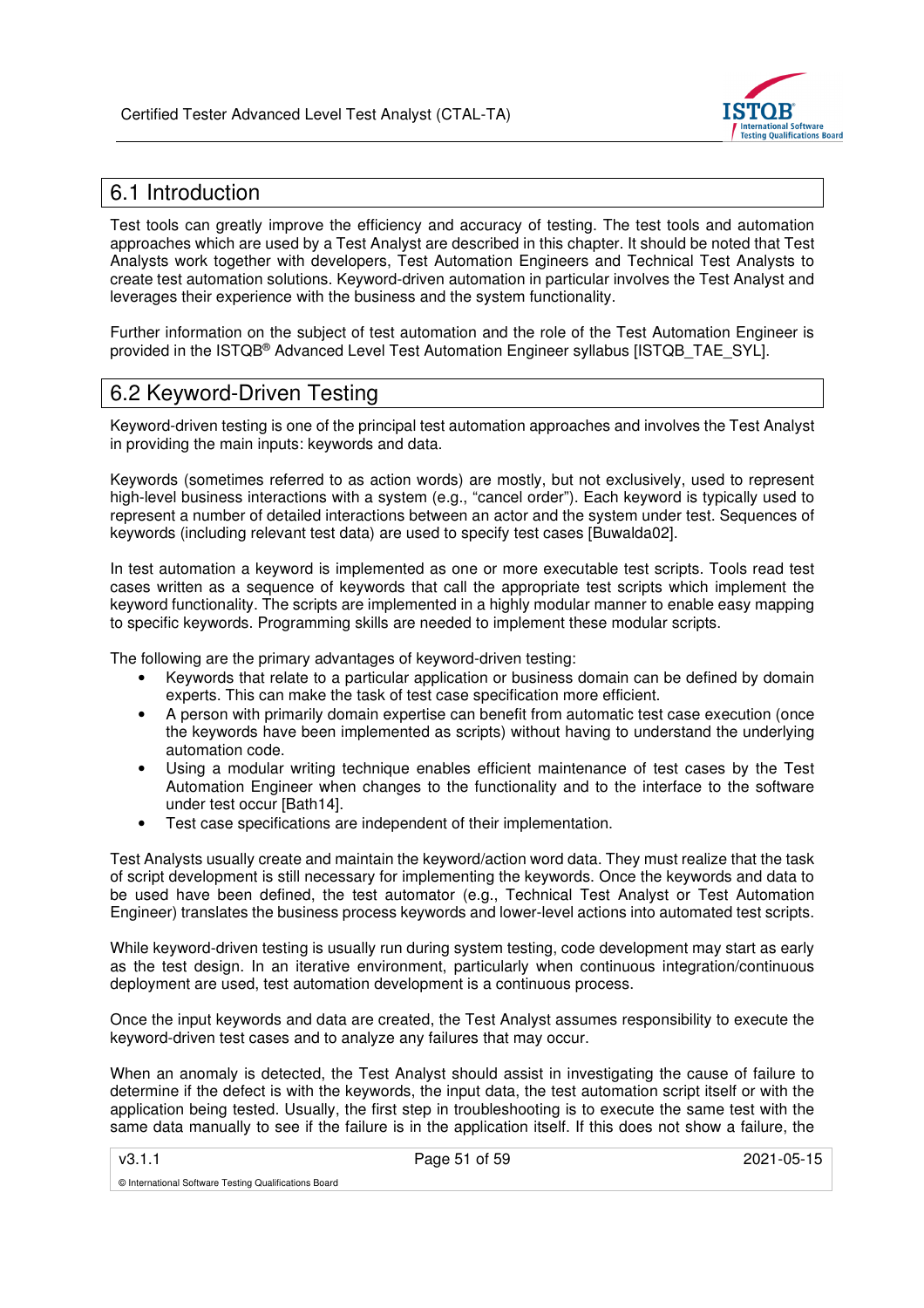

Test Analyst should review the sequence of tests that led up to the failure to determine if the problem occurred in a previous step (perhaps by introducing incorrect input data), but the defect did not surface until later in the processing. If the Test Analyst is unable to determine the cause of failure, the troubleshooting information should be passed to the Technical Test Analyst or developer for further analysis.

# 6.3 Types of Test Tools

Much of a Test Analyst's job requires the effective use of tools. This effectiveness is enhanced by the following:

- Knowing which tools to use
- Knowing that tools can increase the efficiency of the test effort (e.g., by helping to provide better coverage in the time allowed)

## 6.3.1 Test Design Tools

Test design tools are used to help create test cases and test data to be applied for testing. These tools may work from specific requirements document formats, models (e.g., UML), or inputs provided by the Test Analyst. Test design tools are often designed and built to work with particular formats and particular tools such as specific requirements management tools.

Test design tools can provide information for the Test Analyst to use when determining the types of tests that are needed to obtain the particular targeted level of coverage, confidence in the system, or product risk mitigation actions. For example, classification tree tools generate (and display) the set of combinations that is needed to reach full coverage based on a selected coverage criterion. This information then can be used by the Test Analyst to determine the test cases that must be executed.

## 6.3.2 Test Data Preparation Tools

Test data preparation tools can provide the following benefits:

- Analyze a document such as a requirements document or even the source code to determine the data required during testing to achieve a level of coverage.
- Take a data set from a production system and "scrub" or anonymize it to remove any personal information while still maintaining the internal integrity of that data. The scrubbed data can then be used for testing without the risk of a security leak or misuse of personal information. This is particularly important where large volumes of realistic data are required, and where security and data privacy risks apply.
- Generate synthetic test data from given sets of input parameters (e.g., for use in random testing). Some of these tools will analyze the database structure to determine what inputs will be required from the Test Analyst.

## 6.3.3 Automated Test Execution Tools

Test execution tools are used by Test Analysts at all test levels to run automated tests and check the actual results. The objective of using a test execution tool is typically one or more of the following:

- To reduce costs (in terms of effort and/or time)
- To run more tests

© International Software Testing Qualifications Board

- To run the same test in many environments
- To make test execution more repeatable
- To run tests that would be impossible to run manually (i.e., large data validation tests)

These objectives often overlap into the main objectives of increasing coverage while reducing costs.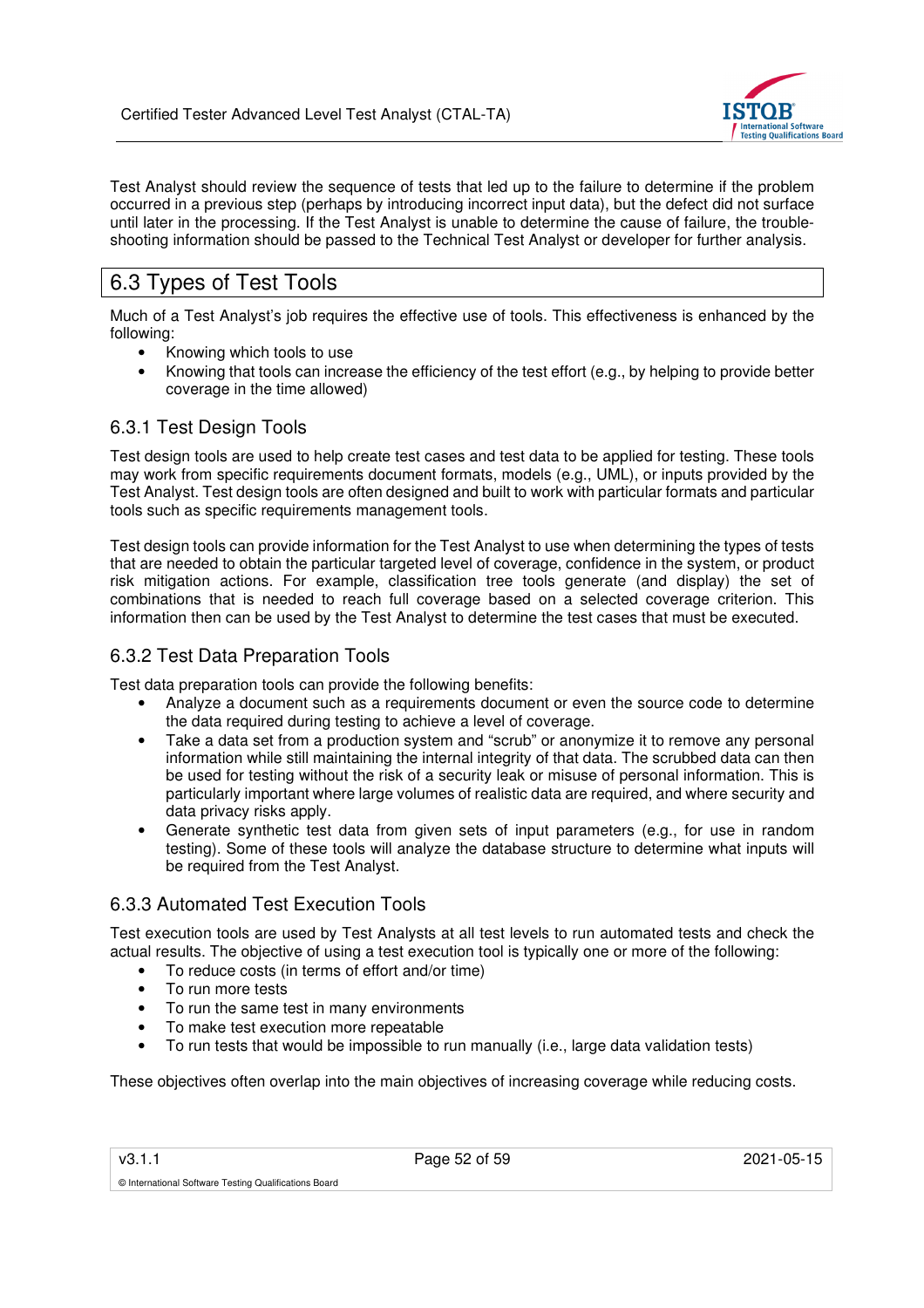

The return on investment for test execution tools is usually highest when automating regression tests because of the low level of maintenance expected and the repeated execution of the tests. Automating smoke tests can also be an effective use of automation due to the frequent use of the tests, the need for a quick test result and, although the maintenance cost may be higher, the ability to have an automated way to evaluate a new build in a continuous integration environment.

Test execution tools are commonly used during system and integration testing. Some tools, particularly API test tools, may also be used in component testing. Leveraging the tools where they are most applicable will help to improve the return on investment.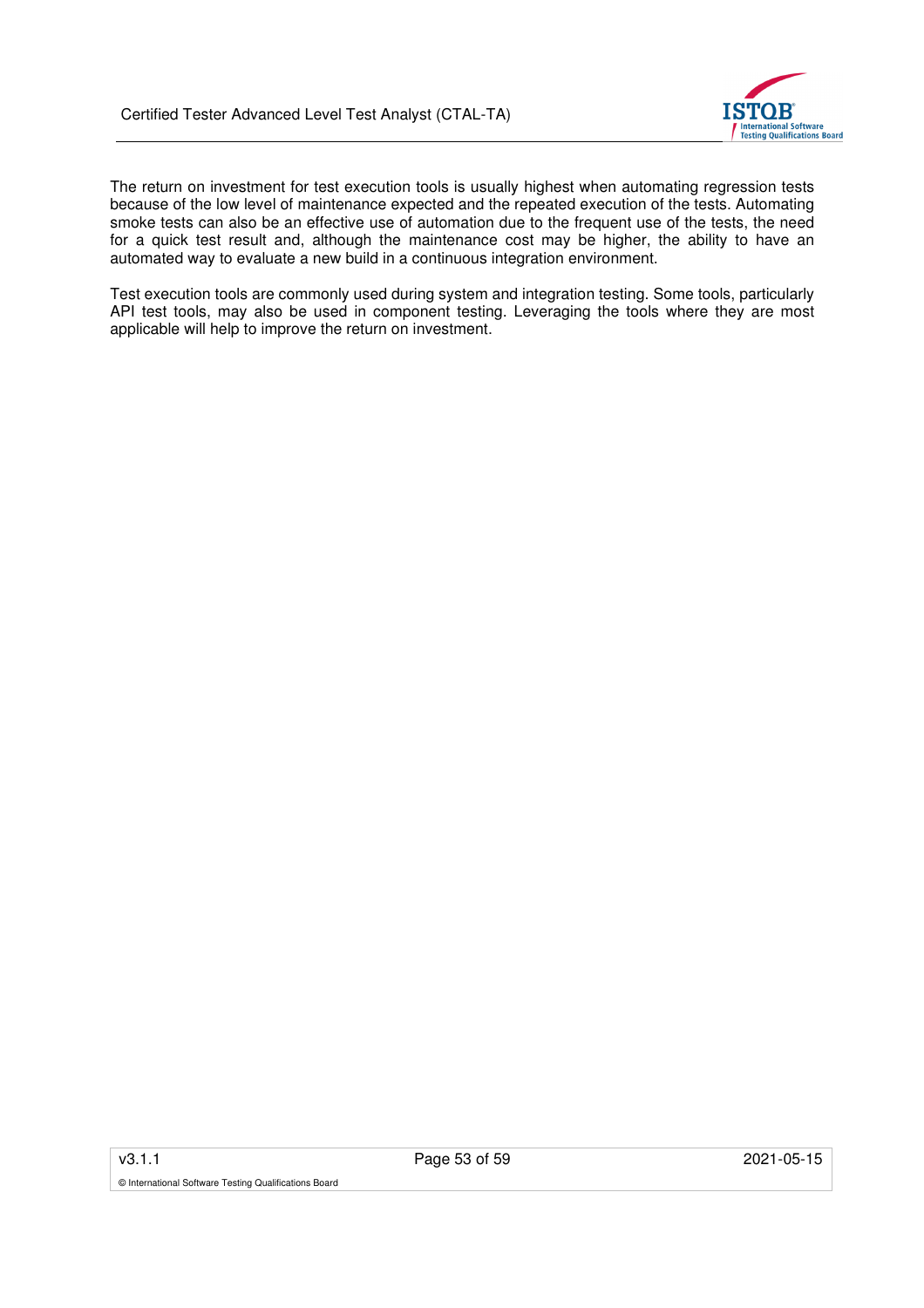

# **7. References**

## 7.1 Standards

[ISO25010] ISO/IEC 25010 (2011) Systems and software engineering – Systems and software Quality Requirements and Evaluation (SQuaRE) System and software quality models, Chapter 4

[ISO29119-4] ISO/IEC/IEEE 29119-4 Software and Systems Engineering – Software Testing – Part 4, Test Techniques, 2015

[OMG-DMN] Object Management Group: OMG® Decision Model and NotationTM, Version 1.3, December 2019; url: www.omg.org/spec/DMN/, Chapter 8

[OMG-UML] Object Management Group: OMG® Unified Modeling Language®, Version 2.5.1, December 2017; url: www.omg.org/spec/UML/

[RTCA DO-178C/ED-12C] Software Considerations in Airborne Systems and Equipment Certification, RTCA/EUROCAE ED12C, 2013., Chapter 1

## 7.2 ISTQB® and IREB Documents

[IREB\_CPRE] IREB Certified Professional for Requirements Engineering Foundation Level Syllabus, Version 2.2.2, 2017

[ISTQB\_AL\_OVIEW] ISTQB® Advanced Level Overview, Version 2.0

[ISTQB\_ALTTA\_SYL] ISTQB® Advanced Level Technical Test Analyst Syllabus, Version 2019

[ISTQB\_FL\_SYL] ISTQB® Foundation Level Syllabus, Version 2018

[ISTQB\_GLOSSARY] Standard glossary of terms used in Software Testing, url: https://glossary.istqb.org/

[ISTQB\_TAE\_SYL] ISTQB® Advanced Level Test Automation Engineer Syllabus, Version 2017

[ISTQB\_UT\_SYL] ISTQB® Foundation Level Specialist Syllabus Usability Testing, Version 2018

## 7.3 Books and Articles

[Bath14] Graham Bath, Judy McKay, "The Software Test Engineer's Handbook (2nd Edition)", Rocky Nook, 2014, ISBN 978-1-933952-24-6

[Beizer95] Boris Beizer, "Black-box Testing", John Wiley & Sons, 1995, ISBN 0-471-12094-4

v3.1.1 Page 54 of 59 2021-05-15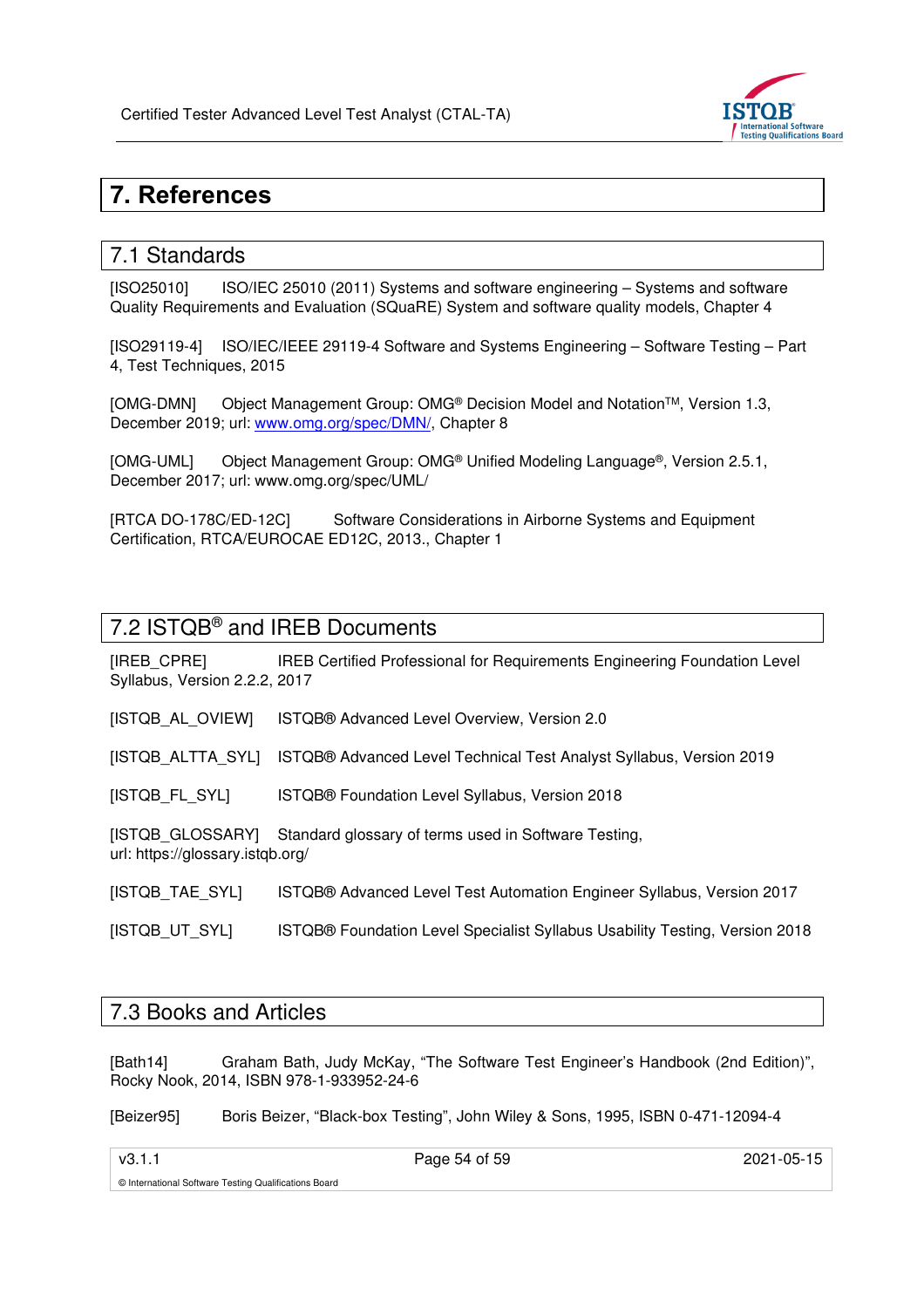

[Black02] Rex Black, "Managing the Testing Process (2nd edition)", John Wiley & Sons: New York, 2002, ISBN 0-471-22398-0

[Black07] Rex Black, "Pragmatic software testing: Becoming an effective and efficient test professional", John Wiley and Sons, 2007, ISBN 978-0-470-12790-2

[Black09] Rex Black, "Advanced Software Testing, Volume 1", Rocky Nook, 2009, ISBN 978-1- 933-952-19-2

[Buwalda02] Hans Buwalda, "Integrated Test Design and Automation: Using the Test Frame Method", Addison-Wesley Longman, 2002, ISBN 0-201-73725-6

[Chow1978] T.S. Chow, Testing Software Design Modeled by Finite-State Machines, IEEE Transactions on Software Engineering vol. SE-4, issue 3, May 1978, pp. 178-187

[Cohn04] Mike Cohn, "User Stories Applied: For Agile Software Development", Addison-Wesley Professional, 2004, ISBN 0-321-20568-5

[Copeland04] Lee Copeland, "A Practitioner's Guide to Software Test Design", Artech House, 2004, ISBN 1-58053-791-X

[Craig02] Rick David Craig, Stefan P. Jaskiel, "Systematic Software Testing", Artech House, 2002, ISBN 1-580-53508-9

[Forgács19] István Forgács, Attila Kovács, "Practical Test Design", BCS, 2019, ISBN 978-1-780- 1747-23

[Gilb93] Tom Gilb, Dorothy Graham, "Software Inspection", Addison-Wesley, 1993, ISBN 0-201- 63181-4

[Koomen06] Tim Koomen, Leo van der Aalst, Bart Broekman, Michiel Vroon "TMap NEXT, for result driven testing", UTN Publishers, 2006, ISBN 90-72194-80-2

[Kuhn16] Richard Kuhn et al, "Introduction to Combinatorial Testing", CRC Press, 2016, ISBN 978-0-429-18515-1

[Myers11] Glenford J. Myers, "The Art of Software Testing" 3rd Edition, John Wiley & Sons, 2011, ISBN: 978-1-118-03196-4

[Offutt16] Jeff Offutt, Paul Ammann, Introduction to Software Testing" 2nd Edition, Cambridge University Press, 2016, ISBN 13: 9781107172012,

[vanVeenendaal12] Erik van Veenendaal, "Practical risk-based testing." Product Risk Management: The PRISMA Method", UTN Publishers, 2012, ISBN 9789490986070

[Wiegers03] Karl Wiegers, "Software Requirements 2", Microsoft Press, 2003, ISBN 0-735-61879-8

[Whittaker03] James Whittaker, "How to Break Software", Addison-Wesley, 2003, ISBN 0-201-79619- 8

[Whittaker09] James Whittaker, "Exploratory software testing: tips, tricks, tours, and techniques to guide test design", Addison-Wesley, 2009, ISBN 0-321-63641-4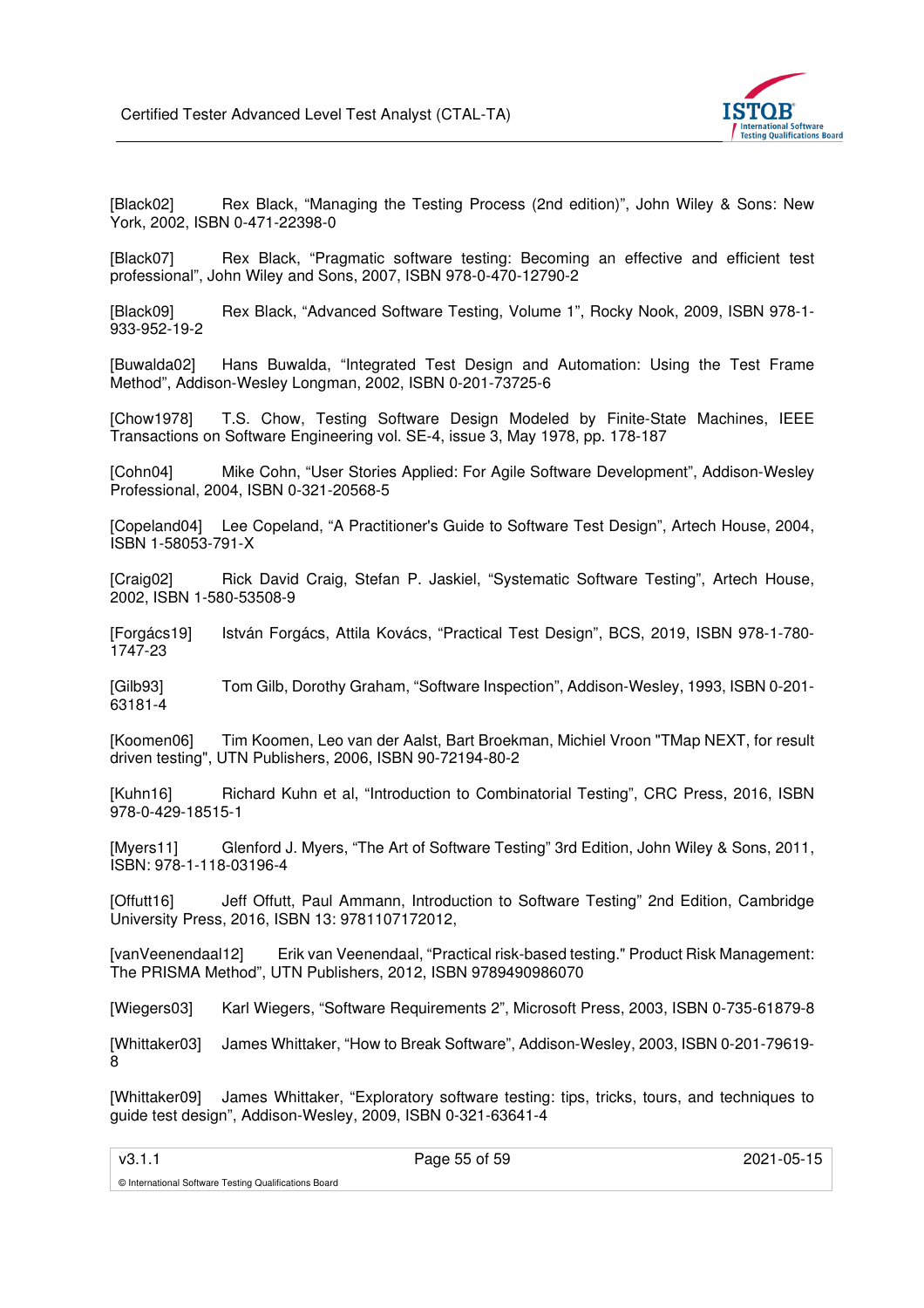

## 7.4 Other References

The following references point to information available on the Internet and elsewhere. Even though these references were checked at the time of publication of this Advanced Level syllabus, the ISTQB® cannot be held responsible if the references are not available anymore.

- Chapter 3
	- Czerwonka, Jacek: www.pairwise.org
	- Defect taxonomy: www.testingeducation.org/a/bsct2.pdf
	- Sample defect taxonomy based on Boris Beizer's work: inet.uni2.dk/~vinter/bugtaxst.doc
	- Good overview of various taxonomies: testingeducation.org/a/bugtax.pdf
	- Heuristic Risk-Based Testing By James Bach
	- Exploring Exploratory Testing, Cem Kaner and Andy Tinkham,
		- www.kaner.com/pdfs/ExploringExploratoryTesting.pdf
	- Pettichord, Bret, "An Exploratory Testing Workshop Report", www.testingcraft.com/exploratorypettichord
- Chapter 5

http://www.tmap.net/checklists-and-templates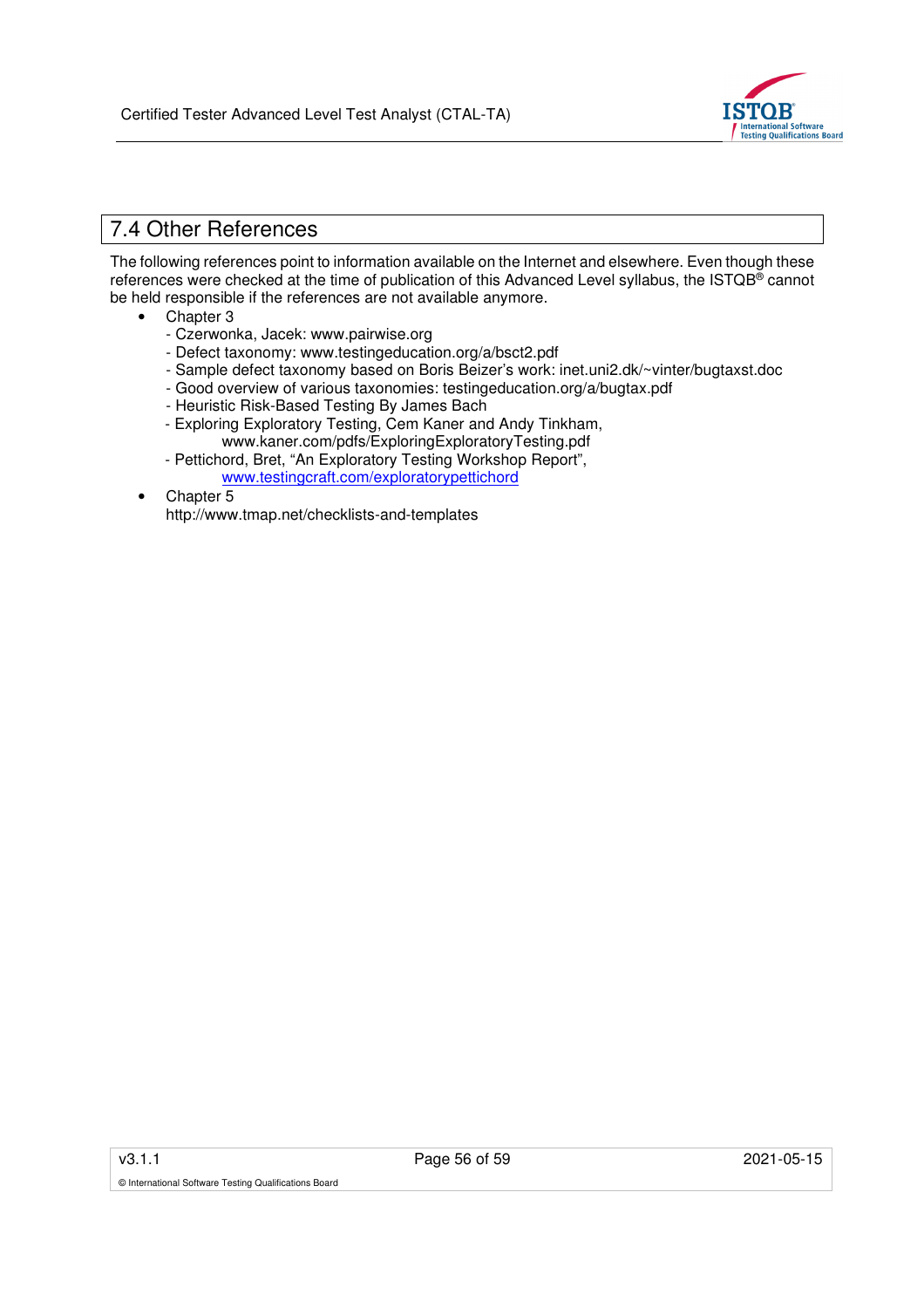

# **8. Appendix A**

The following table is derived from the complete table provided in ISO 25010. It focusses only on the quality characteristics covered in the Test Analyst syllabus, and compares the terms used in ISO 9126 (as used in the 2012 version of the syllabus) with those in the newer ISO 25010 (as used in this version).

| <b>ISO/IEC 25010</b>            | <b>ISO/IEC 9126-1</b> | <b>Notes</b>                      |  |
|---------------------------------|-----------------------|-----------------------------------|--|
| <b>Functional suitability</b>   | <b>Functionality</b>  |                                   |  |
| Functional completeness         |                       |                                   |  |
| <b>Functional correctness</b>   | Accuracy              |                                   |  |
| Functional appropriateness      | Suitability           |                                   |  |
|                                 | Interoperability      | Moved to Compatibility            |  |
| <b>Usability</b>                |                       |                                   |  |
| Appropriateness recognizability | Understandability     | New name                          |  |
| Learnability                    | Learnability          |                                   |  |
| Operability                     | Operability           |                                   |  |
| User error protection           |                       | New subcharacteristic             |  |
| User interface aesthetics       | Attractiveness        | New name                          |  |
| Accessibility                   |                       | New subcharacteristic             |  |
| Compatibility                   |                       | New definition                    |  |
| Interoperability                |                       |                                   |  |
| Co-Existence                    |                       | Covered in Technical Test Analyst |  |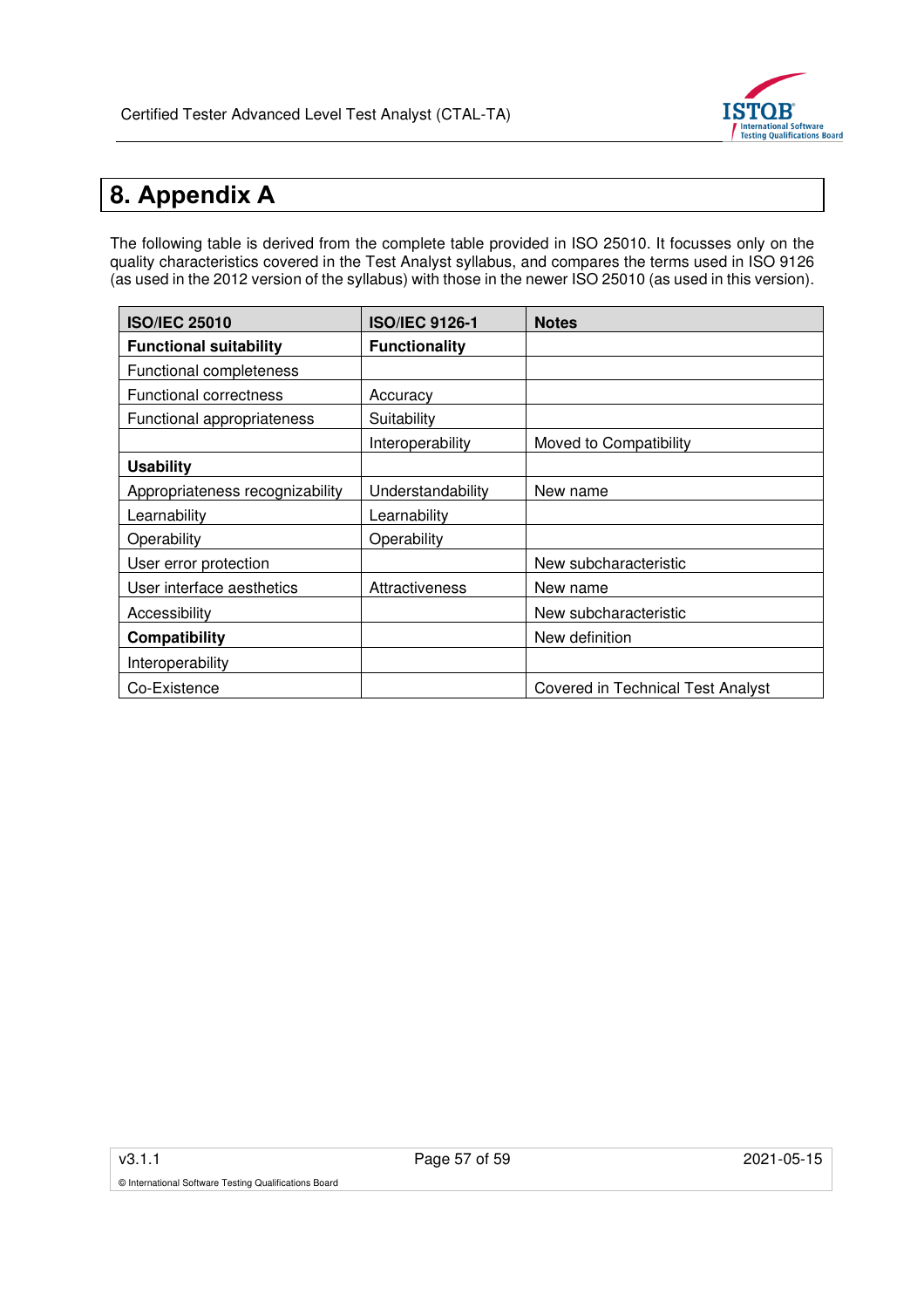

# **9. Index**

0-switch, 29

accessibility, 39 accuracy testing, 41 action words, 51 activities, 11 adaptability testing, 45 Agile software development, 12, 13, 48 anonymize, 52 applying the best technique, 38 black-box test technique, 23 black-box test- techniques, 24 boundary value analysis, 23, 26 breadth-first, 22 checklist-based reviewing, 47 checklist-based testing, 23, 35 checklists in reviews, 47 classification tree, 23, 30, 31 combinatorial techniques, 25 combining techniques, 33 compatibility, 39 decision table, 23, 27 defect taxonomy, 23 defect-based test technique, 23, 37 depth-first, 22 equivalence partitioning, 23, 24 error guessing, 23, 34 exit criteria, 10 experience-based test technique, 23 experience-based test techniques, 18, 33, 34, 38 experience-based testing, 23 exploratory testing, 23, 36 functional appropriateness, 39 functional appropriateness testing, 41 functional completeness, 39 functional completeness testing, 41 functional correctness, 39 functional correctness testing, 41 functional suitability, 39 heuristic, 44 high-level test case, 10, 13, 15 installability, 45 interoperability, 39 interoperability testing, 42 ISO 9126, 40 keywords, 51 learnability, 39 low-level test case, 10, 13, 14 N-switch, 29 N-switch coverage, 29

operability, 39 pairwise testing, 23, 31, 32, 42 portability testing, 44 product risk, 13, 19 quality characteristics, 40 quality sub-characteristics, 40 replaceability testing, 45 requirements-based testing, 23 risk assessment, 20 risk identification, 19, 20 risk impact, 21 risk level, 20 risk likelihood, 21 risk mitigation, 19, 21 risk-based test strategy, 17 risk-based testing, 19 SDLC, 11 Agile, 12, 16 incremental, 11 iterative, 11 sequential, 11, 36 software development lifecycle, 11 standards DO-178C, 17 ED-12C, 17 ISO 25010, 16, 57 OMG-DMN, 27 OMG-UML, 32 state transition testing, 23, 28 suitability, 39 suitability testing, 41 SUMI, 39, 44 test, 10 test analysis, 10, 12 test basis, 15 test case, 15 test charter, 18, 23, 36 test condition, 10, 13 test data, 10 test data preparation tool, 52 test design, 10, 13 test design tool, 52 test environment, 17 test execution, 10, 18 test execution schedule, 10 test execution tool, 52 test implementation, 10, 16 test oracle, 15 test procedure specification, 10 test script, 14

v3.1.1 **Page 58 of 59 2021-05-15** 2021-05-15